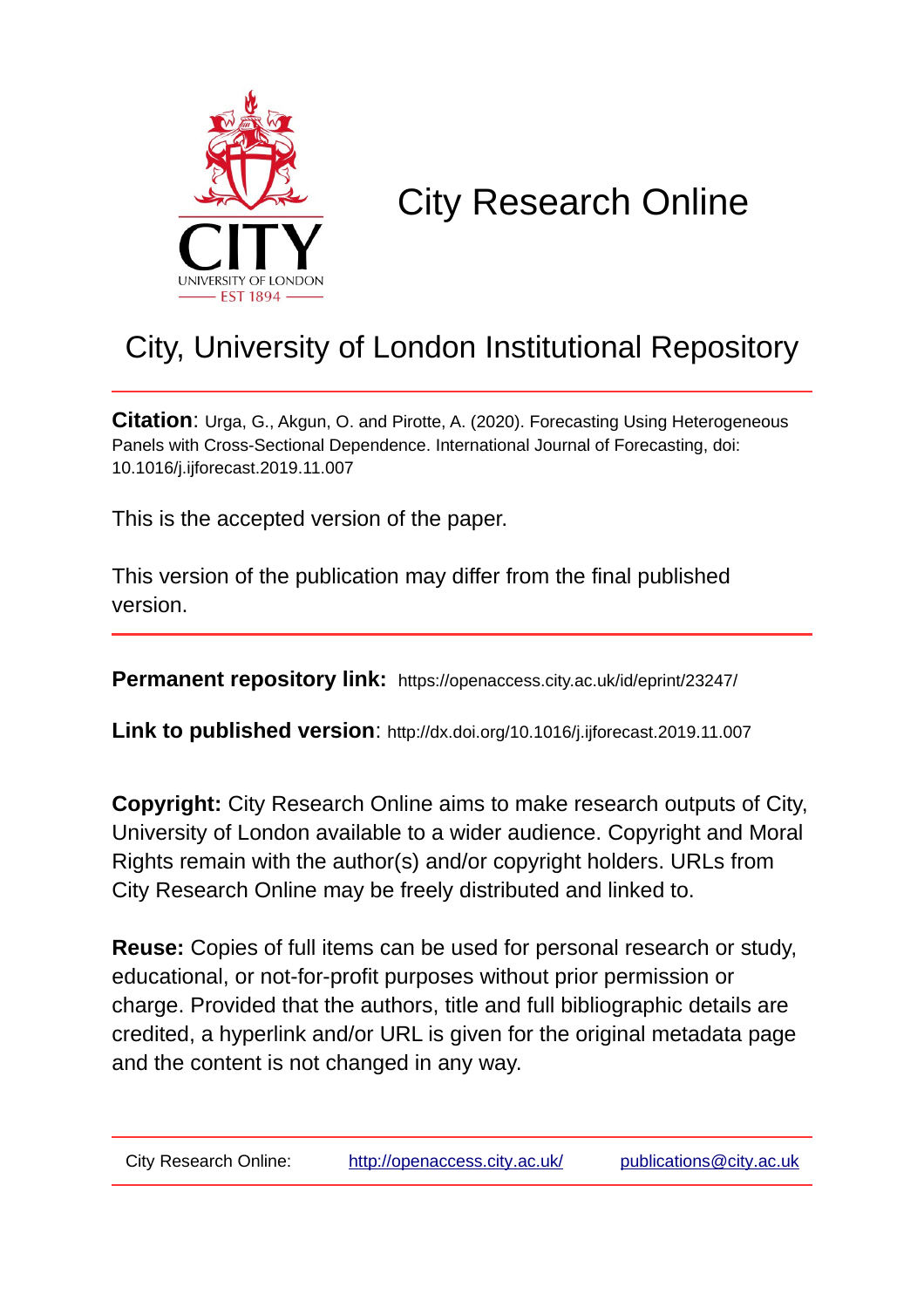# Forecasting Using Heterogeneous Panels with Cross-Sectional Dependence

Oguzhan Akgun<sup>a</sup>, Alain Pirotte<sup>a</sup>, Giovanni Urga<sup>b</sup>

<sup>a</sup>University of Paris 2 Pantheon-Assas, CRED  $b$ <sup>b</sup>Cass Business School, London, United Kingdom and Bergamo University, Italy

# Abstract

In this paper, we focus on forecasting heterogeneous panels in presence of cross-sectional dependence in terms of both spatial error dependence and common factors. We propose two main approaches to estimate the factor structure, one using the residuals ("Residuals Based Approach", RBA) while the second using a panel of some variables ("Auxiliary Variables Approach", AVA) to extract the factors. Small sample properties of the methods proposed is investigated through Monte Carlo simulation exercises and used in an application to predict house price inflation in OECD countries.

Keywords: Cross-Sectional dependence, Common factors, Spatial dependence, House price inflation, Inflation forecasting, Macroeconomic forecasting

# 1. Introduction

#### 1.1. Overview and main contributions

The presence of both a cross-sectional and a time-series dimension makes the identification of optimal forecasts methods for panel data a particular challenging task and the literature on the issue is relatively scarce. A crucial role is played by the way in which we deal with crosssection dependence (CD), a natural feature of a panel of units. One strand of the literature focuses on the best linear unbiased predictor in spatial models: see amongst others Baltagi & Li (2004, 2006), Baltagi, Bresson & Pirotte (2012), Baltagi, Fingleton & Pirotte (2014). Another strand of the literature focuseson forecasting with panel data with common factors in the error terms, for instance, Hjalmarsson (2010), Karabiyik, Westerlund & Narayan (2016), Trapani & Urga (2009)

Email addresses: Oguzhan.Akgun@u-paris2.fr (Oguzhan Akgun), Alain.Pirotte@u-paris2.fr (Alain Pirotte), g.urga@city.ac.uk (Giovanni Urga)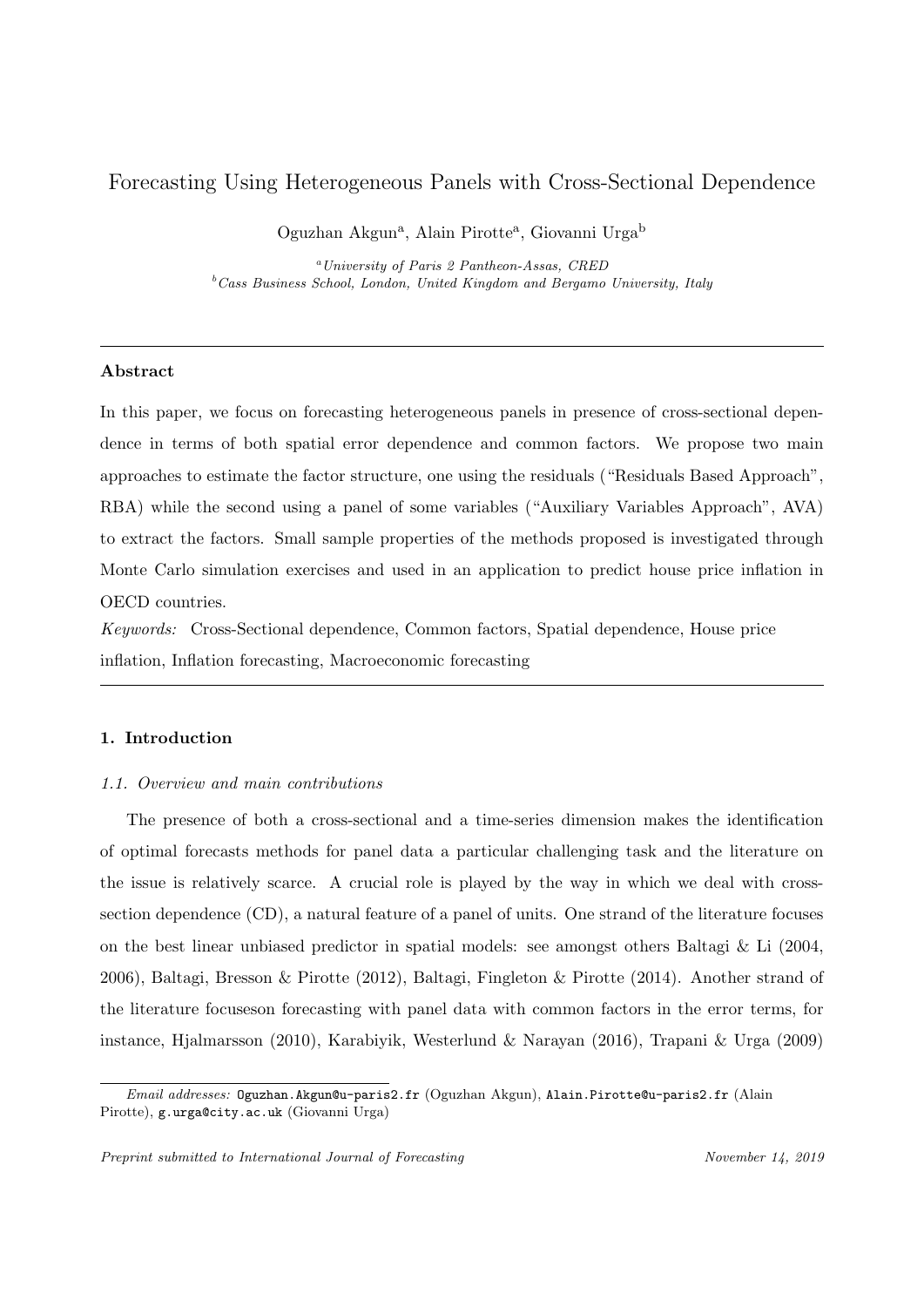which treat the common factors as nuisance parameters and make no attempt to use them to improve forecasts of a given panel unit.

In this paper, we consider the case of forecasting using a heterogeneous panel model which contains both unobserved common factors and spatial error dependence. We compare forecasting methods using global information to predict unit specific outcomes by means of a small number of common factors extracted from a large number of panel units.

We propose two alternative approaches. The first approach makes use of estimates of the common factors in the predictive model by applying principal components (PC) analysis on the residuals from a first stage consistent estimation of the model parameters. The unobserved nature of the common factors requires forecasting the future values of the estimated factors and then computing the predictions on the variable of interest. In the second approach, closely related to the diffusion index forecasting methodology of Stock & Watson (1998, 2002), the common factors are estimated from a number of auxiliary variables. In particular, in this paper common factors are potentially estimated from the realizations of the same variable for different panel units whereas in previous studies the factors come from a large number of indicators for the same panel unit. This second approach that we propose is similar to the one in Engel, Mark & West (2015). The authors show that even if the univariate exchange rate series contain little or no serial correlation, global information, estimated by means of common factors in a panel of exchange rates, can help predicting future exchange rates. Using simulated and real data, we compare forecasts generated by these two approaches with the forecasts using only unit-specific information.

In this paper, we also reconsider the question of pooling time series in the presence of CD. Pooling in heterogeneous panels can produce misleading results on the magnitude of the average effects and inference based on them (Baltagi, Bresson & Pirotte, 2008; Pesaran & Smith, 1995). However, when the estimates of the individual parameters contain too much noise, pooling can provide better out-of-sample forecasts (Mark & Sul, 2011). We investigate the role of CD on the optimal prediction strategy.

The final aim is to compare estimators recently proposed in the literature for panels containing unobserved common factors. We use methods by Pesaran (2006), Bai (2009), Song (2013) and related estimators for the slope parameters and compare their small sample performance in terms of prediction accuracy.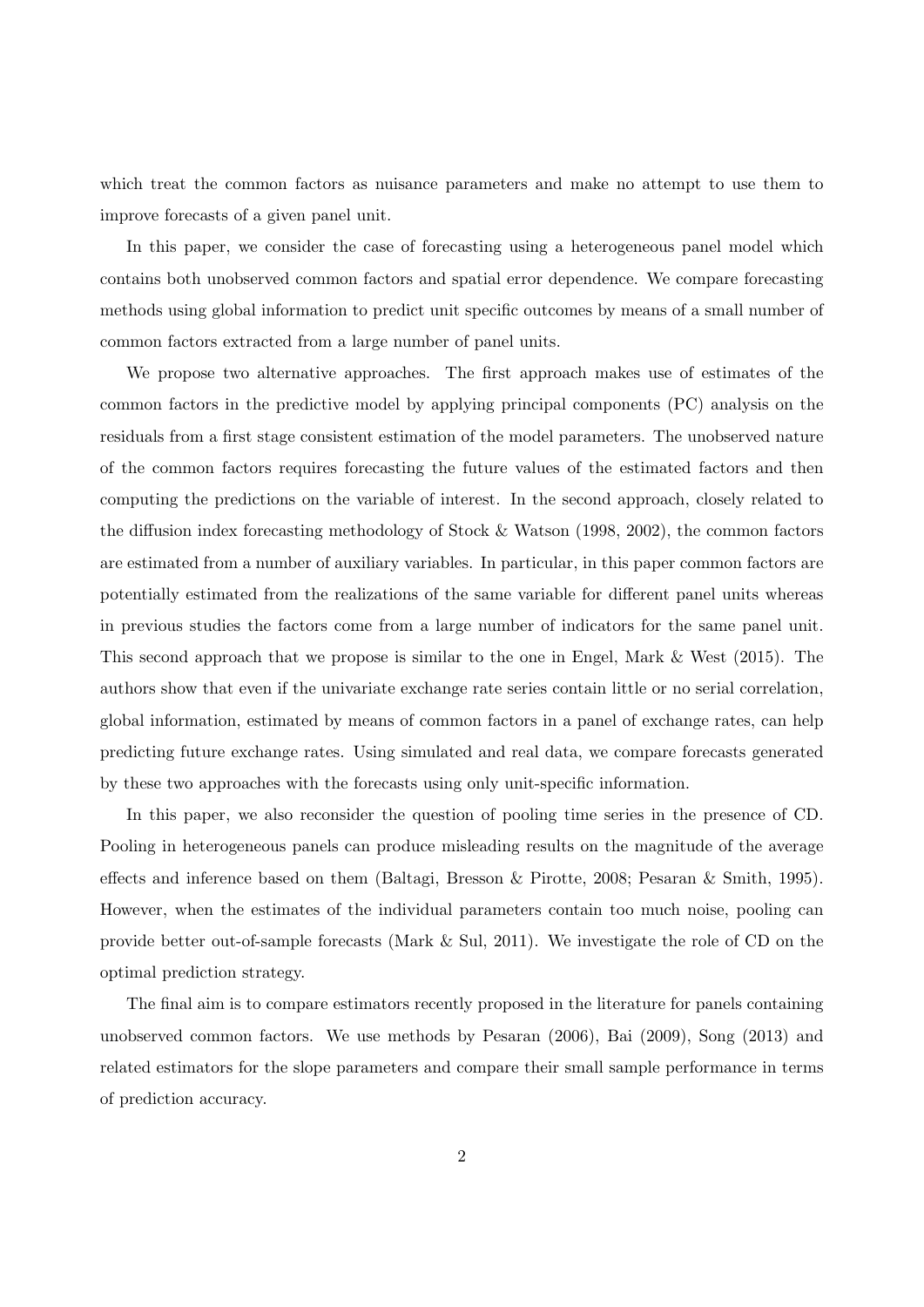#### 1.2. Related literature

Our paper is related to three different strands of the literature on forecasting with panel data. First, it is related to the large body of literature on the comparison of the pooled and heterogeneous estimators of the slope parameters in terms of forecasting accuracy, as recently revisited by Pesaran & Zhou (2018), Wang, Zhang & Paap (2018). A large number of papers compares the performance of alternative estimators in terms of their predictive ability. For instance, the main finding in Garcia-Ferrer, Highfield, Palm & Zellner (1987), Baltagi & Griffin (1997), Baltagi, Griffin & Xiong (2000), Baltagi, Bresson, Griffin & Pirotte (2003), Baltagi, Bresson & Pirotte (2004), Trapani & Urga (2009) the superiority of homogeneous estimators. However, Hoogstrate, Palm & Pfann (2000) point out that the superiority of the pooled estimators is a result of the sample size such that as the number of time series observations increases heterogeneous estimators become advantageous. Mark  $&$  Sul (2012) show that the potential gain from pooling is determined by the degree of heterogeneity and the empirical application on the exchange rate forecasts confirms this theoretical results. Thus, our paper is directly linked to this literature as we compare the forecasting performance of recently proposed pooled and heterogeneous estimators.

Second, there is an important number of studies which evaluates the effect of CD on the forecast performance. The contributions studying the effect of CD on forecasting with panel data can be divided into two main groups, with the first focusing one studying spatial dependence and the second emphasizing the role of using common factors. Among others, Baltagi & Li (2004, 2006), Baltagi et al. (2012, 2014) study the optimal predictors in different types of random effects panel models with spatial interactions. These studies underline the possibility of improving the unit specific forecasts using information from other units in the panel. For instance, in the case of error spatial dependence Baltagi & Li (2004) shows that a weighted sum of the residuals from all units in the panel data set contributes to the optimal prediction of each single unit. Our paper is linked to this literature as we study the impact of spatial dependence on forecasting in panel data. However, it worth noting that we assume that the time invariant effects are fixed parameters.

Third, this paper is also related to the time series literature on the diffusion index forecasts as it benefits from these studies in terms of forecasting using common factors. In spatial panels a weight matrix has to be specified to realize the forecasts. Another possibility to exploit the panel-wide information to improve the unit specific outcomes is to use common factors. Using data on the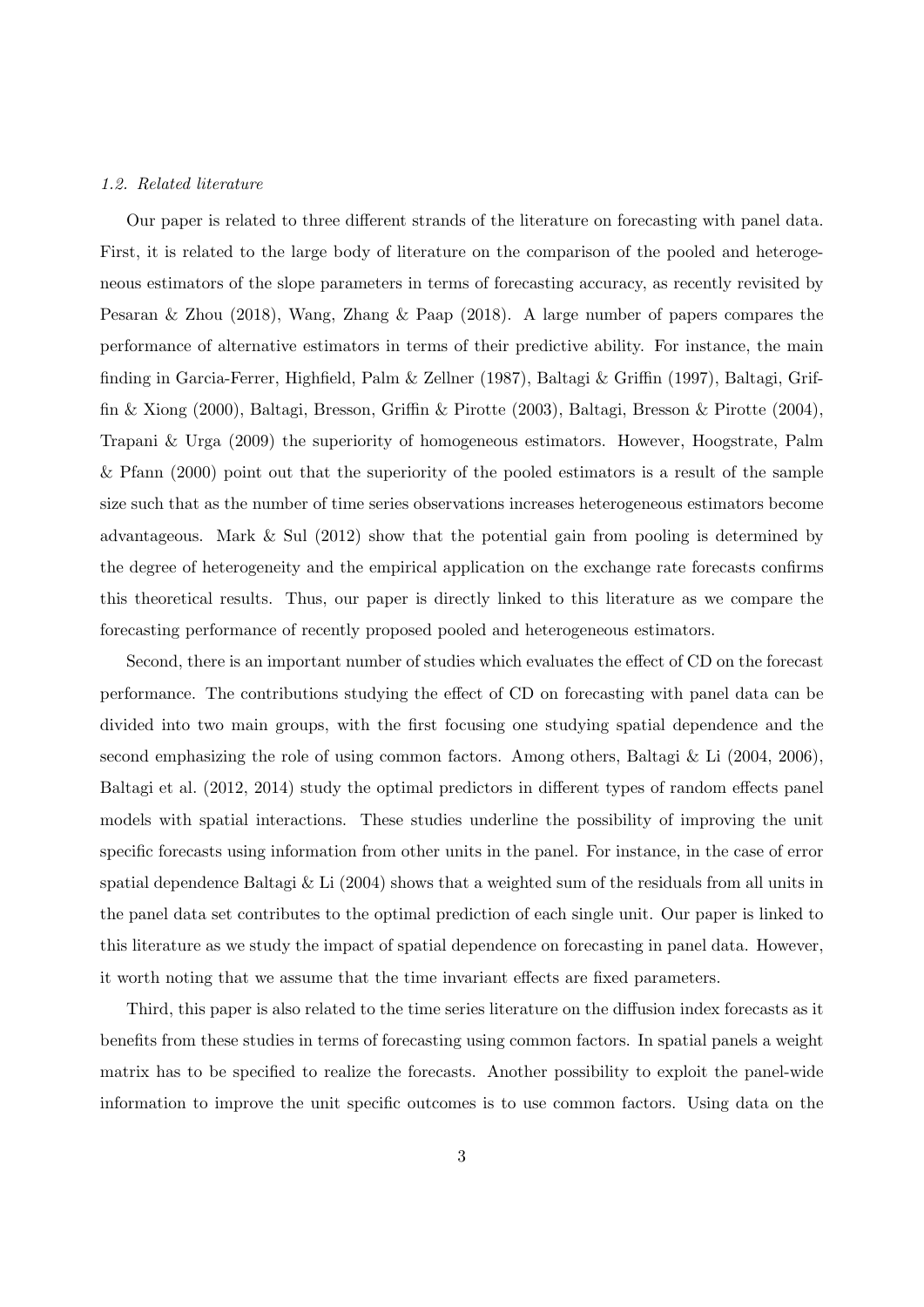Canadian regional growth rates, Kopoin, Moran  $\&$  Paré (2013) showed that the forecasts which use national and international information are significantly better than those which use only regional information. Engel et al. (2015) used data from several OECD countries to improve the forecasts of exchange rates of individual countries. Their approach is similar to that of Stock & Watson (1999). The difference is that in Stock & Watson (1999) the common factors are estimated from a large number of predictors, whereas Engel et al. (2015) estimate the common factors from a large number of countries. The latter paper is very close to ours contribution in terms of using statistical methods to estimate factors common to countries to forecast individual outcomes, while instead we study the possibility of extracting information from different variables on each panel unit.

#### 1.3. Organization

The remainder of the paper is organised as follows. In Section 2, we introduce the panel predictive model, the two approaches of forecasting with unobserved common factors, and we also briefly describe estimation methods implement. In Section 3, we evaluate the small sample properties of the forecast methods and estimators via an extensive Monte Carlo analysis. Section 4 contains an empirical exercise to illustrate the forecast performance of these methods using data on house price inflation in OECD countries. Section 5 concludes.

# 2. Panel forecasting model and methods of forecasting

#### 2.1. The forecasting model

We consider stationary predictive panel data model with CD in the disturbances. The h-steps ahead variable  $y_{i,t+h}$ ,  $h \ge 0$ ,  $i = 1, 2, ..., n$ ,  $t = 1, 2, ..., T$ , is given by

$$
y_{i,t+h} = \alpha_i + \beta'_i \mathbf{x}_{it} + \gamma_i^{y'} \mathbf{f}_t^y + u_{i,t+h},
$$
\n(1)

$$
u_{i,t+h} = \sum_{j=1}^{n} r_{ij} \varepsilon_{j,t+h},\tag{2}
$$

where  $\mathbf{x}_{it} = (x_{i1t}, x_{i2t}, \dots, x_{ik_xt})'$  is a  $(k_x \times 1)$  vector of observed individual-specific regressors which can include predetermined variables,  $\beta_i = (\beta_{i1}, \beta_{i2}, \dots, \beta_{ik_x})'$  represents the corresponding  $(k_x \times 1)$  slope parameters,  $r_{ij}$  are unknown spatial weights,  $\varepsilon_{it}$  is an error term which is uncorrelated over time and individuals.  $f_t^y$  $t_i^y$  is a vector of unobservable common factors of size  $m_y$ ,  $\gamma_i^y$  $\frac{y}{i}$  are the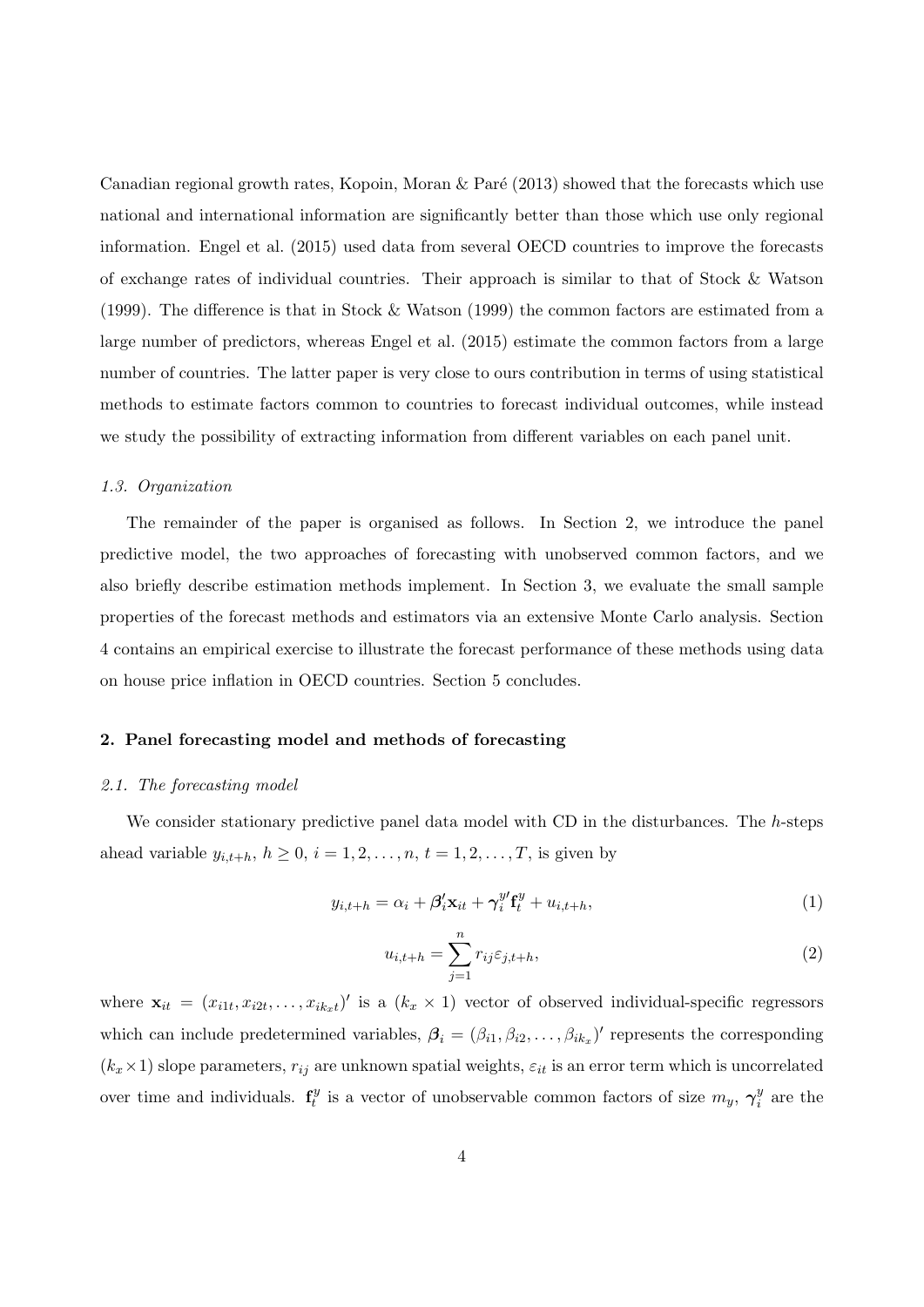associated  $(m_y \times 1)$  factor loadings.  $\alpha_i$  are the unit specific time-invariant effects. Unless otherwise specified,  $\beta_i$ ,  $\gamma_i^y$  $\frac{y}{i}$  and  $\alpha_i$  are assumed to be fixed parameters.

The model in (2) contains as special cases all commonly used spatial processes like spatial autoregression (SAR), spatial moving average (SMA), spatial error components (SEC) and their higher order versions. Moreover, it can be rewritten in the form of a factor model of  $n$  factors and without an idiosyncratic component as  $u_{i,t+h} = \mathbf{r}'_i \boldsymbol{\varepsilon}_{.,t+h}$ , where  $\mathbf{r}_i = (r_{i1}, r_{i2}, \dots, r_{in})'$  and  $\varepsilon_{n,k+h} = (\varepsilon_{1,k+h}, \varepsilon_{2,k+h}, \ldots, \varepsilon_{n,k+h})'$ . To distinguish between the two components of the model defining the cross-sectional interactions it requires some restrictions on the spatial weights  $r_{ij}$ ,  $i, j =$  $1, 2, \ldots, n$ . The standard assumption in the spatial econometrics literature is that the  $n \times n$  matrix  $\mathbf{R} = [r_{ij}]$  has bounded row and column norms for all n. In this case, (2) carries weak CD (WCD). Furthermore, the existence of  $m_y$  distinct common factors requires that plim  $T \rightarrow \infty$ 1  $\frac{1}{T}\sum_{t=1}^T \mathbf{f}_t^y$  $\mathbf{f}_t^{y} \mathbf{f}_t^{y\prime} = \mathbf{\Sigma}_{\mathbf{f}^y}$ and plim n→∞  $\frac{1}{n}\Gamma'\Gamma = \Sigma_{\Gamma}$  are both  $m_y \times m_y$  positive definite matrices, where  $\Gamma = (\gamma_1, \gamma_2, \dots, \gamma_n)'$ . In this case, the  $m_y$  common factors are called "strong common factors" (Chudik, Pesaran & Tosetti, 2011). Hence, the model contains strong CD (SCD) as well as WCD.

#### 2.2. Forecasting approaches

We are interested in post-sample forecasting as defined in Granger & Huang (1997, p.3). Assuming that the expectation of  $u_{i,t+h}$  conditional on past information is zero for all panel units, i.e.  $E(u_{i,t+h}|y_{it}, \mathbf{x}_{it}, \mathbf{f}_t^y)$  $\mathbf{t}^{y}, y_{i,t-1}, \mathbf{x}_{i,t-1}, \mathbf{f}^{y}_{t}$  $t_{t-1}^{y}, \ldots$  = 0 for any  $h > 0$  and for every  $i = 1, 2, \ldots, n$ , the optimal predictor of the variable of interest in period  $T + h$  given the information in T is

$$
y_{i,T+h|T} = \alpha_i + \beta'_i \mathbf{x}_{iT} + \gamma_i^{y'} \mathbf{f}_T^{y}.
$$
\n(3)

In the case of slope homogeneity  $\beta_i = \beta$  but throughout the section we will use the heterogeneous notation for simplicity. This predictor is unfeasible as it contains the unknown coefficients and the unobserved common factors. Replacing these unknown quantities by their estimates, the feasible predictor is given by

$$
\widehat{y}_{i,T+h|T} = \widehat{\alpha}_i + \widehat{\beta}_i' \mathbf{x}_{iT} + \widehat{\gamma}_i^y \widehat{\mathbf{f}}_T^y.
$$
\n(4)

The main issue is that the unobservable common factors have to be estimated from the data. One possibility is to estimate the parameters  $\beta_i$  and  $\alpha_i$  using the estimators robust to unobserved common factors and collecting the residuals

$$
\widehat{e}_{it} = y_{it} - \widehat{\alpha}_i - \widehat{\beta}'_i \mathbf{x}_{i,t-h}, \quad t = h+1, \dots, T,
$$
\n<sup>(5)</sup>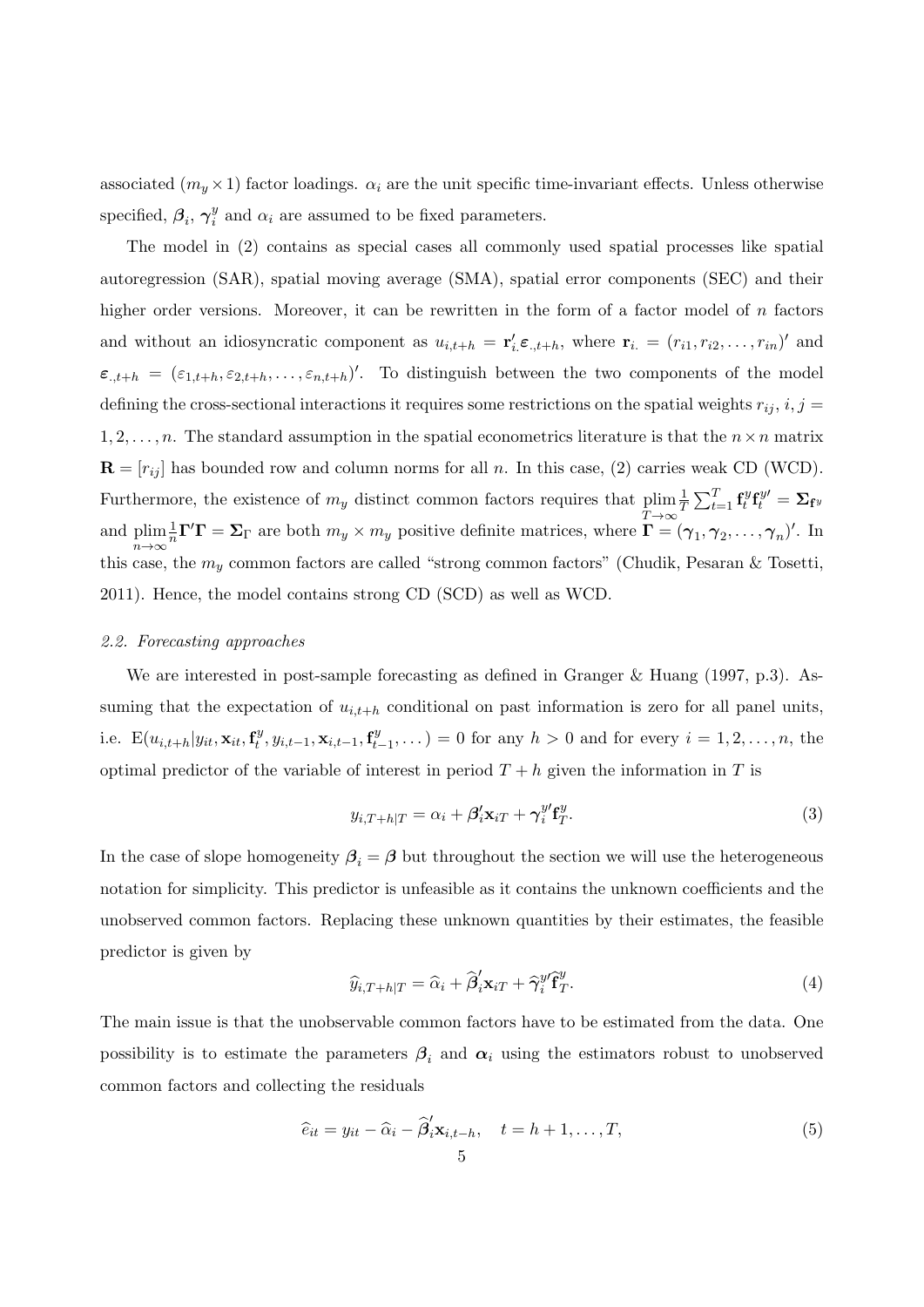where  $\beta_i$  is a consistent estimate of  $\beta_i$  and

$$
\widehat{\alpha}_i = \frac{1}{T - h} \sum_{t = h + 1}^T \left( y_{it} - \widehat{\boldsymbol{\beta}}'_i \mathbf{x}_{i, t - h} \right). \tag{6}
$$

Given that the estimates  $\hat{\alpha}_i$  and  $\beta_i$  are consistent, these residuals consistently estimate  $e_{it}$  =  $\gamma_i^{y \prime}$  $y'$ **f** $y'$ <sub>*t*-h</sub> + u<sub>it</sub> for the sample  $i = 1, ..., n$ ,  $t = h + 1, ..., T$ . Hence, it is possible to apply PC on these residuals to estimate the common factors  $\mathbf{f}_{t_i}^y$  $t_{t-h}^{y}$  in  $t = h + 1, \ldots, T$ . Let us denote these estimates as  $\hat{\mathbf{f}}_t^y$ <sup>y</sup>. Notice that the last possible estimates are in period  $T-h$ . However, the prediction in (3) requires the estimates of the unobserved common factors in period T, i.e.  $\hat{\mathbf{f}}_1^y$  $T<sup>s</sup>$ . Therefore, the factors need to be forecast from their estimates to make the prediction feasible. For simplicity let us assume that each common factor follow an AR(1) model. Then, such a forecast is

$$
\tilde{\mathbf{f}}_T^y = \widehat{\mathbf{\Pi}}' \hat{\mathbf{f}}_{T-h}^y, \quad \widehat{\mathbf{\Pi}} = \left(\hat{\mathbf{f}}_{-2h}^{y\prime} \hat{\mathbf{f}}_{-2h}^y\right)^{-1} \hat{\mathbf{f}}_{-2h}^{y\prime} \hat{\mathbf{f}}_{-h}^y,\tag{7}
$$

where  $\hat{\mathbf{f}}_{-2h} = (\hat{\mathbf{f}}'_1, \hat{\mathbf{f}}'_2, \dots, \hat{\mathbf{f}}'_{i,T-2h})'$ ,  $\hat{\mathbf{f}}_{-h} = (\hat{\mathbf{f}}'_{h+1}, \hat{\mathbf{f}}'_2, \dots, \hat{\mathbf{f}}'_{i,T-h})'$ . Then the prediction can be computed as

$$
\widehat{y}_{i,T+h|T}^R = \widehat{\alpha}_i + \widehat{\beta}_i' \mathbf{x}_{iT} + \widehat{\gamma}_i^{y'} \widetilde{\mathbf{f}}_T^y.
$$
\n(8)

We call this the Residual Based Approach (RBA).

An alternative approach is to estimate the factors from the explanatory variables  $x_{it}$  by PC, supposing that they have a factor representation as  $\mathbf{x}_{it} = \mathbf{a}_i^x + \Gamma_i^{x'} \mathbf{f}_t^x + \mathbf{v}_{it}$  where  $\mathbf{f}_t^x$  is a vector of common factors of size  $m_x$ ,  $\Gamma_i^x$  are their loadings,  $\mathbf{a}_i^x$  are the fixed effects and  $\mathbf{v}_{it}$  is a vector error term which can be autocorrelated and can contain WCD. If  $\mathbf{f}_t^y \subseteq \mathbf{f}_t^x$  this method can be used by estimating  $\mathbf{f}_t^x$  from  $\mathbf{x}_{it}$  for  $i = 1, \ldots, n, t = 1, \ldots, T$ , and plugging them in the predictive model (3). However, the condition  $\mathbf{f}_t^y \subseteq \mathbf{f}_t^x$  may not be always reasonable in practice. When this is not satisfied we can assume that some auxiliary variables  $w_{it}$  are observable which satisfy

$$
\mathbf{w}_{it} = \mathbf{a}_i^w + \Gamma_i^w \mathbf{f}_t^w + \varsigma_{it}, \quad t = 1, \dots, T,
$$
\n(9)

such that  $\mathbf{f}_t^y \subseteq \mathbf{f}_t^w$ , where  $\mathbf{w}_{it} = (w_{i1t}, w_{i2t}, \dots, w_{ik_wt})'$  is a  $(k_w \times 1)$  vector of auxiliary observed individual-specific variables,  $\mathbf{a}_i^w$  are the fixed effects,  $\Gamma_i^w$  is the  $(m_w \times k_w)$  matrix of factor loadings associated with the  $(m_w \times 1)$  unobservable common factors  $\mathbf{f}_t^w$ . Note that  $\mathbf{w}_{it}$  can contain  $\mathbf{x}_{it}$  as its components. Then the prediction methodology, which we call Auxiliary Variables Approach (AVA), is based on the following four steps: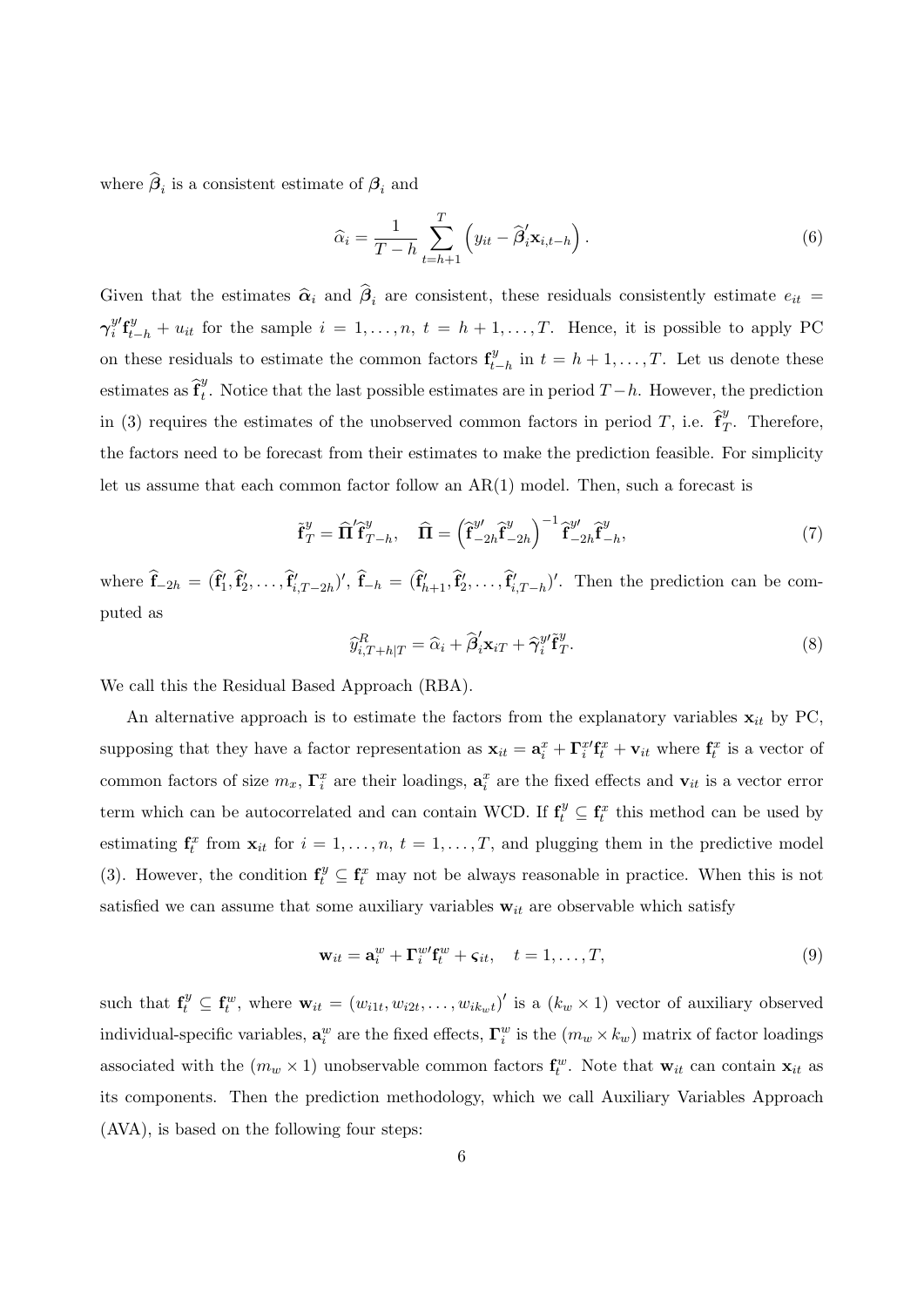Step 1: Use any estimator which controls for unobserved common factors as described in the next subsection and compute the residuals in (5). In a pooling case,  $\beta_i$  should be replaced by the appropriate pooled estimator.

**Step 2:** Use principal components methods in the spirit of Bai (2003) to extract  $m_w$  common factors  $\mathbf{f}_t^w$  from observed variables  $\mathbf{w}_{it}$ ,  $t = 1, \ldots, T$ .

**Step 3:** Estimate the factor loadings  $\hat{\gamma}_i^w$  by  $OLS$  on the regression

$$
\widehat{e}_{it} = \gamma_i^{w} \widehat{f}_{t-h}^w + \nu_{it}, \quad t = h+1, \dots, T. \tag{10}
$$

**Step 4:** Compute the prediction  $\hat{y}_{i,T+h|T}^A$  using

$$
\widehat{y}_{i,T+h|T}^A = \widehat{\alpha}_i + \widehat{\beta}_i^{\prime} \mathbf{x}_{iT} + \widehat{\gamma}_i^w \widehat{\mathbf{f}}_T^w.
$$
\n(11)

Remark 1. Both approaches require information on the number of common factors contained in the respective variables. In the RBA  $m_y$  (the number of factors in the process  $e_{it}$ ) and in the AVA  $m_w$  (the number of factors in the auxiliary variables  $w_{it}$ ) need to be known. These can be consistently estimated using the methods proposed Bai & Ng (2002).

Remark 2. The AVA approach can be further improved by slightly modifying the fourth step. In the case that  $m_w > m_y$ , i.e. the number of common factors in  $\mathbf{w}_{it}$  is strictly greater than that of the ones in  $e_{it}$ , the regression in Step 3 uses redundant common factors. To choose the correct number of factors in this step once more the information criteria of Bai & Ng (2002) can be used after suitable modifications on the number of parameters estimated.

**Remark 3.** It is not sure that the order of importance of common factors in the  $w_{it}$  equation will be the same as in the order of common factors in terms of their predictive ability on the dependent variable. For instance, in a macroeconomic study there can be regional factors which are most important for the countries in these regions. PC approach described here will order the common factors in terms of their global importance which may not be the valid ordering for all regions. In this case machine learning methods can be used to select the most important common factors for each panel unit in the same spirit as Bai & Ng (2008, 2009).

Remark 4. In the RBA, the factors are required to carry serial correlation. Given that this is so, similar to the second remark, in the RBA the prediction of the common factors given in (7) requires choosing the optimal model for the unobserved common factors. Since the PC estimates of the common factors are orthogonal by construction, any univariate time series model can be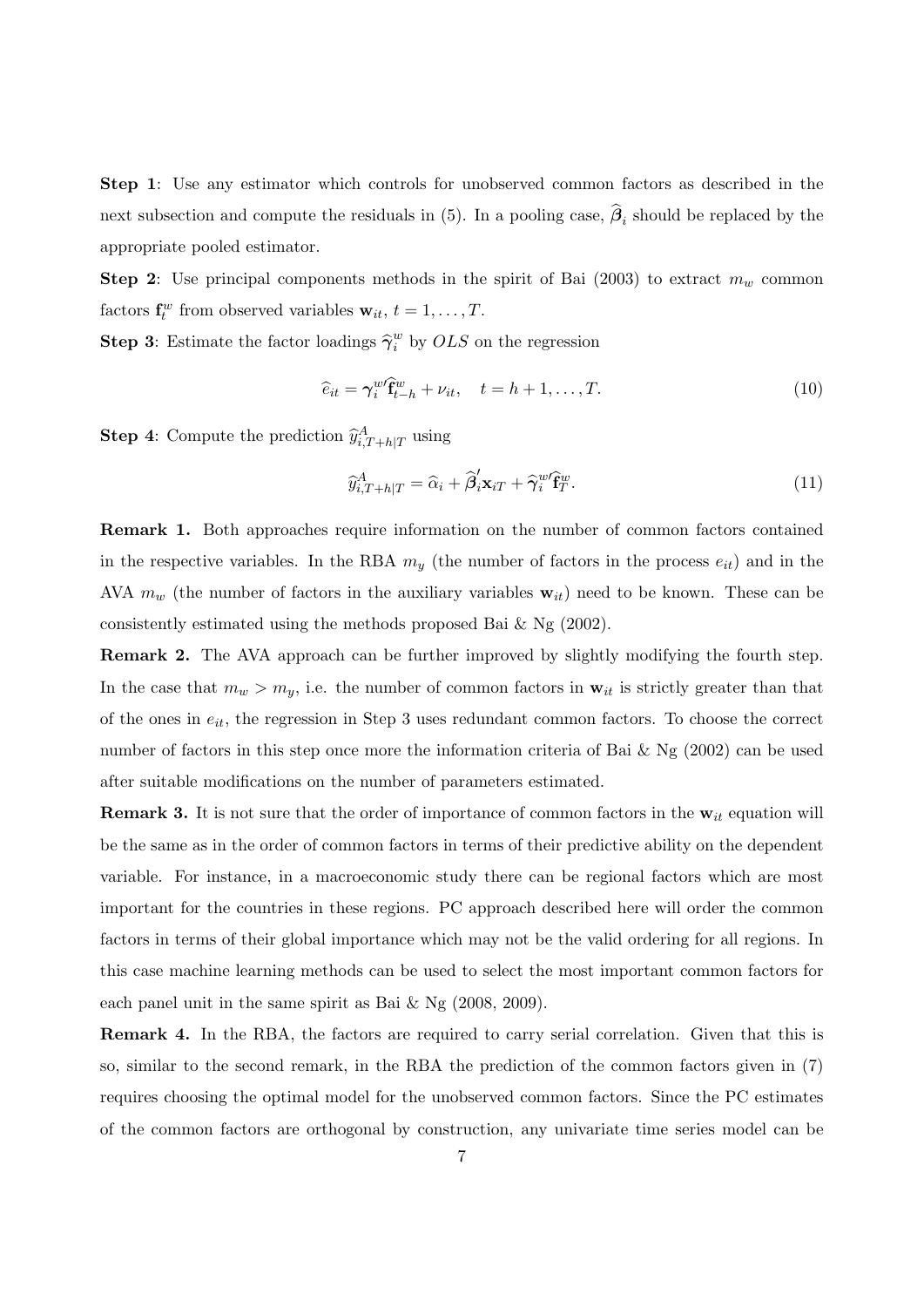used on each estimate for prediction. As in the Monte Carlo simulations below the common factors are generated as an  $AR(1)$ , we use this single lag prediction.

Remark 5. The AVA approach may seem restrictive as it requires additional observable variables to estimate the common factors. However, it is reasonable to assume that the forecaster has access to many variables which are potentially correlated with the common factors of interest. This is the assumption behind the diffusion index methodology of forecasting which proved useful ever since the seminal work of Stock & Watson (1998). In fact, it can be the case that the forecaster has access to an information set which is too large such that it is hard to extract the useful information to perform forecasts.<sup>1</sup> In this case, the variables to include in  $w_{it}$  can be chosen using the penalized regression methods as in Bai & Ng (2008, 2009).

If additional variables do not exist, the observed variables  $x_{it}$  can be still used to estimate the common factors given that they are correlated linearly with the unobserved common factors  $\mathbf{f}_t^y$  $\cdot \frac{y}{t}$ . When these variables include all common factors in the DGP for the dependent variable, there is no need to use additional observables. This is a testable hypothesis. In this case we suggest a two step methodology which can be applied as follows: Notice that the residuals in Step 1 of the AVA contain all unobserved common factors in the vector  $\mathbf{f}_t^y$  $t<sup>y</sup>$ . In an additional step, the forecaster can extract common factors only from  $x_{it}$  and run the regression of  $\hat{e}_{it}$  on these factors. If the residuals from this regression fail to reject the WCD hypothesis using the test of Pesaran (2015), Step 4 is applied with these factors.<sup>2</sup> If the WCD hypothesis is rejected, we suggest to apply PCA to the residuals from the regression of  $\hat{e}_{it}$  on the common factors extracted from  $\mathbf{x}_{it}$  and forecast them to apply the RBA. This gives a hybrid solution between the two approaches.

#### 2.3. Methods of estimation

The two approaches of forecasting with unobserved common factors described above require the estimation of the slope parameters. In what follows, we only briefly describe the estimation procedures. The details of the relevant estimation methods are reported in the Supplementary

<sup>&</sup>lt;sup>1</sup>Boivin & Ng (2006) show that for forecasting purposes less data can be better than larger but noisy data.

<sup>&</sup>lt;sup>2</sup> Juodis & Reese (2018) show that the pre-removal of unobserved common factors by means of subtracting crosssectional averages causes an incidental parameters problem in testing for WCD. As a result, the WCD test proposed by Pesaran (2015) no longer has the standard normal asymptotic distribution. However, De Hoyos & Sarafidis (2006) show that Frees (1995, 2004) and Breusch & Pagan (1980) tests can be used to test for general CD.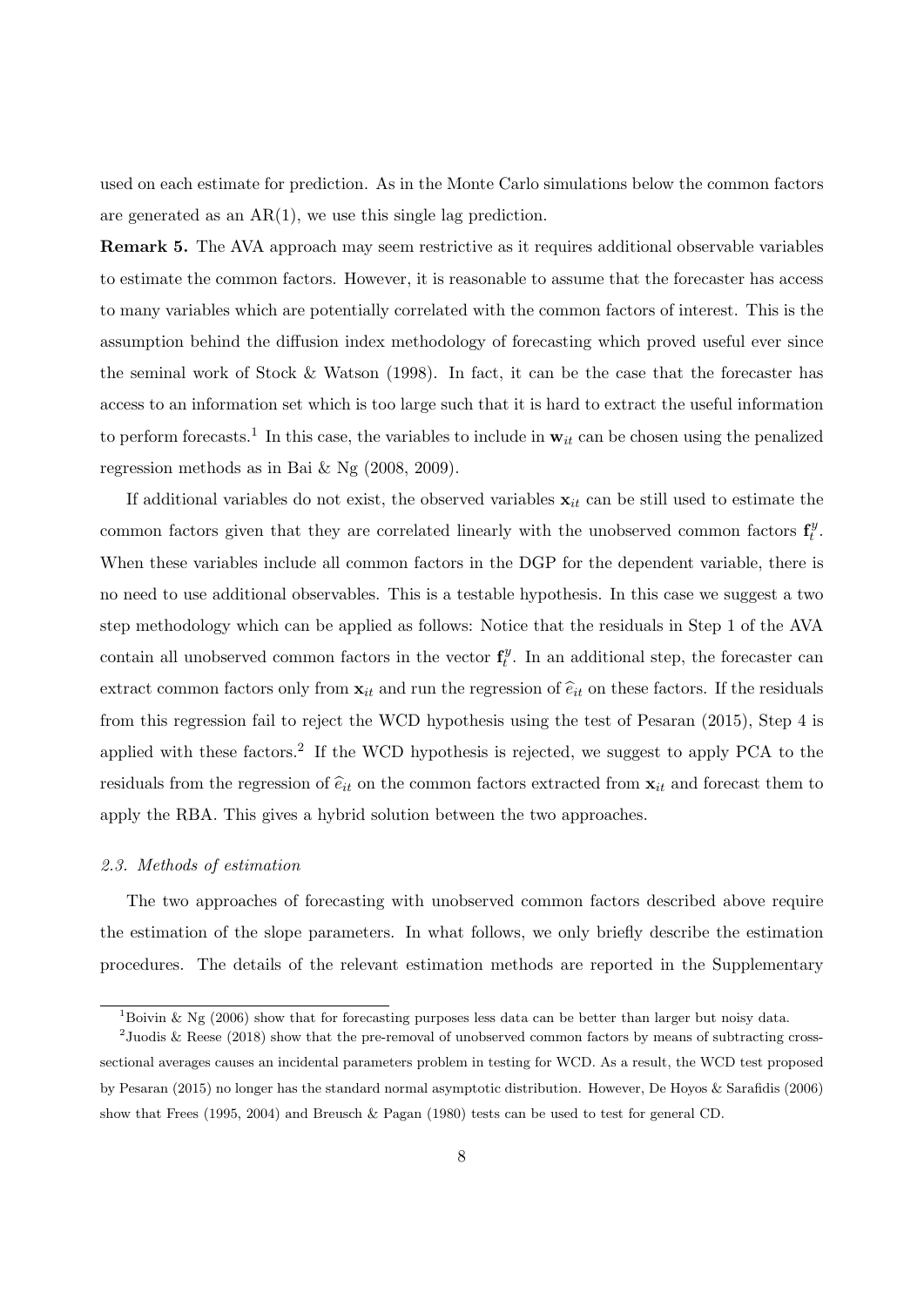Material. The estimators of the individual slope coefficients that we consider take the form

$$
\widehat{\boldsymbol{\beta}}_{M,i} = \left(\mathbf{X}_{i\cdot,-h}^{\prime}\mathbf{M}_{H}\mathbf{X}_{i\cdot,-h}\right)^{-1}\mathbf{X}_{i\cdot,-h}^{\prime}\mathbf{M}_{H}\mathbf{y}_{i\cdot},\tag{12}
$$

and the pooled estimators of the average slope parameters have the form

$$
\widehat{\boldsymbol{\beta}}_{M,P} = \left(\sum_{i=1}^{n} \mathbf{X}'_{i.,-h} \mathbf{M}_{H} \mathbf{X}_{i.,-h}\right)^{-1} \sum_{i=1}^{n} \mathbf{X}'_{i.,-h} \mathbf{M}_{H} \mathbf{y}_{i.},
$$
\n(13)

where  $\mathbf{X}_{i, -h} = (\mathbf{x}'_{i1}, \mathbf{x}'_{i2}, \dots, \mathbf{x}'_{i,T-h})'$ ,  $\mathbf{y}_{i.} = (y_{i,h+1}, y_{i2}, \dots, y_{iT})'$ ,  $\mathbf{M}_H = \mathbf{I}_{T-h} - \mathbf{H}(\mathbf{H}'\mathbf{H}) - \mathbf{H}'$  and <sup>−</sup> denotes Moore-Penrose inverse. The estimators we consider differ in the way they deal with the common factors, hence, the matrix H defines these different estimators.

The first class of the estimators is of CCE-type proposed by Pesaran (2006). These estimators use cross-sectional averages of the dependent variable and the explanatory variables as proxies for the common factors. For these estimators we set  $\mathbf{H} = (\mathbf{e}_{T-h}, \mathbf{Z})$  where  $\mathbf{e}_{T-h}$  is a vector of ones of length  $T - h$ ,  $\bar{\mathbf{Z}} = (\bar{\mathbf{z}}'_{.1}, \bar{\mathbf{z}}'_{.2}, \dots, \bar{\mathbf{z}}'_{.T-h})'$ ,  $\bar{\mathbf{z}}'_{.t} = n^{-1} \sum_{i=1}^{n} \mathbf{z}'_{it}$  and  $\mathbf{z}_{it} = (y_{it}, \mathbf{x}'_{i,t-h})'$ ,  $t = h+1, \dots, T$ . We call these estimators *Ind.* CCE and CCEP. A slightly modified versions of these estimators use the cross-sectional averages of only the exogenous variables, hence,  $\mathbf{H} = (\mathbf{e}_{T-h}, \bar{\mathbf{W}})$  where  $\bar{\mathbf{W}}$ is the matrix of observations on cross-sectional averages of some exogenous variables which can include the explanatory variables themselves. These are named as Ind. CCEX and CCEPX.

The second class of estimators includes the ones which use PC methods to estimate the common factors. First one is the iterative principal components estimator proposed by Bai (2009) which we call IPCP. The procedure starts with an initial estimation of the slope parameters  $\beta$  and the individual specific effects  $\alpha_i$ . Let us denote these initial estimates  $\hat{\beta}^{(0)}$  and  $\hat{\alpha}_i^{(0)}$  $i^{(0)}$ . Next, the common factor estimates are computed from the residuals  $\hat{e}_{it} = y_{it} - \hat{\alpha}_i^{(0)} - \hat{\beta}^{(0)'} \mathbf{x}_{i,t-h}$  using PC. Factor estimates update parameter estimates iteratively until numerical convergence is achieved. We can express this estimator by setting  $\mathbf{H} = (\mathbf{e}_{T-h}, \widehat{\mathbf{F}}_I^u)$  where  $\widehat{\mathbf{F}}_I^u$  is the matrix of observations on the common factor estimates after the numerical convergence is achieved for the slope parameters. The heterogeneous counterpart of this estimator was first used by Song (2013) and is called Ind. IPC. Another consistent estimator can be obtained by setting  $\mathbf{H} = (\mathbf{e}_{T-h}, \hat{\mathbf{F}}^x)$  where  $\hat{\mathbf{F}}^x$  is the matrix of observations on the common factor estimates obtained by PC on the explanatory variables. These estimators are called Ind. PCX and PCPX. These are also used as initial values for the iterative PC estimators. Although consistent, these estimators do not wipe out all common factors in (1) if the condition  $\mathbf{f}_t^y \subseteq \mathbf{f}_t^x$  is not satisfied. An alternative is to set  $\mathbf{H} = (\mathbf{e}_{T-h}, \widehat{\mathbf{F}}^x, \widehat{\mathbf{F}}^u)$  where  $\widehat{\mathbf{F}}^u$  is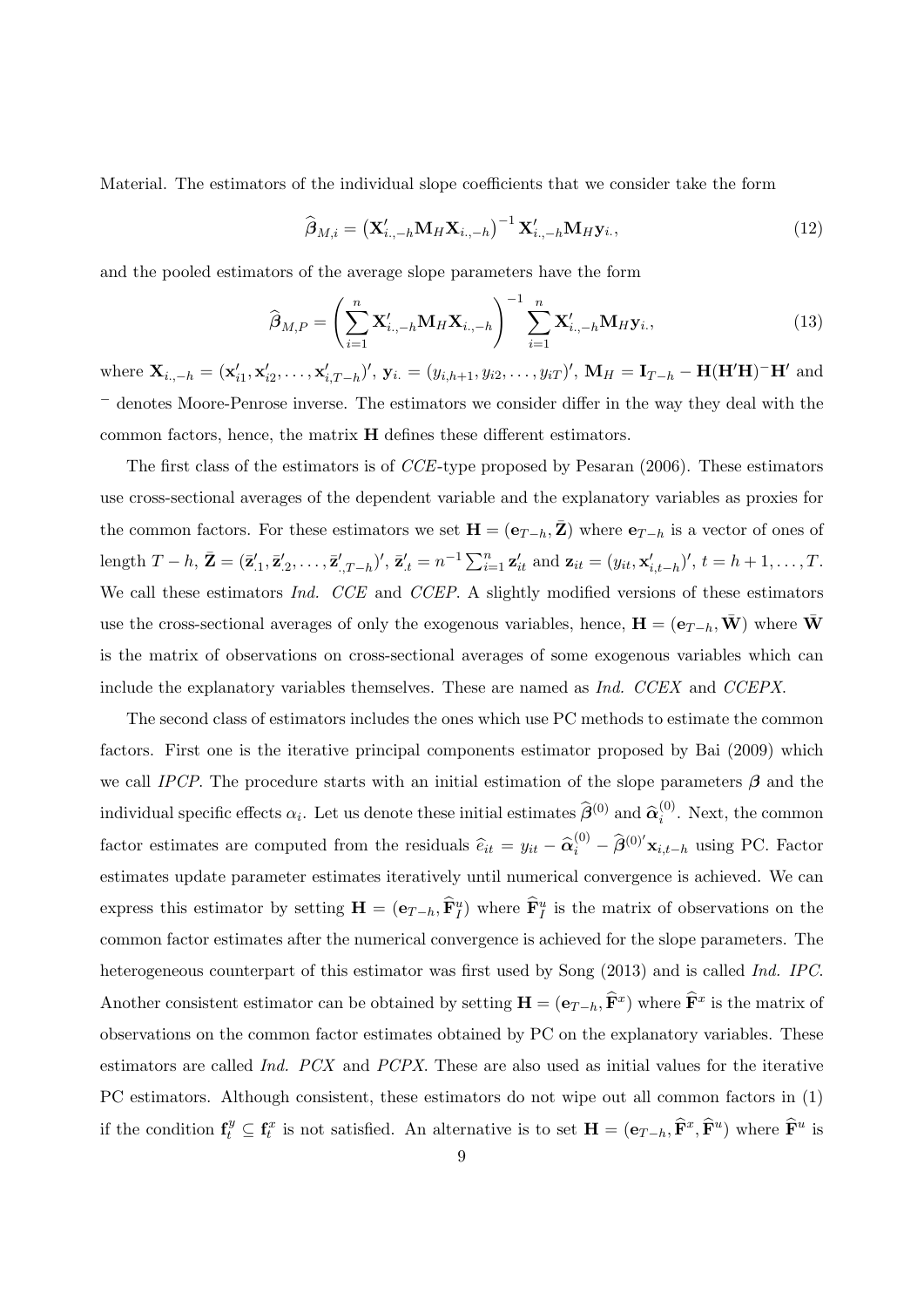the matrix of observations on the common factor estimates obtained by PC on the residuals in (1) which are computed using the estimators  $Ind. PCX$  or  $PCPX$ . We call these two-stage estimators Ind. PCX2S and PCPX2S.

Under general conditions, all these estimators are consistent for the individual parameters or their expected values as long as both dimensions of the panel get large and when the regressors are strictly exogeneous. Pesaran & Tosetti (2011) show that the  $CCE$  estimators are consistent under the assumption on the boundedness of the row and column sums of the matrix  $\bf{R}$ . The PC estimators require slightly stronger assumptions on the degree of the heteroskedasticity and dependence in either panel dimensions. The details of these are given in the Supplementary Material.  $CCE$ estimators also require a rank condition which we assume to hold.<sup>3</sup>

When the right hand side variables contain weakly exogeneous variables like predetermined variables, pooled estimators turn inconsistent for the average effect when the true model is heterogeneous (Pesaran & Smith, 1995) even when there are no unobserved common factors. For the CCE estimators to remain consistent in the existence of weakly exogeneous regressors, lags of cross-sectional averages have to be included in the estimation of individual equations. They also require the number of cross-sectional averages to be at least as large as the number of unobserved common factors (Chudik & Pesaran, 2015). As our main aim is to compare forecast performance, in our simulations we rely on strictly exogeneous regressors noting that otherwise pooled estimators are already outperformed by individual estimates. This is confirmed by simulations considering a dynamic model for which the results are reported in the Supplementary Material. In the application below, we use specifications with predetermined variables, paying attention to the requirements mentioned above. Namely, for to compute the estimates using Ind. CCE and CCEP, we add sufficient number of lags of cross-sectional averages as in (Chudik & Pesaran, 2015).

# 3. Monte Carlo study

## 3.1. Design of the experiments

The dependent and the explanatory variables are generated as follows:

$$
y_{i,t+h} = \alpha_i + \beta_{i1} x_{i1t} + \beta_{i2} x_{i2t} + \gamma_{i1} f_{1t} + \gamma_{i2} f_{2t} + u_{i,t+h},
$$
\n(14)

$$
x_{ijt} = a_{ij} + \gamma_{ij1}f_{1t} + \gamma_{ij3}f_{3t} + v_{ijt}, \quad j = 1, 2,
$$
\n(15)

<sup>&</sup>lt;sup>3</sup>See Karabiyik, Reese & Westerlund  $(2017)$  for a discussion on this topic.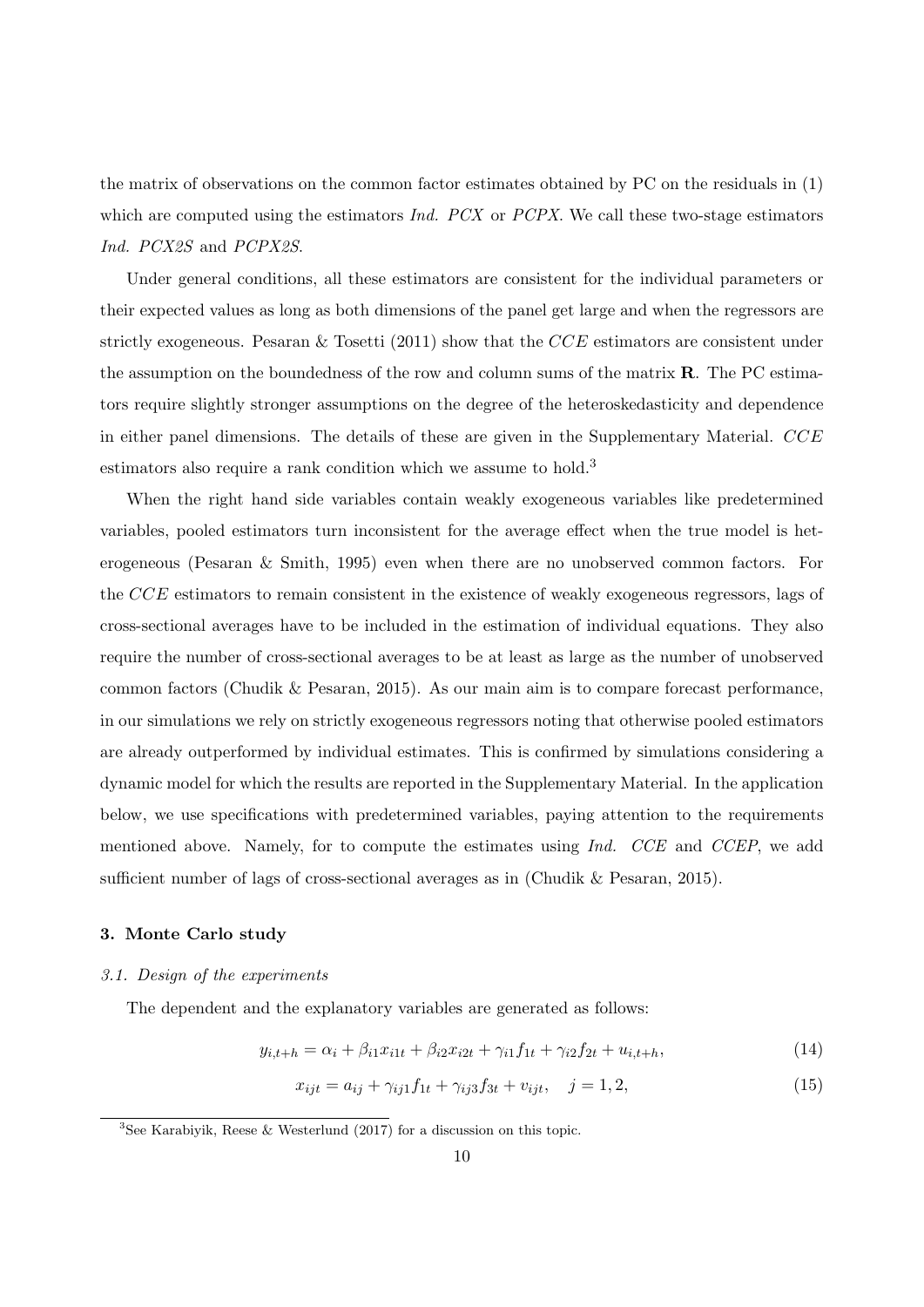where  $i = 1, 2, \ldots, n, t = 1, 2, \ldots, T, x_{ijt}, j = 1, 2$ , are the observed explanatory variables,  $f_{jt}, j =$ 1, 2, 3, are the unobserved common factors with loadings  $\gamma_{ijk}$ ,  $\alpha_i$  and  $a_{ij}$  are the fixed effects, and  $\beta_{ij}$  are the slope coefficients. The error term of the dependent variable carries spatial dependence and it is generated as a SAR using

$$
u_{it} = \rho_i \sum_{j=1}^n w_{ij} u_{jt} + \varepsilon_{it}, \text{ where } \varepsilon_{it} \sim \mathcal{N}(0, \sigma_i^2), \sigma_i^2 \sim \text{IIDU}(0.5, 1.5),
$$
 (16)

where  $w_{ij}$  is the element of the spatial weight matrix  $\mathbf{W}_n$  in row i and column j. An SMA is also considered as a generating process but the results are similar and they are not reported here. A rook-type spatial weight matrix is used. We consider two different cases for  $\rho_i$ . These two cases are based on Baltagi & Pirotte (2010), with the main difference being heterogeneity of the parameters in the (first order) SAR (or SMA) models, where  $\rho_i = \rho = (0.2, 0.8)$  which corresponds to low and high spatial dependence, respectively. Similarly, we generate the heterogeneous coefficients using

$$
\rho_i = \rho + e_i^{\rho}, \text{ with } \rho = \{0.2, 0.8\}, e_i^{\rho} \sim U(-0.1, 0.1). \tag{17}
$$

The unobserved common factors are generated as follows

$$
f_{jt} = \rho_{fj} f_{j,t-1} + v_{fjt}, \quad v_{fjt} \sim \mathcal{N}(0, 1 - \rho_{fj}^2), \quad \rho_{fj} = 0.5, \quad f_{j0} = 0, \quad j = 1, 2, 3. \tag{18}
$$

The disturbances associated to the explanatory variables are generated by a stationary  $AR(1)$ process which is given by

$$
v_{ijt} = \rho_{v_{ij}} v_{ij, t-1} + \epsilon_{ijt}, \quad \epsilon_{ijt} \sim \mathcal{N}(0, 1 - \rho_{v_{ij}}^2), \quad \rho_{v_{ij}} \sim \text{IIDU}(0.05, 0.95), \tag{19}
$$

assuming that  $v_{ij0} = 0, j = 1, 2$ . The first 10 observations are discarded to minimize the impact of initial values. The slope coefficients  $\beta_{ij}$  are generated under two different assumptions corresponding to high and low heterogeneity. They are given by

$$
\beta_{ij} = \beta_j + \eta_{ij}, \quad \beta_j = 1, \quad \eta_{ij} \sim \text{IID}\mathcal{N}(0, \sigma_{\eta_j}^2), \tag{20}
$$

where  $\sigma_{\eta_j}^2 = 0.15$  and  $\sigma_{\eta_j}^2 = 0.3$ ,  $j = 1, 2$ , correspond to low and high heterogeneity, respectively. These heterogeneity levels in both cases are higher compared to those of Pesaran (2006), Pesaran & Tosetti (2011). The individual effects are generated as

$$
\alpha_{i1} \sim \text{IIDN}(1,1), \quad a_{ij} \sim \text{IIDN}(0.5,0.5), \quad j = 1,2 \tag{21}
$$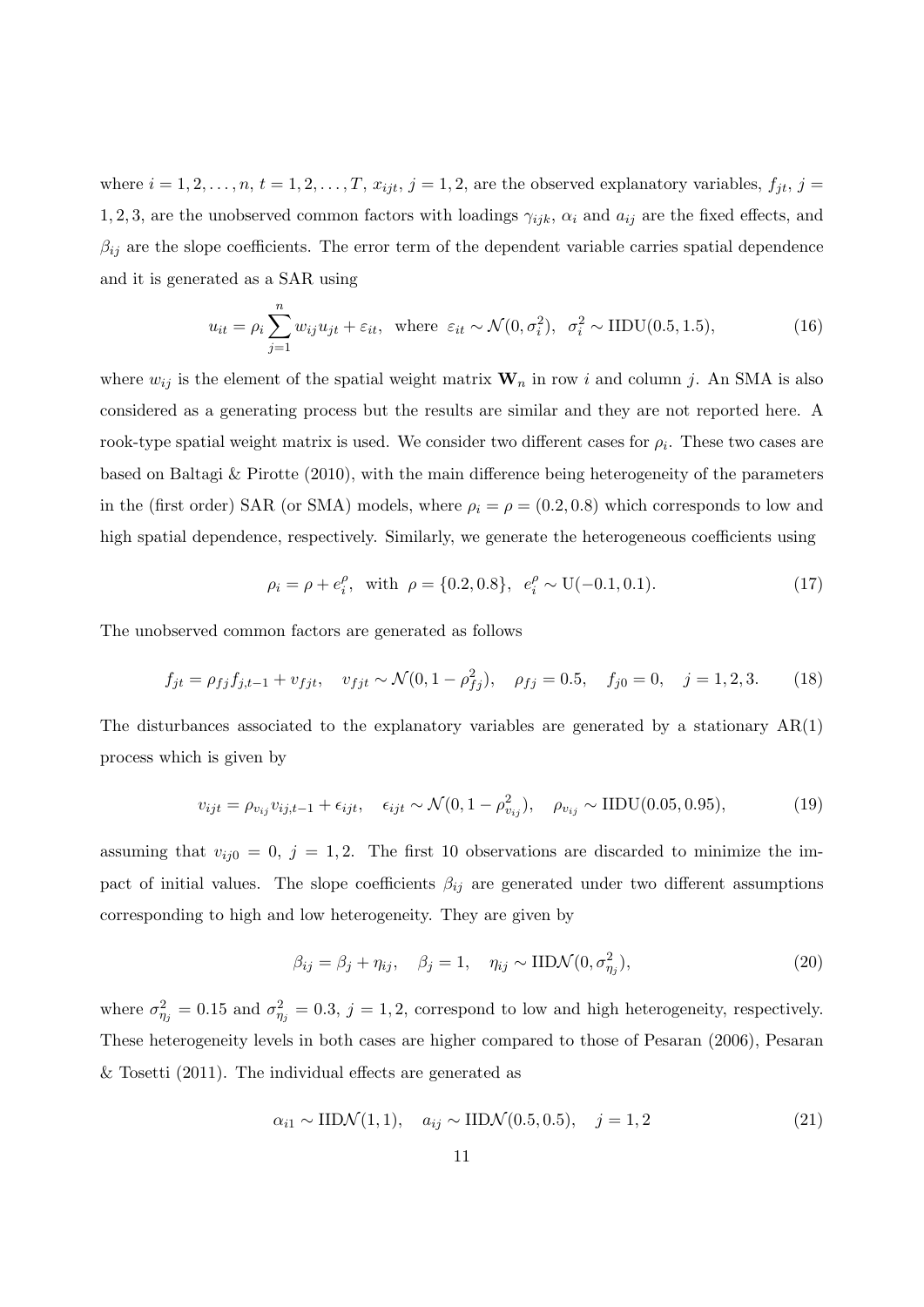and they are fixed for each replication. The loadings of the unobserved common factors in the equations for the explanatory variables are generated as

$$
\left(\begin{array}{cc}\gamma_{i11} & \gamma_{i13} \\ \gamma_{i21} & \gamma_{i23}\end{array}\right) \sim \left(\begin{array}{cc}\text{IIDN}(0.5, 0.5) & \text{IIDN}(0, 0.5) \\ \text{IIDN}(0, 0.5) & \text{IIDN}(0.5, 0.5)\end{array}\right).
$$
\n(22)

To produce forecasts using the AVA an additional variable  $x_{i3t}$  is generated as

$$
x_{i3t} = a_{i3} + \gamma_{i31} f_{1t} + \gamma_{i32} f_{2t} + v_{i3t}, \tag{23}
$$

where the factor loadings are given by

$$
a_{i3} \sim \text{IIDN}(1.5, 1.02), \quad \gamma_{i32}, \sim \text{IIDN}(1, 0.1). \tag{24}
$$

The other terms in (23) are defined in the same way as those contained in explanatory variable DGPs (15).

Contrary to the case of the factor loadings in the process generating the explanatory variables  $x_{ijt}$  from different distributions, in this paper we follow Trapani & Urga (2009) and Phillips & Sul (2003) and draw loadings to generate low and high CD. This is controlled as follows

$$
\gamma_{i1}, \gamma_{i2} \sim \begin{cases} \text{IIDN}(1, 0.1) \text{ for Low CD,} \\ \text{IIDN}(2, 0.4) \text{ for High CD.} \end{cases}
$$
 (25)

The chosen parameters in (25) induce average correlation coefficients among panel units of 0.5 and 0.8, respectively. The full set of experiments is summarized in Table 1.

| Cases | Description                                                                                                       | Parametrization |
|-------|-------------------------------------------------------------------------------------------------------------------|-----------------|
|       | - Case 1 Low Spatial & Low Factor Dependence $\rho = 0.2, \gamma_{i1}, \gamma_{i2} \sim \text{IIDN}(1, 0.1)$      |                 |
|       | - Case 2 Low Spatial & High Factor Dependence $\rho = 0.2$ , $\gamma_{i1}, \gamma_{i2} \sim \text{IIDN}(2, 0.4)$  |                 |
|       | - Case 3 High Spatial & Low Factor Dependence $\rho = 0.8$ , $\gamma_{i1}, \gamma_{i2} \sim \text{IIDN}(1, 0.1)$  |                 |
|       | - Case 4 High Spatial & High Factor Dependence $\rho = 0.8$ , $\gamma_{i1}, \gamma_{i2} \sim \text{IIDN}(2, 0.4)$ |                 |

Table 1: Summary of Experiments

We consider  $(n, T) = \{20, 30, 50, 100\}$ . For each experiment, 2,000 replications are performed. The results for the individual estimators CCE, CCEX, IPC, PCX, PCX2S and their pooled counterparts are reported. For  $PC$  estimators, we assume that the number of unobservable common factors are known.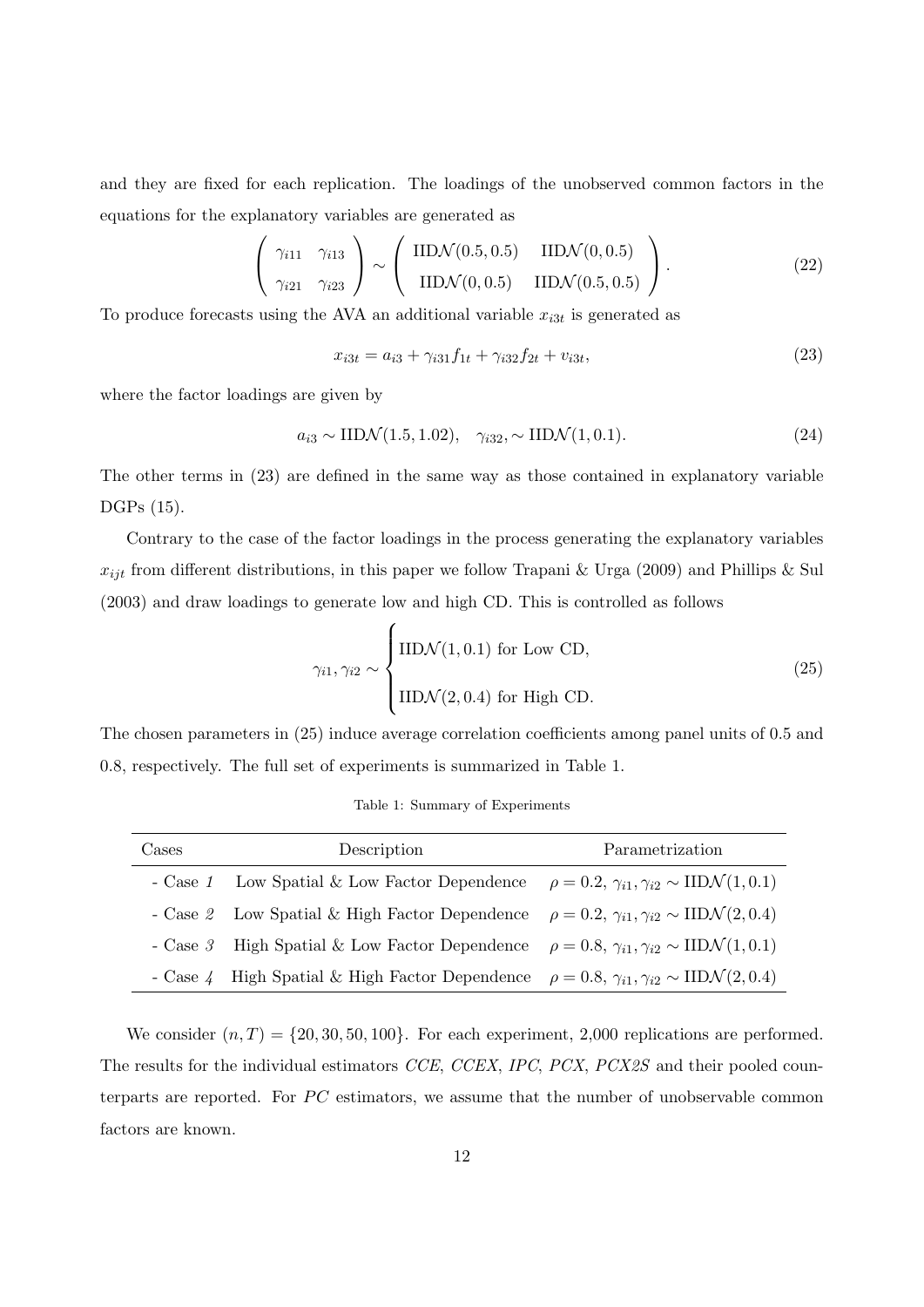The forecasts are computed for the *i*th individual at future period  $T + h$ , with  $h = 1$  to compare the performance of two forecast approaches and estimator performance. We also tried  $h = 5, 10$  using the AVA to compare the individual and pooled estimators and the results are available upon request. We use root mean squared error (RMSE) to measure the predictive accuracy defined as  $RMSE_i = \sqrt{\frac{1}{h}}$  $\frac{1}{h} \sum_{\tau=1}^{h} (\widehat{y}_{i,T+\tau} - y_{i,T+\tau})^2$  and to obtain a single measure, the average of the statistic across units is computed. The results are reported relative to the OLS benchmark which is computed using unit specific OLS estimates. Hence, they show the gain in forecast accuracy from using estimated common factors.

#### 3.2. Simulation results

The results on the prediction performance of different estimators with the RBA and the AVA for the case of low heterogeneity are reported in Tables 2-5 whereas the results on the case of high heterogeneity are given in Tables 6-9.

Table 2 is concerned with the case of low spatial dependence and low factor dependence (Case 1 ), the forecast performance of any estimator is superior using the AVA compared to the RBA. When  $n, T = 20$ , for any given estimator the relative RMSE of the forecasts using the RBA is 1.4. As either T or n or both increases this ratio also increases and exceeds 1.5 when  $n, T = 100$ .

In the case of CCE estimators, it is seen that the individual estimators outperform the pooled estimators even in smallest samples. For instance, with AVA, the relative RMSE of Ind. CCE  $(0.723)$  is slightly better than its pooled counterpart  $(0.746)$  when  $n, T = 20$  which gives a relative RMSE of 0.97. When T increases to 100 for the same n this ratio is 0.92 which shows that the relative performance of the individual estimator increases. This result is similar for other estimators except Ind. PCX and and its pooled version. When  $T = 20$ , for any n the pooled estimator ourperforms the individual estimator. This can be explained by the fact that these estimators do not control for all unobserved common factors in the DGP of the dependent variable, hence the individual estimators are affected more by the lower signal to noise ratio compared to pooled ones. However, as T increases, again the individual estimator is preferred.

Finally, a comparison of the best performing  $CCE$  and PC estimators shows that the  $CCE$ performs better in the case of small  $T$  and small  $n$  but  $PC$  improves and has a better performance when n gets large. For instance, with AVA, when  $n, T = 20$ , Ind. CCE and Ind. IPC have relative RMSEs equal to 0.723 and 0.733, respectively. When  $n = 100$  for the same time dimension, these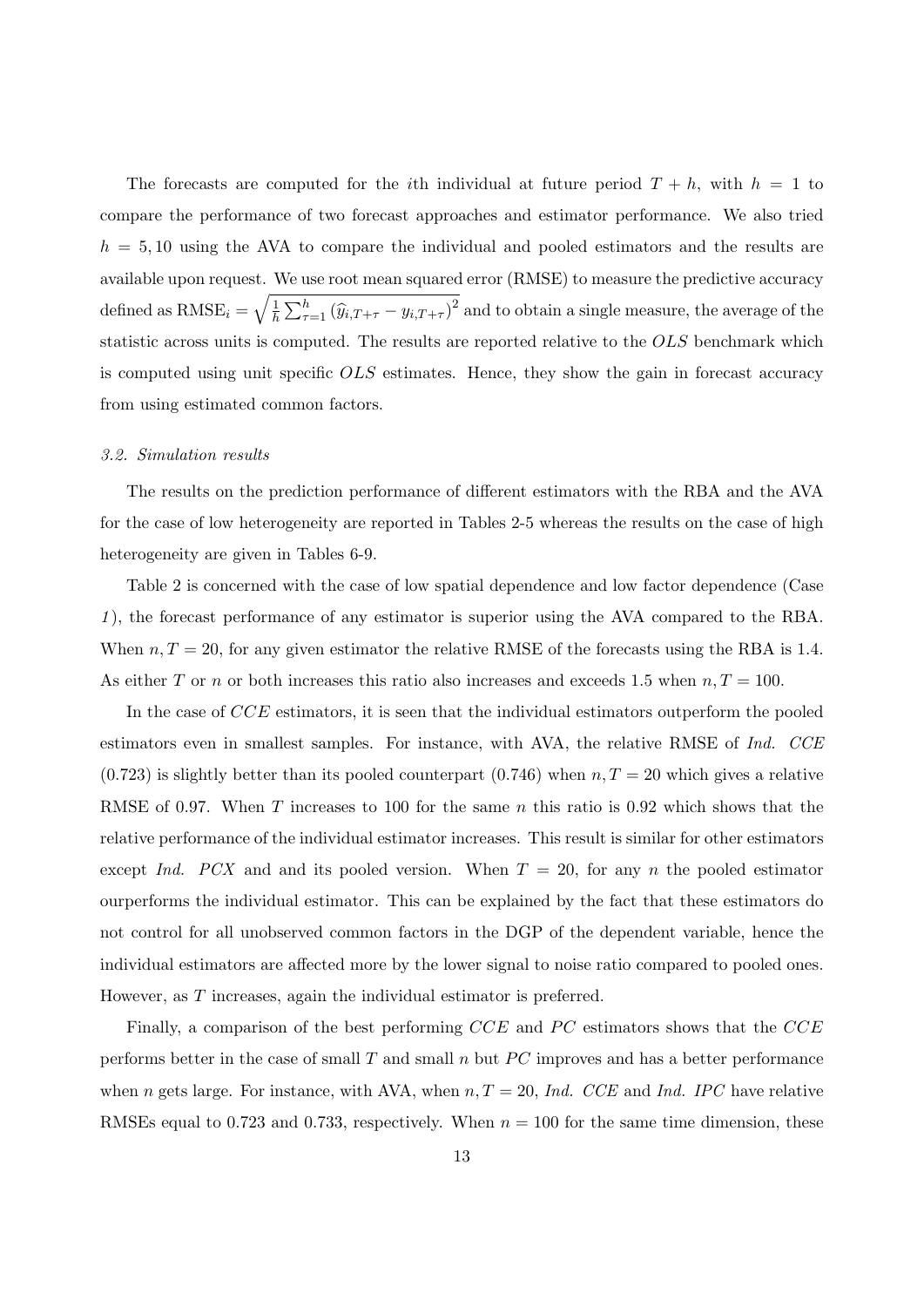|                  |       |                         |             |       | Individual |        |                              |       |        |        |                         |             |       | Pooled |       |                              |       |
|------------------|-------|-------------------------|-------------|-------|------------|--------|------------------------------|-------|--------|--------|-------------------------|-------------|-------|--------|-------|------------------------------|-------|
| T                |       | Residual Based Approach |             |       |            |        | Auxiliary Variables Approach |       |        |        | Residual Based Approach |             |       |        |       | Auxiliary Variables Approach |       |
| $\boldsymbol{n}$ | 20    | $30\,$                  | 50          | 100   | $20\,$     | $30\,$ | 50                           | 100   |        | $20\,$ | 30                      | 50          | 100   | 20     | 30    | 50                           | 100   |
| Ind. CCE         |       |                         |             |       |            |        |                              |       | CCEP   |        |                         |             |       |        |       |                              |       |
| 20               | 0.992 | 0.984                   | 0.979       | 0.976 | 0.723      | 0.687  | 0.673                        | 0.661 | 20     | 1.022  | 1.048                   | 1.061       | 1.067 | 0.746  | 0.730 | 0.726                        | 0.719 |
| 30               | 1.007 | 0.982                   | 0.962       | 0.964 | 0.731      | 0.674  | 0.636                        | 0.636 | 30     | 1.038  | 1.049                   | 1.060       | 1.064 | 0.749  | 0.720 | 0.707                        | 0.708 |
| 50               | 0.998 | 0.990                   | 0.966       | 0.973 | 0.709      | 0.687  | 0.653                        | 0.635 | 50     | 1.031  | 1.051                   | 1.053       | 1.075 | 0.732  | 0.731 | 0.713                        | 0.706 |
| 100              | 1.004 | 0.987                   | 0.974       | 0.955 | 0.686      | 0.668  | 0.644                        | 0.636 | 100    | 1.030  | 1.051                   | 1.066       | 1.061 | 0.710  | 0.715 | 0.711                        | 0.711 |
| Ind. CCEX        |       |                         |             |       |            |        |                              |       | CCEPX  |        |                         |             |       |        |       |                              |       |
| 20               | 0.996 | 0.987                   | 0.980       | 0.977 | 0.726      | 0.689  | 0.674                        | 0.661 | 20     | 1.023  | 1.048                   | 1.061       | 1.067 | 0.746  | 0.730 | 0.726                        | 0.719 |
| 30               | 1.012 | 0.986                   | 0.963       | 0.965 | 0.734      | 0.676  | 0.637                        | 0.636 | 30     | 1.038  | 1.049                   | 1.060       | 1.064 | 0.749  | 0.720 | 0.707                        | 0.708 |
| 50               | 1.001 | 0.992                   | 0.967       | 0.973 | 0.711      | 0.687  | 0.654                        | 0.635 | 50     | 1.031  | 1.051                   | 1.053       | 1.075 | 0.732  | 0.731 | 0.713                        | 0.706 |
| 100              | 1.005 | 0.987                   | 0.974       | 0.956 | 0.687      | 0.668  | 0.644                        | 0.636 | 100    | 1.030  | 1.051                   | 1.066       | 1.061 | 0.710  | 0.715 | 0.711                        | 0.711 |
| Ind. IPC         |       |                         |             |       |            |        |                              |       | IPCP   |        |                         |             |       |        |       |                              |       |
| 20               | 0.999 | 0.988                   | 0.980       | 0.979 | 0.733      | 0.690  | 0.674                        | 0.660 | $20\,$ | 1.023  | 1.049                   | 1.062       | 1.068 | 0.748  | 0.731 | 0.727                        | 0.720 |
| 30               | 1.001 | 0.981                   | 0.962       | 0.966 | 0.733      | 0.674  | 0.636                        | 0.635 | 30     | 1.038  | 1.050                   | 1.061       | 1.065 | 0.750  | 0.721 | 0.708                        | 0.708 |
| 50               | 0.981 | 0.980                   | 0.964       | 0.974 | 0.704      | 0.682  | 0.651                        | 0.634 | 50     | 1.031  | 1.051                   | 1.053       | 1.075 | 0.733  | 0.731 | 0.714                        | 0.707 |
| 100              | 0.980 | 0.975                   | 0.968       | 0.954 | 0.674      | 0.661  | 0.641                        | 0.634 | 100    | 1.030  | 1.051                   | 1.066       | 1.061 | 0.710  | 0.715 | 0.711                        | 0.711 |
| Ind. PCX         |       |                         |             |       |            |        |                              |       | PCPX   |        |                         |             |       |        |       |                              |       |
| 20               | 1.087 | 1.059                   | 1.018       | 1.000 | 0.790      | 0.735  | 0.697                        | 0.673 | 20     | 1.026  | 1.051                   | 1.064       | 1.069 | 0.749  | 0.731 | 0.727                        | 0.719 |
| 30               | 1.102 | 1.055                   | 1.009       | 0.989 | 0.795      | 0.721  | 0.668                        | 0.651 | 30     | 1.039  | 1.050                   | 1.062       | 1.066 | 0.751  | 0.722 | 0.708                        | 0.708 |
| 50               | 1.087 | 1.052                   | 1.003       | 0.996 | 0.776      | 0.732  | 0.678                        | 0.649 | 50     | 1.032  | 1.052                   | 1.053       | 1.075 | 0.733  | 0.731 | 0.714                        | 0.706 |
| 100              | 1.090 |                         | 1.045 1.013 | 0.977 | 0.752      | 0.713  | 0.673                        | 0.650 | 100    | 1.031  | 1.051                   | 1.066       | 1.061 | 0.710  | 0.715 | 0.711                        | 0.711 |
| Ind. PCX2S       |       |                         |             |       |            |        |                              |       | PCPX2S |        |                         |             |       |        |       |                              |       |
| 20               | 1.036 | 1.012                   | 0.991       | 0.984 | 0.745      | 0.698  | 0.677                        | 0.661 | 20     | 1.026  | 1.051                   | 1.064 1.069 |       | 0.747  | 0.729 | 0.727                        | 0.719 |
| 30               | 1.044 | 1.004                   | 0.972       | 0.970 | 0.750      | 0.681  | 0.639                        | 0.637 | 30     | 1.039  | 1.050                   | 1.062       | 1.066 | 0.750  | 0.721 | 0.707                        | 0.708 |
| 50               | 1.024 | 1.006                   | 0.973       | 0.978 | 0.722      | 0.693  | 0.655                        | 0.635 | 50     | 1.032  | 1.052                   | 1.053       | 1.075 | 0.733  | 0.731 | 0.713                        | 0.706 |
| 100              | 1.022 | 0.996                   | 0.978       | 0.958 | 0.696      | 0.672  | 0.645                        | 0.636 | 100    | 1.031  | 1.051                   | 1.066       | 1.061 | 0.710  | 0.715 | 0.711                        | 0.711 |

Table 2: Relative RMSE – Low Heterogeneity, Case 1: Low Spatial Dependence & Low Factor Dependence

values are 0.686 and 0.674, respectively. When  $n$  and  $T$  are both large, the two estimators have very similar performance.

The results do not change significantly when we consider the case of low spatial dependence and high factor dependence (Case  $2$ ) which are reported in Table 3. In this case the performance of the RBA is lower compared to the AVA, with the relative RMSE being about 1.8 for any estimator when  $n, T = 20$ . However, in this case the relative performance of RBA with respect to forecasts without common factors is improved compared to the previous case even in smallest samples. As in this case common factors have bigger variability in the DGP of the dependent variable the relative performance of the pooled estimators are better compared to the previous case. However, all estimators deal with these common factors in a successful manner. Hence, still the individual specific estimators are superior, once more except the *Ind. PCX* and and its pooled version.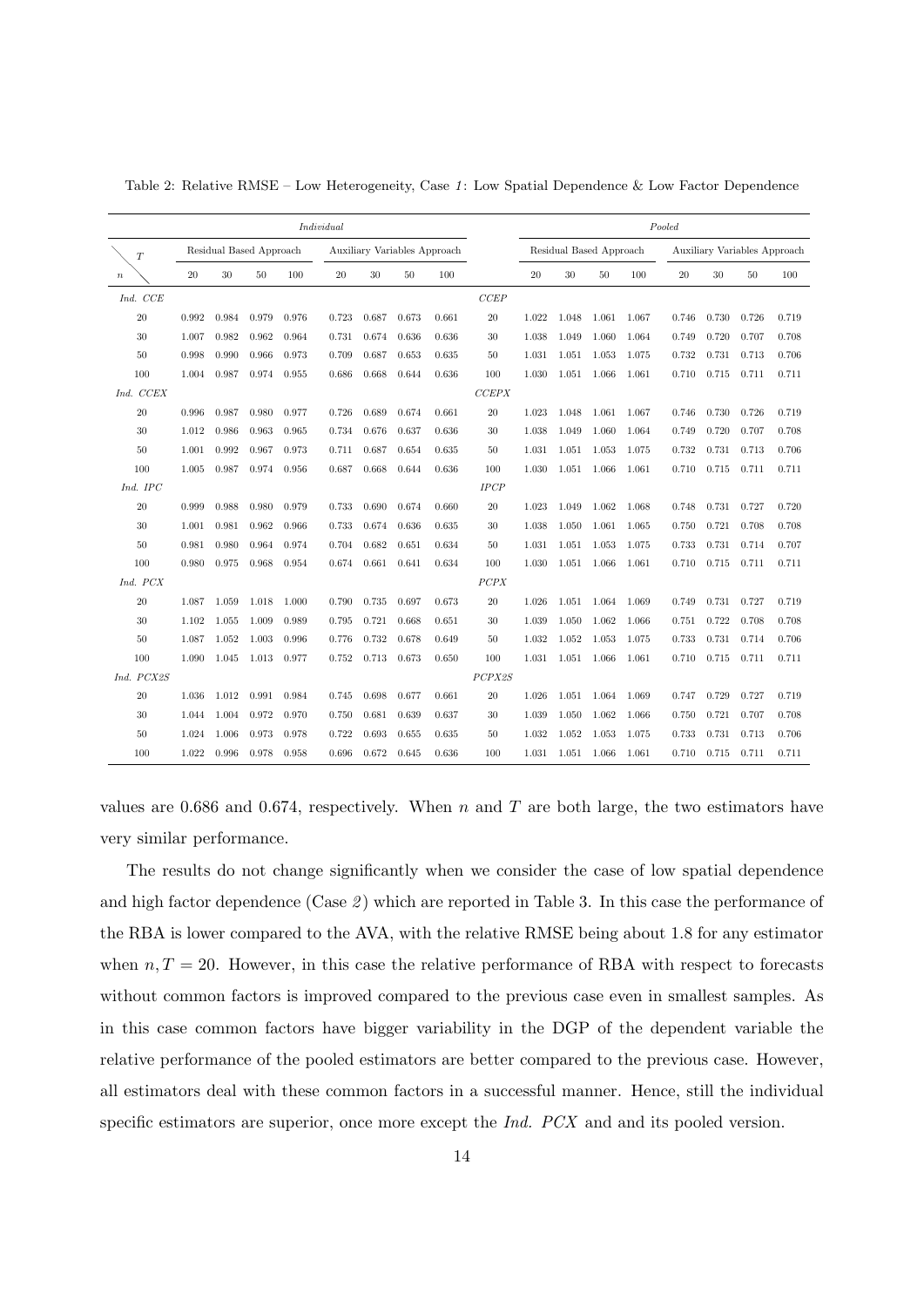|                  |       |                         |       |       | Individual |       |       |                              |        |       |       |                         |       | Pooled |       |                              |       |
|------------------|-------|-------------------------|-------|-------|------------|-------|-------|------------------------------|--------|-------|-------|-------------------------|-------|--------|-------|------------------------------|-------|
| T                |       | Residual Based Approach |       |       |            |       |       | Auxiliary Variables Approach |        |       |       | Residual Based Approach |       |        |       | Auxiliary Variables Approach |       |
| $\boldsymbol{n}$ | 20    | 30                      | 50    | 100   | 20         | 30    | 50    | 100                          |        | 20    | 30    | 50                      | 100   | 20     | 30    | 50                           | 100   |
| Ind. CCE         |       |                         |       |       |            |       |       |                              | CCEP   |       |       |                         |       |        |       |                              |       |
| 20               | 0.925 | 0.933                   | 0.938 | 0.941 | 0.496      | 0.467 | 0.455 | 0.445                        | 20     | 0.939 | 0.964 | 0.979                   | 0.985 | 0.508  | 0.491 | 0.486                        | 0.479 |
| 30               | 0.943 | 0.932                   | 0.918 | 0.928 | 0.495      | 0.448 | 0.416 | 0.417                        | 30     | 0.959 | 0.965 | 0.963                   | 0.975 | 0.505  | 0.474 | 0.457                        | 0.460 |
| $50\,$           | 0.931 | 0.937                   | 0.926 | 0.942 | 0.471      | 0.454 | 0.426 | 0.412                        | 50     | 0.947 | 0.967 | 0.969                   | 0.992 | 0.484  | 0.480 | 0.462                        | 0.456 |
| 100              | 0.938 | 0.941                   | 0.933 | 0.915 | 0.447      | 0.432 | 0.414 | 0.408                        | 100    | 0.950 | 0.971 | 0.978                   | 0.966 | 0.461  | 0.461 | 0.455                        | 0.455 |
| Ind. CCEX        |       |                         |       |       |            |       |       |                              | CCEPX  |       |       |                         |       |        |       |                              |       |
| $20\,$           | 0.931 | 0.936                   | 0.939 | 0.942 | 0.501      | 0.470 | 0.457 | 0.446                        | 20     | 0.939 | 0.964 | 0.979                   | 0.985 | 0.508  | 0.491 | 0.486                        | 0.479 |
| 30               | 0.947 | 0.935                   | 0.919 | 0.928 | 0.500      | 0.450 | 0.417 | 0.418                        | 30     | 0.959 | 0.965 | 0.963                   | 0.975 | 0.505  | 0.474 | 0.457                        | 0.460 |
| 50               | 0.934 | 0.939                   | 0.927 | 0.942 | 0.473      | 0.455 | 0.427 | 0.413                        | 50     | 0.947 | 0.967 | 0.969                   | 0.992 | 0.484  | 0.480 | 0.462                        | 0.456 |
| 100              | 0.940 | 0.941                   | 0.934 | 0.915 | 0.448      | 0.433 | 0.415 | 0.409                        | 100    | 0.951 | 0.971 | 0.978                   | 0.966 | 0.461  | 0.461 | 0.455                        | 0.455 |
| Ind. IPC         |       |                         |       |       |            |       |       |                              | IPCP   |       |       |                         |       |        |       |                              |       |
| 20               | 0.934 | 0.937                   | 0.939 | 0.944 | 0.502      | 0.467 | 0.453 | 0.443                        | 20     | 0.939 | 0.965 | 0.980                   | 0.985 | 0.509  | 0.491 | 0.486                        | 0.479 |
| 30               | 0.942 | 0.933                   | 0.918 | 0.929 | 0.495      | 0.446 | 0.413 | 0.416                        | 30     | 0.958 | 0.965 | 0.964                   | 0.975 | 0.506  | 0.475 | 0.457                        | 0.460 |
| 50               | 0.923 | 0.933                   | 0.926 | 0.943 | 0.466      | 0.450 | 0.424 | 0.411                        | 50     | 0.947 | 0.967 | 0.969                   | 0.992 | 0.484  | 0.481 | 0.462                        | 0.456 |
| 100              | 0.927 | 0.935                   | 0.931 | 0.915 | 0.440      | 0.428 | 0.412 | 0.407                        | 100    | 0.951 | 0.971 | 0.978                   | 0.966 | 0.461  | 0.461 | 0.455                        | 0.455 |
| Ind. PCX         |       |                         |       |       |            |       |       |                              | PCPX   |       |       |                         |       |        |       |                              |       |
| $20\,$           | 1.065 | 1.042                   | 0.998 | 0.976 | 0.627      | 0.561 | 0.506 | 0.473                        | 20     | 0.944 | 0.969 | 0.982                   | 0.987 | 0.515  | 0.494 | 0.488                        | 0.480 |
| $30\,$           | 1.085 | 1.038                   | 0.986 | 0.963 | 0.623      | 0.542 | 0.478 | 0.449                        | 30     | 0.961 | 0.967 | 0.966                   | 0.976 | 0.509  | 0.477 | 0.458                        | 0.461 |
| 50               | 1.069 | 1.034                   | 0.983 | 0.977 | 0.605      | 0.549 | 0.480 | 0.443                        | 50     | 0.948 | 0.969 | 0.969                   | 0.992 | 0.486  | 0.482 | 0.463                        | 0.456 |
| 100              | 1.074 | 1.033                   | 0.995 | 0.949 | 0.583      | 0.528 | 0.476 | 0.440                        | 100    | 0.951 | 0.971 | 0.978                   | 0.966 | 0.463  | 0.461 | 0.455                        | 0.455 |
| Ind. PCX2S       |       |                         |       |       |            |       |       |                              | PCPX2S |       |       |                         |       |        |       |                              |       |
| 20               | 0.956 | 0.954                   | 0.947 | 0.946 | 0.517      | 0.478 | 0.458 | 0.445                        | 20     | 0.944 | 0.969 | 0.982                   | 0.987 | 0.509  | 0.491 | 0.486                        | 0.479 |
| 30               | 0.968 | 0.947                   | 0.925 | 0.932 | 0.512      | 0.454 | 0.418 | 0.418                        | 30     | 0.961 | 0.967 | 0.966                   | 0.976 | 0.506  | 0.474 | 0.457                        | 0.460 |
| 50               | 0.947 | 0.948                   | 0.931 | 0.945 | 0.482      | 0.460 | 0.427 | 0.412                        | 50     | 0.948 | 0.969 | 0.969                   | 0.992 | 0.484  | 0.480 | 0.462                        | 0.456 |
| 100              | 0.950 | 0.946                   | 0.936 | 0.917 | 0.457      | 0.436 | 0.415 | 0.409                        | 100    | 0.951 | 0.971 | 0.978                   | 0.966 | 0.461  | 0.461 | 0.455                        | 0.455 |

Table 3: Relative RMSE – Low Heterogeneity, Case 2: Low Spatial Dependence & High Factor Dependence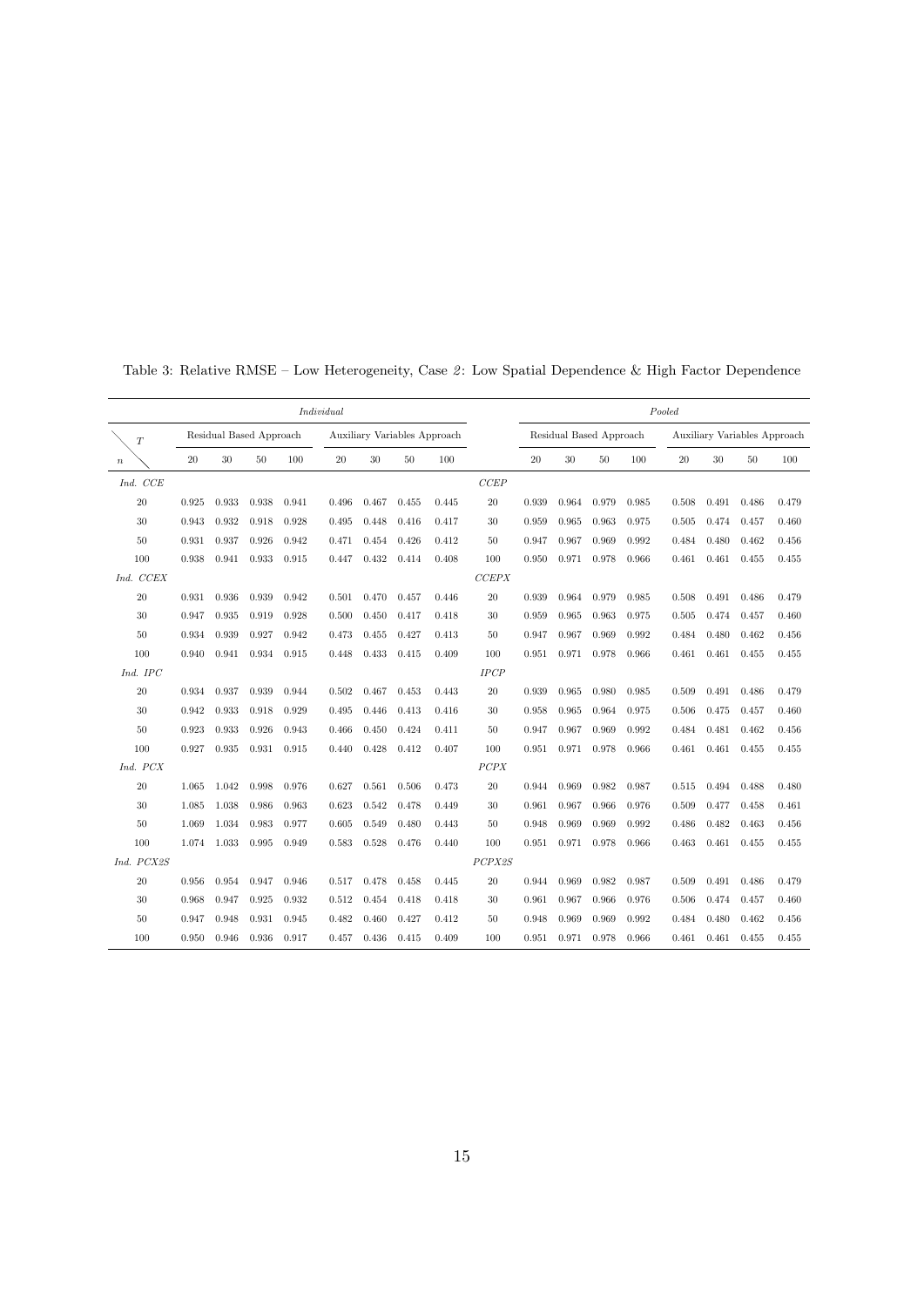|                  |       |                         |             |       | Individual |       |                              |       |        |       |                         |             |       | Pooled |       |                              |       |
|------------------|-------|-------------------------|-------------|-------|------------|-------|------------------------------|-------|--------|-------|-------------------------|-------------|-------|--------|-------|------------------------------|-------|
| T                |       | Residual Based Approach |             |       |            |       | Auxiliary Variables Approach |       |        |       | Residual Based Approach |             |       |        |       | Auxiliary Variables Approach |       |
| $\boldsymbol{n}$ | 20    | 30                      | 50          | 100   | 20         | 30    | 50                           | 100   |        | 20    | 30                      | 50          | 100   | 20     | 30    | 50                           | 100   |
| Ind. CCE         |       |                         |             |       |            |       |                              |       | CCEP   |       |                         |             |       |        |       |                              |       |
| 20               | 1.017 |                         | 1.014 1.008 | 1.009 | 0.883      | 0.842 | 0.853                        | 0.834 | 20     | 1.003 | 1.035                   | 1.045       | 1.060 | 0.877  | 0.854 | 0.871                        | 0.859 |
| 30               | 1.040 | 1.017                   | 1.002       | 0.996 | 0.890      | 0.844 | 0.821                        | 0.809 | 30     | 1.016 | 1.034                   | 1.050       | 1.052 | 0.876  | 0.854 | 0.849                        | 0.841 |
| 50               | 1.045 | 1.028                   | 0.999       | 0.999 | 0.882      | 0.852 | 0.803                        | 0.791 | 50     | 1.011 | 1.034                   | 1.043       | 1.056 | 0.862  | 0.856 | 0.827                        | 0.824 |
| 100              | 1.051 | 1.019                   | 1.005       | 0.986 | 0.854      | 0.824 | 0.809                        | 0.786 | 100    | 1.009 | 1.029                   | 1.043       | 1.043 | 0.832  | 0.830 | 0.833                        | 0.822 |
| Ind. CCEX        |       |                         |             |       |            |       |                              |       | CCEPX  |       |                         |             |       |        |       |                              |       |
| 20               | 1.060 | 1.038                   | 1.024       | 1.016 | 0.912      | 0.857 | 0.862                        | 0.838 | 20     | 1.003 | 1.036                   | 1.045       | 1.060 | 0.877  | 0.854 | 0.871                        | 0.859 |
| 30               | 1.072 | 1.036                   | 1.013       | 1.000 | 0.911      | 0.855 | 0.828                        | 0.811 | 30     | 1.016 | 1.034                   | 1.050       | 1.052 | 0.876  | 0.854 | 0.849                        | 0.841 |
| 50               | 1.066 | 1.037                   | 1.004       | 1.002 | 0.895      | 0.857 | 0.806                        | 0.792 | 50     | 1.012 | 1.034                   | 1.043       | 1.056 | 0.862  | 0.856 | 0.827                        | 0.824 |
| 100              | 1.060 | 1.023                   | 1.008       | 0.988 | 0.861      | 0.827 | 0.811                        | 0.787 | 100    | 1.009 | 1.029                   | 1.043       | 1.043 | 0.832  | 0.830 | 0.833                        | 0.822 |
| Ind. IPC         |       |                         |             |       |            |       |                              |       | IPCP   |       |                         |             |       |        |       |                              |       |
| 20               | 0.983 | 0.990                   | 0.996       | 1.003 | 0.872      | 0.836 | 0.851                        | 0.835 | 20     | 1.003 | 1.036                   | 1.045       | 1.061 | 0.877  | 0.855 | 0.871                        | 0.860 |
| 30               | 0.992 | 0.987                   | 0.986       | 0.988 | 0.873      | 0.837 | 0.820                        | 0.809 | 30     | 1.015 | 1.034                   | 1.051       | 1.052 | 0.875  | 0.854 | 0.850                        | 0.841 |
| 50               | 0.989 | 0.992                   | 0.985       | 0.989 | 0.861      | 0.840 | 0.800                        | 0.791 | 50     | 1.012 | 1.034                   | 1.044 1.057 |       | 0.862  | 0.856 | 0.828                        | 0.824 |
| 100              | 0.992 | 0.988                   | 0.986       | 0.978 | 0.831      | 0.814 | 0.806                        | 0.787 | 100    | 1.009 | 1.030                   | 1.044 1.043 |       | 0.831  | 0.830 | 0.833                        | 0.822 |
| Ind. PCX         |       |                         |             |       |            |       |                              |       | PCPX   |       |                         |             |       |        |       |                              |       |
| 20               | 1.123 | 1.088                   | 1.051       | 1.033 | 0.942      | 0.880 | 0.872                        | 0.845 | 20     | 1.007 | 1.039                   | 1.047 1.062 |       | 0.879  | 0.855 | 0.872                        | 0.860 |
| 30               | 1.129 | 1.080                   | 1.044       | 1.017 | 0.939      | 0.877 | 0.843                        | 0.819 | 30     | 1.017 | 1.035                   | 1.052       | 1.053 | 0.877  | 0.855 | 0.850                        | 0.841 |
| 50               | 1.115 |                         | 1.074 1.028 | 1.017 | 0.924      | 0.878 | 0.819                        | 0.800 | 50     | 1.013 | 1.036                   | 1.044 1.056 |       | 0.863  | 0.857 | 0.828                        | 0.824 |
| 100              | 1.109 | 1.058                   | 1.030       | 1.001 | 0.891      | 0.849 | 0.824                        | 0.794 | 100    | 1.009 | 1.030                   | 1.043       | 1.043 | 0.832  | 0.830 | 0.833                        | 0.822 |
| Ind. PCX2S       |       |                         |             |       |            |       |                              |       | PCPX2S |       |                         |             |       |        |       |                              |       |
| 20               | 1.055 | 1.035                   | 1.016       | 1.014 | 0.897      | 0.848 | 0.853                        | 0.833 | 20     | 1.007 | 1.039                   | 1.047       | 1.062 | 0.877  | 0.854 | 0.871                        | 0.859 |
| 30               | 1.069 | 1.031                   | 1.008       | 1.000 | 0.901      | 0.847 | 0.822                        | 0.809 | 30     | 1.017 | 1.035                   | 1.052       | 1.053 | 0.876  | 0.854 | 0.849                        | 0.841 |
| 50               | 1.066 | 1.035                   | 1.003       | 1.001 | 0.889      | 0.853 | 0.803                        | 0.790 | 50     | 1.013 | 1.036                   | 1.044       | 1.056 | 0.862  | 0.856 | 0.827                        | 0.824 |
| 100              | 1.069 | 1.026                   | 1.008       | 0.988 | 0.861      | 0.826 | 0.809                        | 0.786 | 100    | 1.009 | 1.030                   | 1.043       | 1.043 | 0.832  | 0.830 | 0.833                        | 0.822 |

Table 4: Relative RMSE – Low Heterogeneity, Case  $\beta$ : High Spatial Dependence & Low Factor Dependence

The results for the case of high spatial dependence and low factor dependence (Case  $\beta$ ) are reported in Table 4. Once more the performance of the RBA is lower compared to the AVA but their performances seem closer in this case with the relative RMSE being about 1.2 in smallest samples. Here, with RBA, the relative performance of the pooled estimators is better than the individual estimators when  $T$  is small, one exception being the  $Ind.$  IPC and IPCP estimators. Here, the best performing estimator is Ind. IPC in all samples sizes. These conclusions are equally valid for the case of high spatial dependence and high factor dependence (Case  $\chi$ ) for which the results are given in Table 5.

The results above are confirmed in the case of high heterogeneity reported in Tables 6-9. However, in this case even when we have spatial dependence individual estimators perform better than their pooled counterparts. To summarize, (i) the AVA outperforms the RBA in all cases; (ii) indi-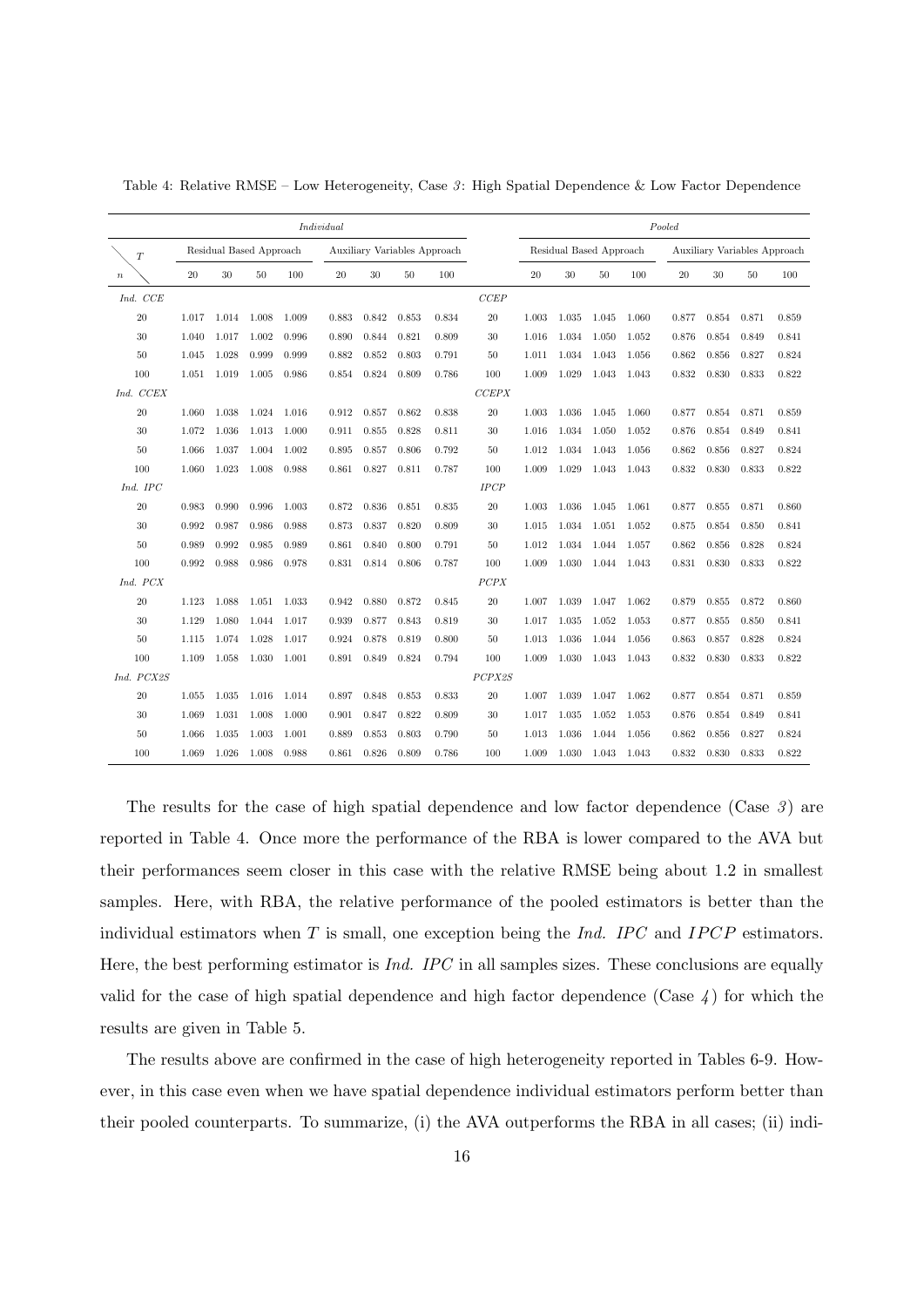|            |       |                         |       |       | Individual |       |       |                              |        |       |       |                         |       | Pooled |       |                              |       |
|------------|-------|-------------------------|-------|-------|------------|-------|-------|------------------------------|--------|-------|-------|-------------------------|-------|--------|-------|------------------------------|-------|
| T          |       | Residual Based Approach |       |       |            |       |       | Auxiliary Variables Approach |        |       |       | Residual Based Approach |       |        |       | Auxiliary Variables Approach |       |
| $\it n$    | 20    | 30                      | 50    | 100   | 20         | 30    | 50    | 100                          |        | 20    | 30    | 50                      | 100   | 20     | 30    | 50                           | 100   |
| Ind. CCE   |       |                         |       |       |            |       |       |                              | CCEP   |       |       |                         |       |        |       |                              |       |
| 20         | 0.961 | 0.966                   | 0.974 | 0.977 | 0.674      | 0.627 | 0.648 | 0.629                        | 20     | 0.952 | 0.978 | 0.997                   | 1.007 | 0.668  | 0.634 | 0.661                        | 0.647 |
| $30\,$     | 0.982 | 0.968                   | 0.956 | 0.959 | 0.671      | 0.623 | 0.597 | 0.592                        | 30     | 0.968 | 0.978 | 0.983                   | 0.991 | 0.660  | 0.630 | 0.616                        | 0.614 |
| $50\,$     | 0.979 | 0.977                   | 0.955 | 0.967 | 0.654      | 0.629 | 0.577 | 0.571                        | 50     | 0.959 | 0.981 | 0.981                   | 0.999 | 0.639  | 0.632 | 0.594                        | 0.594 |
| 100        | 0.982 | 0.971                   | 0.963 | 0.942 | 0.613      | 0.590 | 0.584 | 0.562                        | 100    | 0.958 | 0.977 | 0.986                   | 0.975 | 0.598  | 0.595 | 0.601                        | 0.587 |
| Ind. CCEX  |       |                         |       |       |            |       |       |                              | CCEPX  |       |       |                         |       |        |       |                              |       |
| $20\,$     | 0.988 | 0.980                   | 0.983 | 0.980 | 0.695      | 0.638 | 0.656 | 0.632                        | 20     | 0.952 | 0.978 | 0.997                   | 1.007 | 0.668  | 0.634 | 0.661                        | 0.647 |
| 30         | 1.003 | 0.981                   | 0.963 | 0.962 | 0.687      | 0.633 | 0.602 | 0.594                        | 30     | 0.968 | 0.978 | 0.983                   | 0.992 | 0.660  | 0.630 | 0.616                        | 0.614 |
| $50\,$     | 0.993 | 0.984                   | 0.958 | 0.968 | 0.663      | 0.633 | 0.579 | 0.572                        | 50     | 0.959 | 0.981 | 0.981                   | 0.999 | 0.639  | 0.632 | 0.594                        | 0.594 |
| 100        | 0.988 | 0.974                   | 0.965 | 0.943 | 0.618      | 0.593 | 0.585 | 0.563                        | 100    | 0.958 | 0.977 | 0.986                   | 0.975 | 0.598  | 0.595 | 0.601                        | 0.587 |
| Ind. IPC   |       |                         |       |       |            |       |       |                              | IPCP   |       |       |                         |       |        |       |                              |       |
| 20         | 0.947 | 0.955                   | 0.967 | 0.973 | 0.669      | 0.624 | 0.648 | 0.631                        | 20     | 0.953 | 0.978 | 0.997                   | 1.007 | 0.668  | 0.634 | 0.661                        | 0.647 |
| $30\,$     | 0.956 | 0.952                   | 0.948 | 0.955 | 0.661      | 0.621 | 0.598 | 0.594                        | 30     | 0.968 | 0.978 | 0.984                   | 0.992 | 0.660  | 0.630 | 0.616                        | 0.615 |
| 50         | 0.948 | 0.958                   | 0.949 | 0.961 | 0.641      | 0.624 | 0.577 | 0.574                        | 50     | 0.960 | 0.981 | 0.981                   | 0.999 | 0.639  | 0.632 | 0.594                        | 0.595 |
| 100        | 0.953 | 0.957                   | 0.955 | 0.941 | 0.601      | 0.585 | 0.583 | 0.562                        | 100    | 0.958 | 0.977 | 0.986                   | 0.976 | 0.597  | 0.595 | 0.601                        | 0.588 |
| Ind. PCX   |       |                         |       |       |            |       |       |                              | PCPX   |       |       |                         |       |        |       |                              |       |
| 20         | 1.093 | 1.062                   | 1.028 | 1.008 | 0.770      | 0.695 | 0.683 | 0.648                        | 20     | 0.957 | 0.982 | 0.999                   | 1.009 | 0.672  | 0.637 | 0.662                        | 0.647 |
| $30\,$     | 1.105 | 1.056                   | 1.014 | 0.989 | 0.761      | 0.687 | 0.638 | 0.613                        | 30     | 0.971 | 0.979 | 0.985                   | 0.993 | 0.662  | 0.631 | 0.617                        | 0.615 |
| 50         | 1.089 | 1.053                   | 1.001 | 0.993 | 0.741      | 0.688 | 0.612 | 0.591                        | 50     | 0.961 | 0.983 | 0.981                   | 0.999 | 0.640  | 0.633 | 0.594                        | 0.595 |
| 100        | 1.087 | 1.043                   | 1.010 | 0.968 | 0.701      | 0.652 | 0.621 | 0.582                        | 100    | 0.958 | 0.977 | 0.986                   | 0.976 | 0.599  | 0.595 | 0.601                        | 0.588 |
| Ind. PCX2S |       |                         |       |       |            |       |       |                              | PCPX2S |       |       |                         |       |        |       |                              |       |
| 20         | 0.993 | 0.985                   | 0.981 | 0.982 | 0.690      | 0.635 | 0.650 | 0.629                        | 20     | 0.957 | 0.982 | 0.999                   | 1.009 | 0.668  | 0.634 | 0.661                        | 0.646 |
| $30\,$     | 1.008 | 0.982                   | 0.962 | 0.963 | 0.684      | 0.628 | 0.598 | 0.592                        | 30     | 0.971 | 0.979 | 0.985                   | 0.993 | 0.660  | 0.630 | 0.616                        | 0.614 |
| 50         | 0.998 | 0.986                   | 0.959 | 0.969 | 0.663      | 0.632 | 0.577 | 0.571                        | 50     | 0.961 | 0.983 | 0.981                   | 0.999 | 0.639  | 0.632 | 0.594                        | 0.594 |
| 100        | 0.996 | 0.977                   | 0.966 | 0.944 | 0.621      | 0.594 | 0.585 | 0.563                        | 100    | 0.958 | 0.977 | 0.986                   | 0.976 | 0.598  | 0.595 | 0.601                        | 0.587 |

Table 5: Relative RMSE – Low Heterogeneity, Case 4: High Spatial Dependence & High Factor Dependence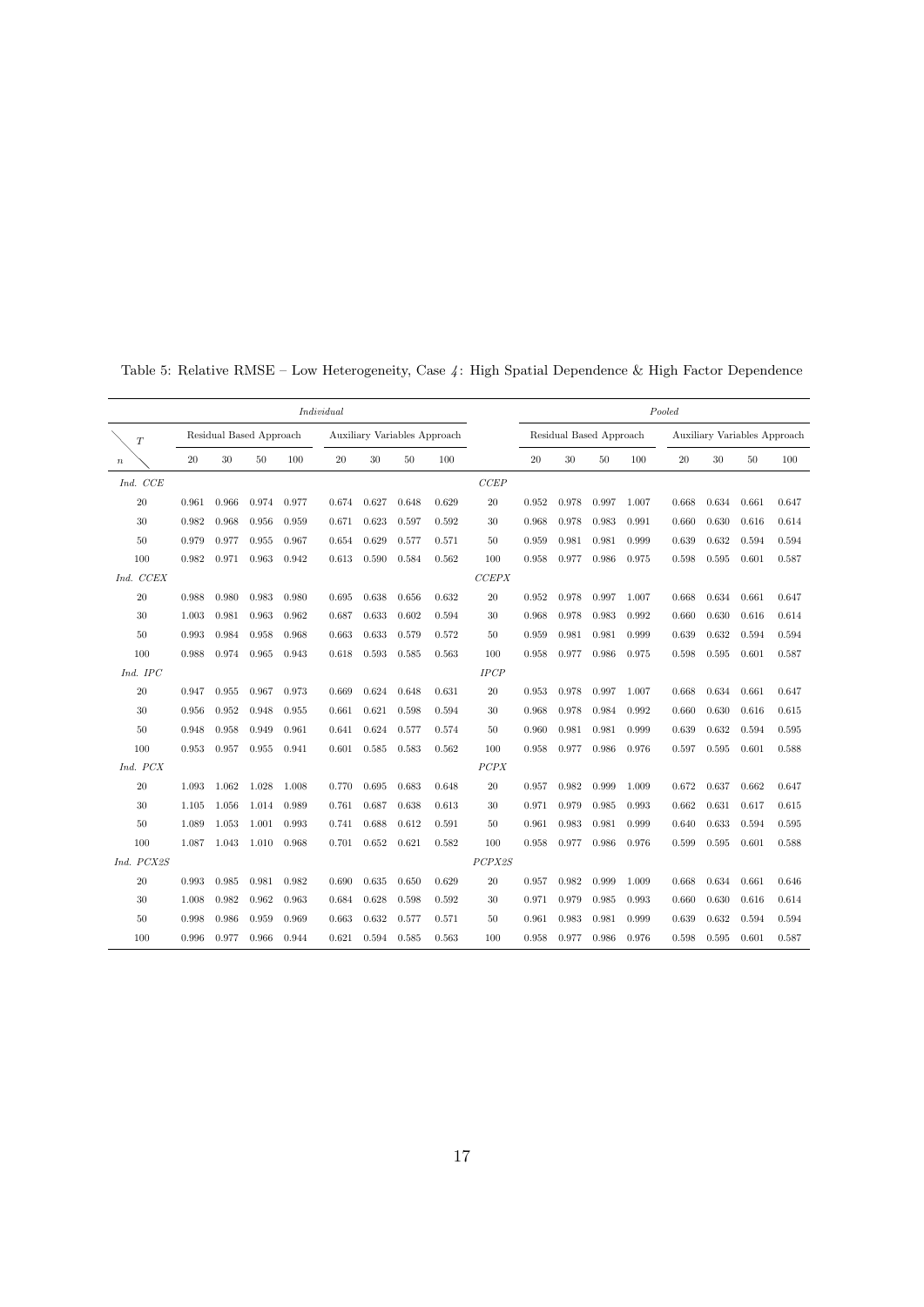|                  |       |                         |       |       | Individual |       |       |                              |        |       |                         |             |       | Pooled |        |                              |       |
|------------------|-------|-------------------------|-------|-------|------------|-------|-------|------------------------------|--------|-------|-------------------------|-------------|-------|--------|--------|------------------------------|-------|
| T                |       | Residual Based Approach |       |       |            |       |       | Auxiliary Variables Approach |        |       | Residual Based Approach |             |       |        |        | Auxiliary Variables Approach |       |
| $\boldsymbol{n}$ | 20    | 30                      | 50    | 100   | 20         | 30    | 50    | 100                          |        | 20    | 30                      | 50          | 100   | $20\,$ | $30\,$ | 50                           | 100   |
| Ind. CCE         |       |                         |       |       |            |       |       |                              | CCEP   |       |                         |             |       |        |        |                              |       |
| 20               | 0.993 | 0.985                   | 0.979 | 0.977 | 0.724      | 0.688 | 0.673 | 0.661                        | 20     | 1.103 | 1.133                   | 1.146 1.151 |       | 0.807  | 0.792  | 0.788                        | 0.780 |
| 30               | 1.008 | 0.983                   | 0.962 | 0.965 | 0.732      | 0.674 | 0.637 | 0.636                        | 30     | 1.121 | 1.138                   | 1.158       | 1.156 | 0.808  | 0.787  | 0.782                        | 0.778 |
| 50               | 0.998 | 0.991                   | 0.966 | 0.973 | 0.710      | 0.687 | 0.653 | 0.635                        | 50     | 1.118 | 1.140                   | 1.142 1.170 |       | 0.797  | 0.797  | 0.780                        | 0.777 |
| 100              | 1.004 | 0.987                   | 0.974 | 0.956 | 0.686      | 0.668 | 0.644 | 0.636                        | 100    | 1.118 | 1.140                   | 1.164 1.158 |       | 0.776  | 0.784  | 0.784                        | 0.785 |
| Ind. CCEX        |       |                         |       |       |            |       |       |                              | CCEPX  |       |                         |             |       |        |        |                              |       |
| 20               | 0.996 | 0.987                   | 0.980 | 0.977 | 0.726      | 0.689 | 0.674 | 0.661                        | 20     | 1.103 |                         | 1.134 1.146 | 1.151 | 0.807  | 0.792  | 0.788                        | 0.780 |
| 30               | 1.012 | 0.986                   | 0.963 | 0.965 | 0.734      | 0.676 | 0.637 | 0.636                        | 30     | 1.121 | 1.138                   | 1.158       | 1.156 | 0.808  | 0.786  | 0.782                        | 0.778 |
| 50               | 1.001 | 0.992                   | 0.967 | 0.973 | 0.711      | 0.687 | 0.654 | 0.635                        | 50     | 1.118 | 1.140                   | 1.142       | 1.170 | 0.797  | 0.797  | 0.780                        | 0.777 |
| 100              | 1.005 | 0.987                   | 0.974 | 0.956 | 0.687      | 0.668 | 0.644 | 0.636                        | 100    | 1.118 | 1.140                   | 1.164 1.158 |       | 0.776  | 0.784  | 0.784                        | 0.785 |
| Ind. IPC         |       |                         |       |       |            |       |       |                              | IPCP   |       |                         |             |       |        |        |                              |       |
| 20               | 0.999 | 0.988                   | 0.980 | 0.979 | 0.733      | 0.690 | 0.674 | 0.660                        | 20     | 1.105 | 1.136                   | 1.148       | 1.154 | 0.810  | 0.794  | 0.789                        | 0.782 |
| 30               | 1.001 | 0.981                   | 0.962 | 0.966 | 0.733      | 0.674 | 0.636 | 0.635                        | 30     | 1.122 | 1.140                   | 1.160       | 1.158 | 0.809  | 0.788  | 0.783                        | 0.779 |
| 50               | 0.981 | 0.980                   | 0.964 | 0.974 | 0.704      | 0.682 | 0.651 | 0.634                        | 50     | 1.120 | 1.141                   | 1.143       | 1.171 | 0.798  | 0.797  | 0.781                        | 0.778 |
| 100              | 0.980 | 0.975                   | 0.968 | 0.954 | 0.674      | 0.661 | 0.641 | 0.634                        | 100    | 1.119 |                         | 1.142 1.165 | 1.160 | 0.777  | 0.785  | 0.785                        | 0.785 |
| Ind. PCX         |       |                         |       |       |            |       |       |                              | PCPX   |       |                         |             |       |        |        |                              |       |
| 20               | 1.087 | 1.059                   | 1.018 | 1.000 | 0.790      | 0.735 | 0.697 | 0.673                        | 20     | 1.106 | 1.137                   | 1.149       | 1.154 | 0.810  | 0.793  | 0.788                        | 0.781 |
| 30               | 1.102 | 1.055                   | 1.009 | 0.989 | 0.795      | 0.721 | 0.668 | 0.651                        | 30     | 1.122 | 1.139                   | 1.160       | 1.158 | 0.809  | 0.787  | 0.782                        | 0.778 |
| 50               | 1.087 | 1.052                   | 1.003 | 0.996 | 0.776      | 0.732 | 0.678 | 0.649                        | 50     | 1.119 | 1.142                   | 1.142       | 1.170 | 0.798  | 0.797  | 0.781                        | 0.777 |
| 100              | 1.090 | 1.045                   | 1.013 | 0.977 | 0.752      | 0.713 | 0.673 | 0.650                        | 100    | 1.118 | 1.141                   | 1.164 1.158 |       | 0.777  | 0.785  | 0.784                        | 0.785 |
| Ind. PCX2S       |       |                         |       |       |            |       |       |                              | PCPX2S |       |                         |             |       |        |        |                              |       |
| 20               | 1.036 | 1.012                   | 0.991 | 0.984 | 0.745      | 0.698 | 0.677 | 0.661                        | 20     | 1.106 | 1.137                   | 1.149       | 1.154 | 0.808  | 0.792  | 0.788                        | 0.781 |
| 30               | 1.044 | 1.004                   | 0.972 | 0.970 | 0.750      | 0.681 | 0.639 | 0.637                        | 30     | 1.122 | 1.139                   | 1.160       | 1.158 | 0.808  | 0.787  | 0.782                        | 0.778 |
| 50               | 1.024 | 1.006                   | 0.973 | 0.978 | 0.722      | 0.693 | 0.655 | 0.635                        | 50     | 1.119 | 1.142                   | 1.142       | 1.170 | 0.797  | 0.797  | 0.780                        | 0.777 |
| 100              | 1.022 | 0.996                   | 0.978 | 0.958 | 0.696      | 0.672 | 0.645 | 0.636                        | 100    | 1.118 | 1.141                   | 1.164 1.158 |       | 0.777  |        | 0.784 0.784                  | 0.785 |

Table 6: Relative RMSE – High Heterogeneity, Case 1: Low Spatial Dependence & Low Factor Dependence

vidual estimators outperform pooled estimators, the only exception being the case of high spatial dependence and low level of heterogeneity; (iii) PC estimators, especially the Ind. IPC of Song (2013), is the estimator which is most robust to spatial dependence.

# 4. An application to house price inflation in OECD countries

In this section, we report an illustrative example using the two forecasting approaches and several panel data estimators with the main aim of undertaking short-run forecasts of the house price inflation in the OECD countries.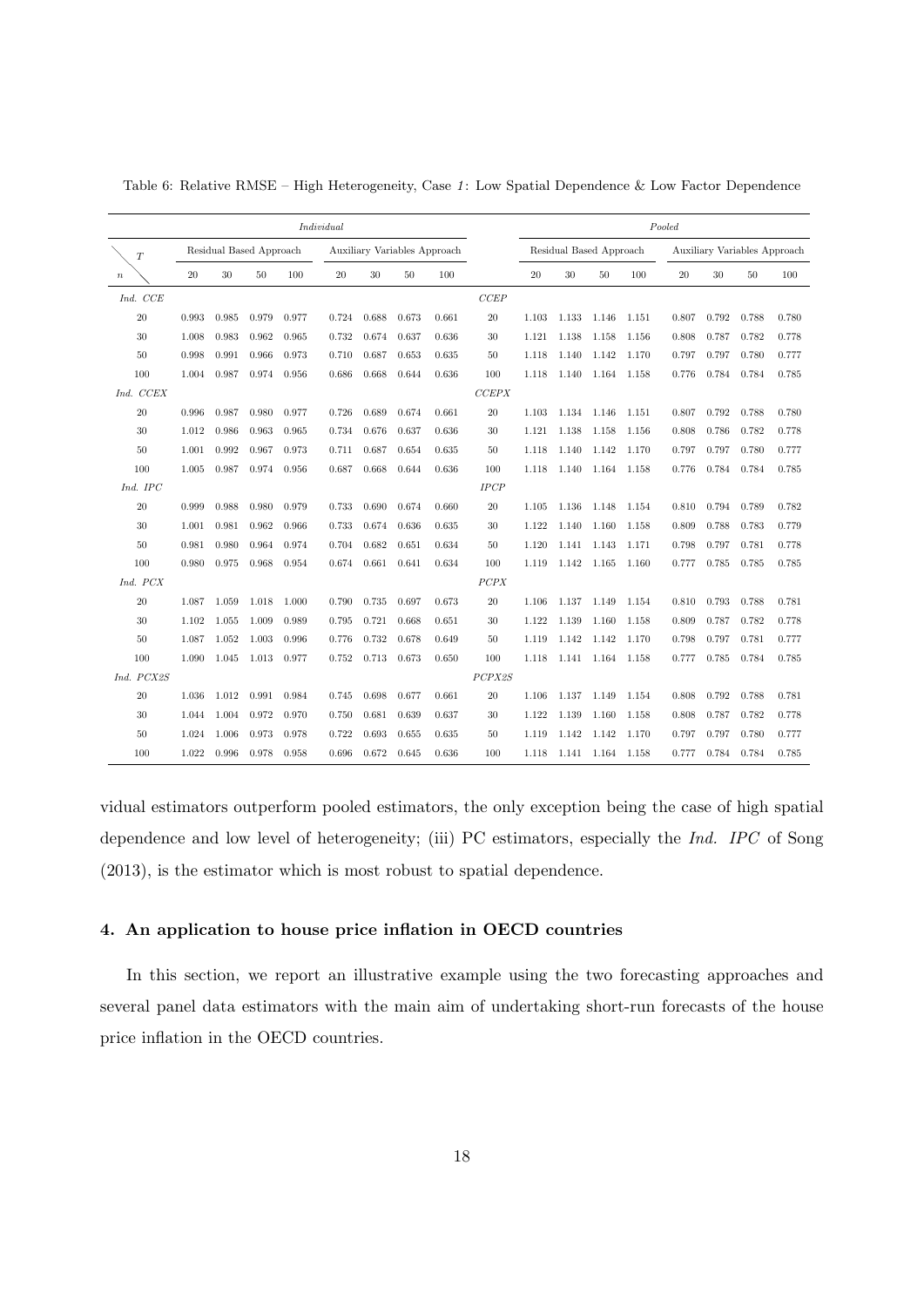|                  |       |                         |       |       | Individual |        |       |                              |        |       |       |                         |       | Pooled |                 |                              |       |
|------------------|-------|-------------------------|-------|-------|------------|--------|-------|------------------------------|--------|-------|-------|-------------------------|-------|--------|-----------------|------------------------------|-------|
| T                |       | Residual Based Approach |       |       |            |        |       | Auxiliary Variables Approach |        |       |       | Residual Based Approach |       |        |                 | Auxiliary Variables Approach |       |
| $\boldsymbol{n}$ | 20    | $30\,$                  | 50    | 100   | 20         | $30\,$ | 50    | 100                          |        | 20    | 30    | 50                      | 100   | $20\,$ | $30\,$          | 50                           | 100   |
| Ind. CCE         |       |                         |       |       |            |        |       |                              | CCEP   |       |       |                         |       |        |                 |                              |       |
| $20\,$           | 0.926 | 0.933                   | 0.938 | 0.941 | 0.497      | 0.467  | 0.455 | 0.445                        | 20     | 0.979 | 1.006 | 1.022                   | 1.026 | 0.545  | 0.528           | 0.523                        | 0.516 |
| $30\,$           | 0.943 | 0.932                   | 0.918 | 0.928 | 0.496      | 0.448  | 0.416 | 0.417                        | 30     | 1.000 | 1.007 | 1.010                   | 1.020 | 0.541  | 0.514           | 0.501                        | 0.502 |
| 50               | 0.931 | 0.938                   | 0.926 | 0.942 | 0.471      | 0.455  | 0.426 | 0.412                        | 50     | 0.990 | 1.011 | $1.012$ $1.038$         |       | 0.523  | 0.521           | 0.503                        | 0.499 |
| 100              | 0.938 | 0.941                   | 0.933 | 0.915 | 0.447      | 0.432  | 0.414 | 0.408                        | 100    | 0.992 | 1.015 | 1.026                   | 1.014 | 0.501  | 0.503           | 0.501                        | 0.501 |
| Ind. CCEX        |       |                         |       |       |            |        |       |                              | CCEPX  |       |       |                         |       |        |                 |                              |       |
| $20\,$           | 0.931 | 0.936                   | 0.939 | 0.942 | 0.501      | 0.470  | 0.457 | 0.446                        | 20     | 0.979 | 1.006 | 1.022                   | 1.026 | 0.545  | 0.528           | 0.523                        | 0.516 |
| 30               | 0.947 | 0.935                   | 0.919 | 0.928 | 0.500      | 0.450  | 0.417 | 0.418                        | 30     | 1.000 | 1.007 | $1.010\,$               | 1.020 | 0.541  | 0.514           | 0.501                        | 0.502 |
| 50               | 0.934 | 0.939                   | 0.927 | 0.942 | 0.473      | 0.455  | 0.427 | 0.413                        | 50     | 0.990 | 1.011 | 1.012                   | 1.038 | 0.523  | 0.521           | 0.503                        | 0.499 |
| 100              | 0.940 | 0.941                   | 0.934 | 0.915 | 0.448      | 0.433  | 0.415 | 0.409                        | 100    | 0.992 | 1.015 | 1.026                   | 1.014 | 0.501  | 0.503           | 0.501                        | 0.501 |
| Ind. IPC         |       |                         |       |       |            |        |       |                              | IPCP   |       |       |                         |       |        |                 |                              |       |
| $20\,$           | 0.934 | 0.937                   | 0.939 | 0.944 | 0.502      | 0.467  | 0.453 | 0.443                        | 20     | 0.979 | 1.007 | 1.022                   | 1.027 | 0.546  | 0.529           | 0.524                        | 0.517 |
| 30               | 0.942 | 0.933                   | 0.918 | 0.929 | 0.495      | 0.446  | 0.413 | 0.416                        | 30     | 1.000 | 1.008 | 1.011 1.020             |       | 0.542  | 0.515           | 0.502                        | 0.503 |
| 50               | 0.923 | 0.933                   | 0.926 | 0.943 | 0.466      | 0.450  | 0.424 | 0.411                        | 50     | 0.991 | 1.010 | 1.013                   | 1.038 | 0.523  | 0.521           | 0.504                        | 0.500 |
| 100              | 0.927 | 0.935                   | 0.931 | 0.915 | 0.440      | 0.428  | 0.412 | 0.407                        | 100    | 0.993 |       | 1.015 1.026             | 1.015 | 0.501  | $0.504$ $0.501$ |                              | 0.501 |
| Ind. PCX         |       |                         |       |       |            |        |       |                              | PCPX   |       |       |                         |       |        |                 |                              |       |
| $20\,$           | 1.065 | 1.042                   | 0.998 | 0.976 | 0.627      | 0.561  | 0.506 | 0.473                        | 20     | 0.983 | 1.011 | 1.025                   | 1.028 | 0.550  | 0.531           | 0.525                        | 0.517 |
| 30               | 1.085 | 1.038                   | 0.986 | 0.963 | 0.623      | 0.542  | 0.478 | 0.449                        | 30     | 1.002 | 1.009 | 1.013                   | 1.021 | 0.544  | 0.516           | 0.502                        | 0.503 |
| 50               | 1.069 | 1.034                   | 0.983 | 0.977 | 0.605      | 0.549  | 0.480 | 0.443                        | 50     | 0.992 | 1.013 | 1.013                   | 1.039 | 0.525  | 0.522           | 0.504                        | 0.500 |
| 100              | 1.074 | 1.033                   | 0.995 | 0.949 | 0.583      | 0.528  | 0.476 | 0.440                        | 100    | 0.993 | 1.015 | 1.026                   | 1.015 | 0.502  | 0.504           | 0.501                        | 0.501 |
| Ind. PCX2S       |       |                         |       |       |            |        |       |                              | PCPX2S |       |       |                         |       |        |                 |                              |       |
| $20\,$           | 0.956 | 0.954                   | 0.947 | 0.946 | 0.517      | 0.478  | 0.458 | 0.445                        | 20     | 0.983 | 1.011 | 1.025 1.028             |       | 0.545  | 0.528           | 0.523                        | 0.516 |
| 30               | 0.968 | 0.947                   | 0.925 | 0.932 | 0.512      | 0.454  | 0.418 | 0.418                        | 30     | 1.002 | 1.009 | 1.013                   | 1.021 | 0.541  | 0.514           | 0.501                        | 0.502 |
| $50\,$           | 0.947 | 0.948                   | 0.931 | 0.945 | 0.482      | 0.460  | 0.427 | 0.412                        | 50     | 0.992 | 1.013 | 1.013                   | 1.039 | 0.523  | 0.521           | 0.503                        | 0.499 |
| 100              | 0.950 | 0.946                   | 0.936 | 0.917 | 0.457      | 0.436  | 0.415 | 0.409                        | 100    | 0.993 | 1.015 | 1.026                   | 1.015 | 0.501  | 0.503           | 0.501                        | 0.501 |

Table 7: Relative RMSE – High Heterogeneity, Case 2: Low Spatial Dependence & High Factor Dependence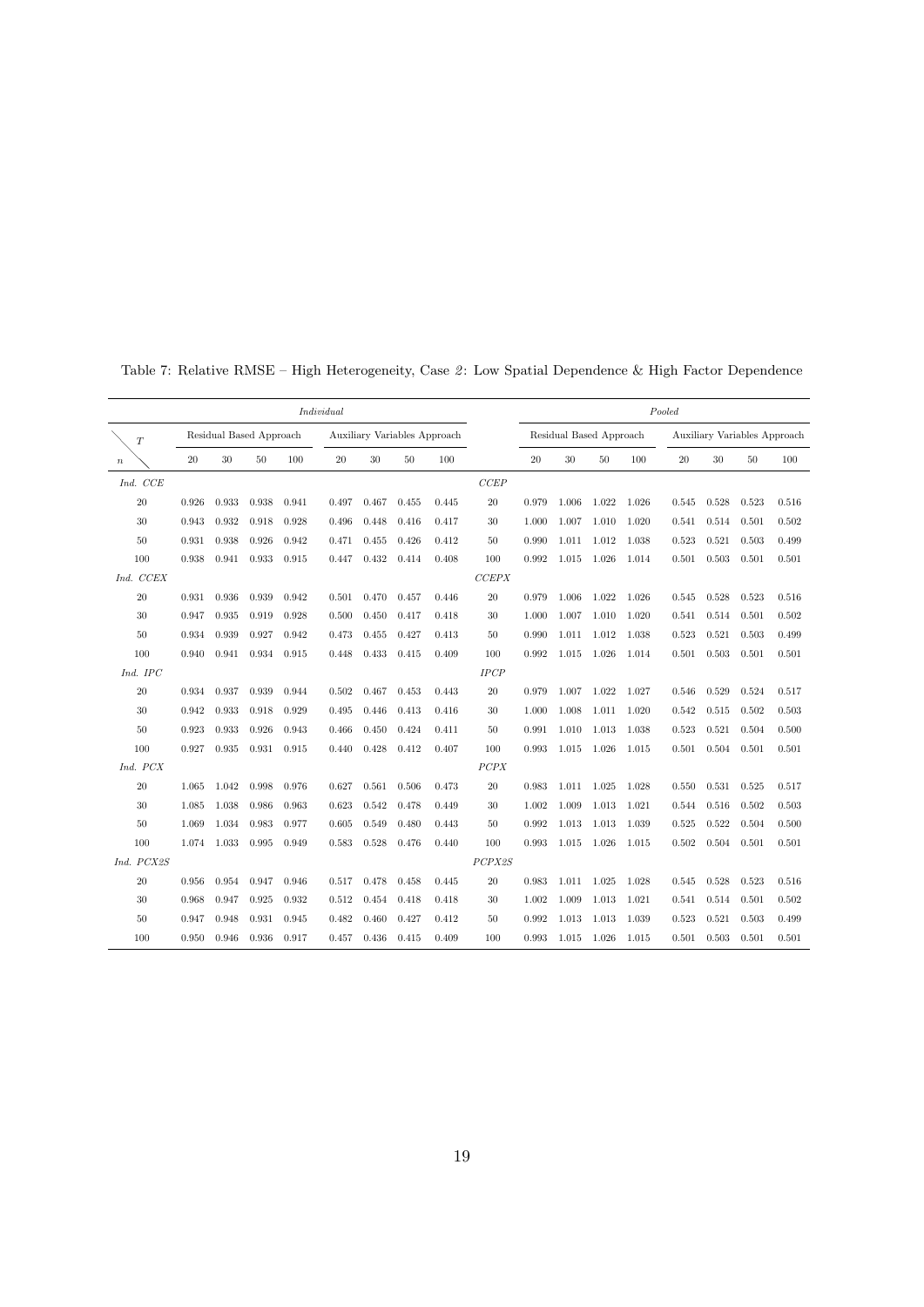|                  |       |                         |       |       | Individual |       |       |                              |        |       |       |                         |       | Pooled |       |                              |       |
|------------------|-------|-------------------------|-------|-------|------------|-------|-------|------------------------------|--------|-------|-------|-------------------------|-------|--------|-------|------------------------------|-------|
| T                |       | Residual Based Approach |       |       |            |       |       | Auxiliary Variables Approach |        |       |       | Residual Based Approach |       |        |       | Auxiliary Variables Approach |       |
| $\boldsymbol{n}$ | 20    | 30                      | 50    | 100   | 20         | 30    | 50    | 100                          |        | 20    | 30    | 50                      | 100   | 20     | 30    | 50                           | 100   |
| Ind. CCE         |       |                         |       |       |            |       |       |                              | CCEP   |       |       |                         |       |        |       |                              |       |
| $20\,$           | 1.018 | 1.015                   | 1.008 | 1.009 | 0.884      | 0.843 | 0.853 | 0.834                        | 20     | 1.051 | 1.089 | 1.096                   | 1.111 | 0.907  | 0.888 | 0.900                        | 0.890 |
| 30               | 1.040 | 1.017                   | 1.002 | 0.996 | 0.890      | 0.844 | 0.822 | 0.809                        | 30     | 1.067 | 1.089 | 1.110                   | 1.109 | 0.906  | 0.889 | 0.889                        | 0.878 |
| 50               | 1.045 | 1.028                   | 0.999 | 0.999 | 0.882      | 0.852 | 0.803 | 0.791                        | 50     | 1.066 | 1.090 | 1.102                   | 1.115 | 0.896  | 0.891 | 0.866                        | 0.863 |
| 100              | 1.051 | 1.019                   | 1.005 | 0.986 | 0.854      | 0.824 | 0.809 | 0.786                        | 100    | 1.065 | 1.087 | 1.103                   | 1.105 | 0.868  | 0.870 | 0.873                        | 0.863 |
| Ind. CCEX        |       |                         |       |       |            |       |       |                              | CCEPX  |       |       |                         |       |        |       |                              |       |
| $20\,$           | 1.060 | 1.038                   | 1.024 | 1.016 | 0.912      | 0.857 | 0.862 | 0.838                        | 20     | 1.051 | 1.089 | 1.096                   | 1.111 | 0.907  | 0.888 | 0.901                        | 0.890 |
| 30               | 1.072 | 1.036                   | 1.013 | 1.000 | 0.911      | 0.855 | 0.828 | 0.811                        | 30     | 1.067 | 1.089 | 1.110 1.109             |       | 0.906  | 0.888 | 0.889                        | 0.878 |
| 50               | 1.066 | 1.037                   | 1.004 | 1.002 | 0.895      | 0.857 | 0.806 | 0.792                        | 50     | 1.066 | 1.090 | 1.101                   | 1.115 | 0.896  | 0.891 | 0.866                        | 0.863 |
| 100              | 1.060 | 1.023                   | 1.008 | 0.988 | 0.861      | 0.827 | 0.811 | 0.787                        | 100    | 1.065 | 1.087 | 1.103                   | 1.105 | 0.868  | 0.870 | 0.873                        | 0.863 |
| Ind. IPC         |       |                         |       |       |            |       |       |                              | IPCP   |       |       |                         |       |        |       |                              |       |
| 20               | 0.983 | 0.990                   | 0.996 | 1.003 | 0.872      | 0.836 | 0.851 | 0.835                        | 20     | 1.052 | 1.091 | 1.097 1.113             |       | 0.908  | 0.889 | 0.901                        | 0.891 |
| 30               | 0.992 | 0.987                   | 0.986 | 0.988 | 0.873      | 0.837 | 0.820 | 0.809                        | 30     | 1.067 | 1.090 | 1.111                   | 1.110 | 0.906  | 0.889 | 0.890                        | 0.879 |
| 50               | 0.989 | 0.992                   | 0.985 | 0.989 | 0.861      | 0.840 | 0.800 | 0.791                        | 50     | 1.067 | 1.090 | 1.103                   | 1.116 | 0.897  | 0.892 | 0.866                        | 0.864 |
| 100              | 0.992 | 0.988                   | 0.986 | 0.978 | 0.831      | 0.814 | 0.806 | 0.787                        | 100    | 1.066 | 1.088 | 1.104 1.106             |       | 0.868  | 0.870 | 0.873                        | 0.864 |
| Ind. PCX         |       |                         |       |       |            |       |       |                              | PCPX   |       |       |                         |       |        |       |                              |       |
| $20\,$           | 1.123 | 1.088                   | 1.051 | 1.033 | 0.942      | 0.880 | 0.872 | 0.845                        | 20     | 1.056 | 1.092 | 1.098                   | 1.113 | 0.909  | 0.889 | 0.901                        | 0.890 |
| $30\,$           | 1.129 | 1.080                   | 1.044 | 1.017 | 0.939      | 0.877 | 0.843 | 0.819                        | 30     | 1.068 | 1.090 | 1.112                   | 1.110 | 0.907  | 0.889 | 0.889                        | 0.878 |
| 50               | 1.115 | 1.074                   | 1.028 | 1.017 | 0.924      | 0.878 | 0.819 | 0.800                        | 50     | 1.067 | 1.091 | 1.102                   | 1.115 | 0.897  | 0.892 | 0.866                        | 0.863 |
| 100              | 1.109 | 1.058                   | 1.030 | 1.001 | 0.891      | 0.849 | 0.824 | 0.794                        | 100    | 1.065 | 1.088 | 1.104 1.105             |       | 0.869  | 0.870 | 0.873                        | 0.864 |
| Ind. PCX2S       |       |                         |       |       |            |       |       |                              | PCPX2S |       |       |                         |       |        |       |                              |       |
| $20\,$           | 1.055 | 1.035                   | 1.016 | 1.014 | 0.897      | 0.848 | 0.853 | 0.833                        | 20     | 1.056 | 1.092 | 1.098                   | 1.113 | 0.907  | 0.887 | 0.900                        | 0.890 |
| $30\,$           | 1.069 | 1.031                   | 1.008 | 1.000 | 0.901      | 0.847 | 0.822 | 0.809                        | 30     | 1.068 | 1.090 | 1.112                   | 1.110 | 0.906  | 0.888 | 0.889                        | 0.878 |
| 50               | 1.066 | 1.035                   | 1.003 | 1.001 | 0.889      | 0.853 | 0.803 | 0.790                        | 50     | 1.067 | 1.091 | 1.102                   | 1.115 | 0.896  | 0.891 | 0.866                        | 0.863 |
| 100              | 1.069 | 1.026                   | 1.008 | 0.988 | 0.861      | 0.826 | 0.809 | 0.786                        | 100    | 1.065 | 1.088 | 1.104 1.105             |       | 0.868  | 0.870 | 0.873                        | 0.863 |

Table 8: Relative RMSE – High Heterogeneity, Case 3: High Spatial Dependence & Low Factor Dependence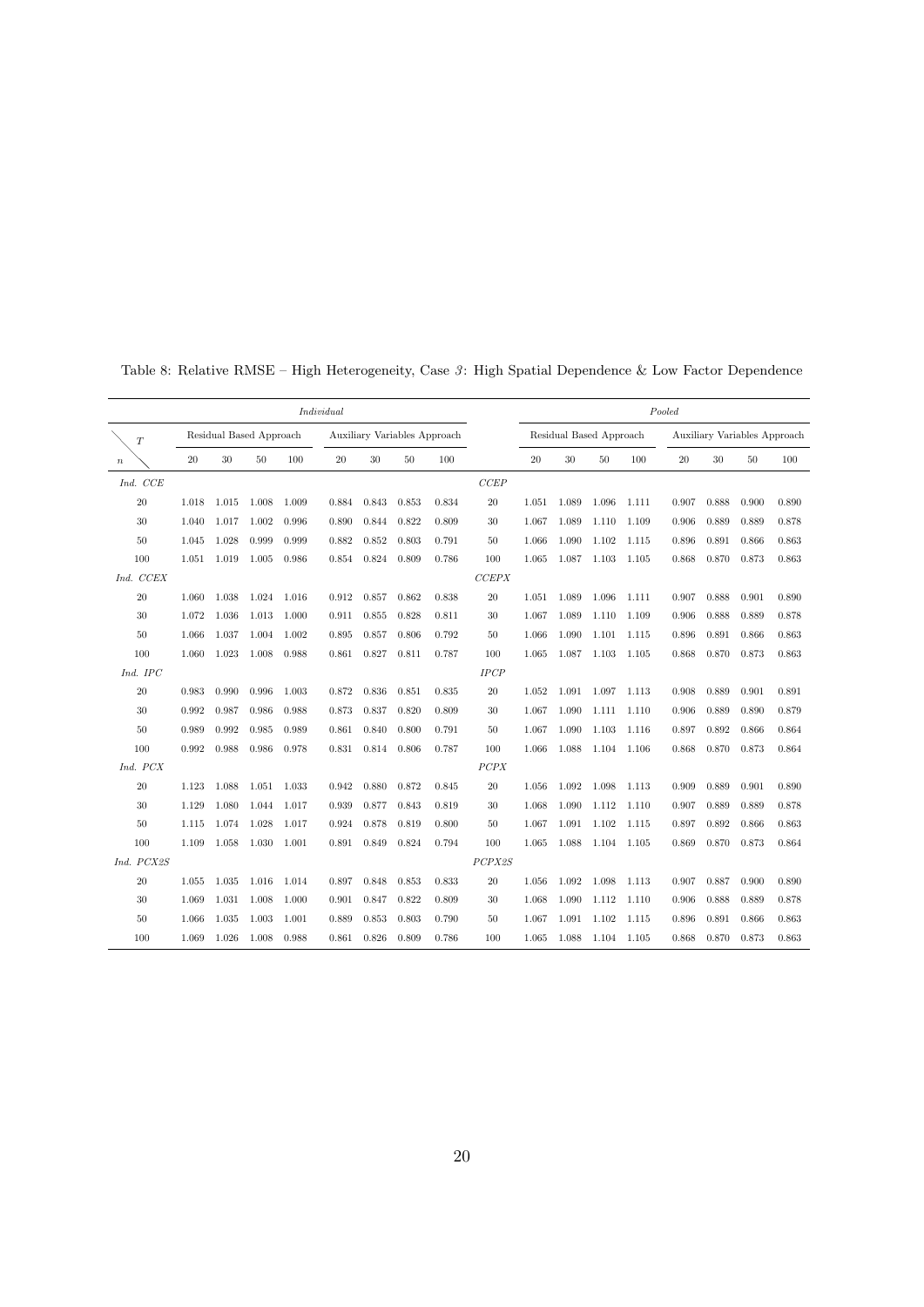|                  |       |                         |       |       | Individual |       |       |                              |        |       |       |                         |       | Pooled |       |                              |       |
|------------------|-------|-------------------------|-------|-------|------------|-------|-------|------------------------------|--------|-------|-------|-------------------------|-------|--------|-------|------------------------------|-------|
| T                |       | Residual Based Approach |       |       |            |       |       | Auxiliary Variables Approach |        |       |       | Residual Based Approach |       |        |       | Auxiliary Variables Approach |       |
| $\boldsymbol{n}$ | 20    | 30                      | 50    | 100   | 20         | 30    | 50    | 100                          |        | 20    | 30    | 50                      | 100   | 20     | 30    | 50                           | 100   |
| Ind. CCE         |       |                         |       |       |            |       |       |                              | CCEP   |       |       |                         |       |        |       |                              |       |
| 20               | 0.962 | 0.966                   | 0.974 | 0.977 | 0.674      | 0.627 | 0.649 | 0.629                        | 20     | 0.982 | 1.009 | 1.029                   | 1.038 | 0.689  | 0.658 | 0.683                        | 0.669 |
| 30               | 0.982 | 0.968                   | 0.956 | 0.959 | 0.671      | 0.624 | 0.597 | 0.592                        | 30     | 1.000 | 1.011 | 1.018                   | 1.025 | 0.682  | 0.654 | 0.644                        | 0.641 |
| 50               | 0.979 | 0.977                   | 0.955 | 0.967 | 0.654      | 0.629 | 0.577 | 0.571                        | 50     | 0.992 | 1.013 | 1.015                   | 1.034 | 0.663  | 0.657 | 0.621                        | 0.622 |
| 100              | 0.982 | 0.971                   | 0.963 | 0.942 | 0.613      | 0.590 | 0.584 | 0.562                        | 100    | 0.990 | 1.011 | 1.022                   | 1.013 | 0.623  | 0.622 | 0.629                        | 0.617 |
| Ind. CCEX        |       |                         |       |       |            |       |       |                              | CCEPX  |       |       |                         |       |        |       |                              |       |
| $20\,$           | 0.988 | 0.980                   | 0.983 | 0.980 | 0.695      | 0.638 | 0.656 | 0.632                        | 20     | 0.982 | 1.009 | 1.029                   | 1.038 | 0.689  | 0.658 | 0.683                        | 0.669 |
| $30\,$           | 1.003 | 0.981                   | 0.963 | 0.962 | 0.687      | 0.633 | 0.602 | 0.594                        | 30     | 1.000 | 1.011 | 1.018                   | 1.025 | 0.682  | 0.654 | 0.644                        | 0.641 |
| $50\,$           | 0.993 | 0.984                   | 0.958 | 0.968 | 0.663      | 0.633 | 0.579 | 0.572                        | 50     | 0.992 | 1.013 | 1.014 1.034             |       | 0.663  | 0.657 | 0.621                        | 0.622 |
| 100              | 0.988 | 0.974                   | 0.965 | 0.943 | 0.618      | 0.593 | 0.585 | 0.563                        | 100    | 0.990 | 1.011 | 1.022                   | 1.013 | 0.623  | 0.622 | 0.629                        | 0.617 |
| Ind. IPC         |       |                         |       |       |            |       |       |                              | IPCP   |       |       |                         |       |        |       |                              |       |
| 20               | 0.947 | 0.955                   | 0.967 | 0.973 | 0.669      | 0.624 | 0.648 | 0.631                        | 20     | 0.982 | 1.010 | 1.029                   | 1.038 | 0.690  | 0.658 | 0.683                        | 0.670 |
| $30\,$           | 0.956 | 0.952                   | 0.948 | 0.955 | 0.661      | 0.621 | 0.598 | 0.594                        | 30     | 1.000 | 1.011 | 1.019                   | 1.025 | 0.682  | 0.655 | 0.644                        | 0.641 |
| 50               | 0.948 | 0.958                   | 0.949 | 0.961 | 0.641      | 0.624 | 0.577 | 0.574                        | 50     | 0.992 | 1.013 | 1.015                   | 1.034 | 0.663  | 0.657 | 0.621                        | 0.623 |
| 100              | 0.953 | 0.957                   | 0.955 | 0.941 | 0.601      | 0.585 | 0.583 | 0.562                        | 100    | 0.990 |       | 1.011 1.022             | 1.013 | 0.623  | 0.623 | 0.629                        | 0.617 |
| Ind. PCX         |       |                         |       |       |            |       |       |                              | PCPX   |       |       |                         |       |        |       |                              |       |
| $20\,$           | 1.093 | 1.062                   | 1.028 | 1.008 | 0.770      | 0.695 | 0.683 | 0.648                        | 20     | 0.986 | 1.013 | 1.031 1.040             |       | 0.694  | 0.660 | 0.684                        | 0.670 |
| $30\,$           | 1.105 | 1.056                   | 1.014 | 0.989 | 0.761      | 0.687 | 0.638 | 0.613                        | 30     | 1.002 | 1.012 | 1.020                   | 1.026 | 0.684  | 0.656 | 0.645                        | 0.641 |
| 50               | 1.089 | 1.053                   | 1.001 | 0.993 | 0.741      | 0.688 | 0.612 | 0.591                        | 50     | 0.993 | 1.015 | 1.015                   | 1.034 | 0.664  | 0.658 | 0.621                        | 0.622 |
| 100              | 1.087 | 1.043                   | 1.010 | 0.968 | 0.701      | 0.652 | 0.621 | 0.582                        | 100    | 0.990 | 1.011 | 1.022                   | 1.013 | 0.624  | 0.623 | 0.629                        | 0.617 |
| Ind. PCX2S       |       |                         |       |       |            |       |       |                              | PCPX2S |       |       |                         |       |        |       |                              |       |
| $20\,$           | 0.993 | 0.985                   | 0.981 | 0.982 | 0.690      | 0.635 | 0.650 | 0.629                        | 20     | 0.986 | 1.013 | 1.031 1.040             |       | 0.690  | 0.657 | 0.683                        | 0.669 |
| $30\,$           | 1.008 | 0.982                   | 0.962 | 0.963 | 0.684      | 0.628 | 0.598 | 0.592                        | 30     | 1.002 | 1.012 | 1.020                   | 1.026 | 0.682  | 0.654 | 0.644                        | 0.641 |
| 50               | 0.998 | 0.986                   | 0.959 | 0.969 | 0.663      | 0.632 | 0.577 | 0.571                        | 50     | 0.993 | 1.015 | 1.015                   | 1.034 | 0.663  | 0.657 | 0.621                        | 0.622 |
| 100              | 0.996 | 0.977                   | 0.966 | 0.944 | 0.621      | 0.594 | 0.585 | 0.563                        | 100    | 0.990 |       | 1.011 1.022             | 1.013 | 0.623  | 0.622 | 0.629                        | 0.617 |

Table 9: Relative RMSE – High Heterogeneity, Case  $\lambda$ : High Spatial Dependence & High Factor Dependence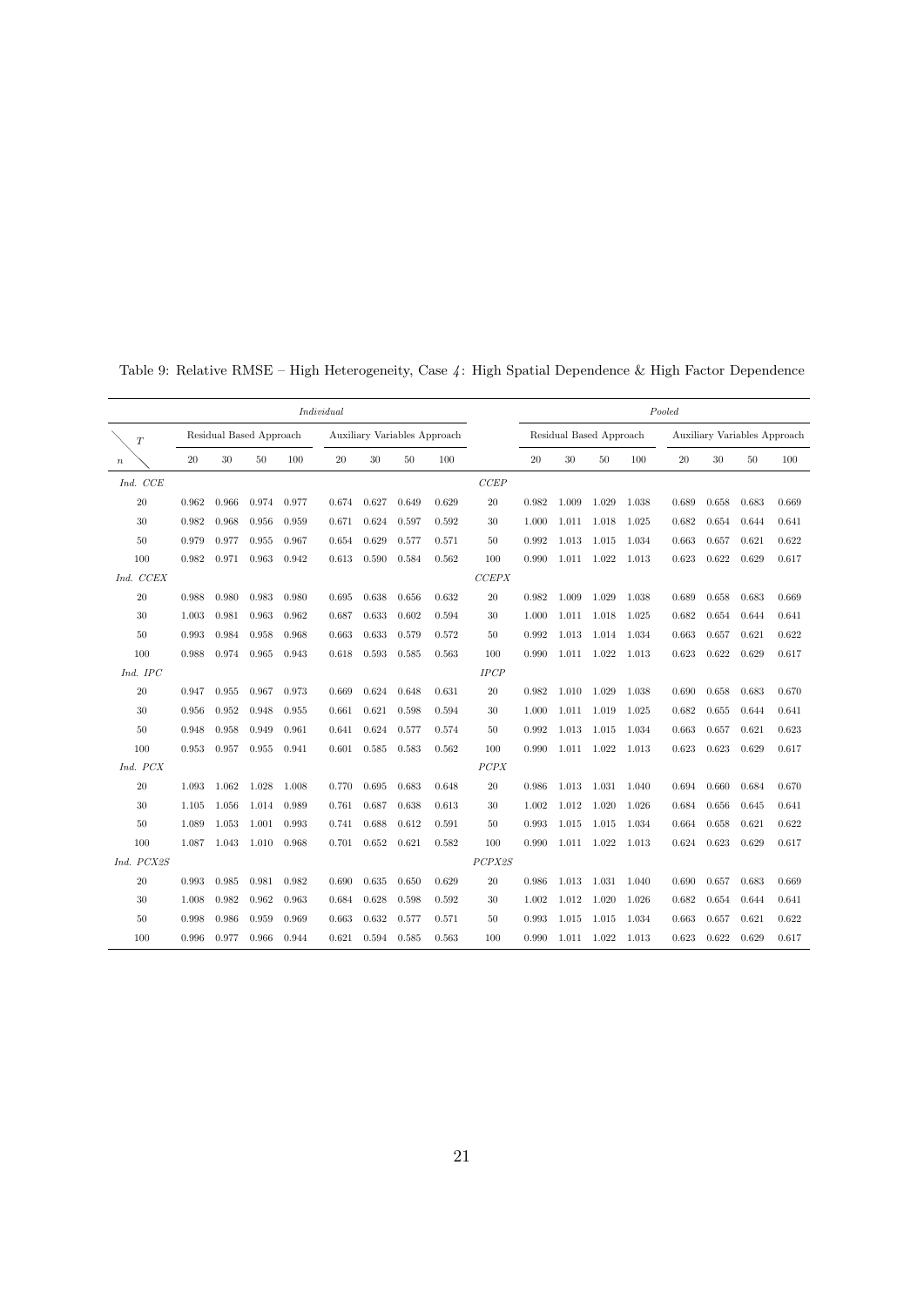## 4.1. Empirical setup and data

To forecast the house price inflation we use the model specifications in Holly, Pesaran & Yamagata (2010) and Caldera & Johansson (2013). Authors model the long run movements in the house price index in the US using state level data and in OECD countries using country level data, respectively, by household disposable income, population growth and a proxy for cost of borrowing. Taking first differences of the non-stationary variables in their model to achieve stationarity, our most general forecasting equation is given by

$$
\Delta \log p_{i,t+h} = \alpha_i + \beta_{1i} \Delta \log p_{it} + \beta_{2i} \Delta \log y_{it} + \beta_{3i} \Delta \log n_{it} + \beta_{4i} i_{it} + e_{i,t+h},\tag{26}
$$

where p is the real house price index,  $y$  is the per capita household disposable income,  $n$  is the population and i is the real long-term interest rate.

Caldera & Johansson (2013) estimate the house price equation simultaneously with a housing investment equation which gives a supply and demand system for the housing market. In this investment equation they have the house prices, residential construction costs and population growth. Since housing investment has house prices as a component it can be use to estimate the common factors in the price equation. It is also reasonable to assume that other variables in the investment equation are correlated with these common factors. To estimate the common factors in the AVA, we use 8 variables in total. In addition to the ones defined above, we have per capita gross fixed capital formation in housing  $(inv)$ , residential fixed capital formation deflator  $(cc)$  which is a proxy for residential construction costs, GDP per capita  $(gdp)$ , the consumer price index  $(cpi)$  and per capita private final consumption expenditure (cons).

The data set comes from the OECD Economic Outlook at quarterly frequency. All variables are seasonally adjusted and cover the period between 1995:1 and 2017:4 for 20 OECD countries, hence the final dataset contains 1840 observations. The countries considered are AUS, BEL, CAN, CHE, DEU, DNK, ESP, FIN, FRA, GBR, IRL, ITA, JPN, KOR, NLD, NOR, NZL, PRT, SWE and USA. The panel is balanced for the house price index  $p$ . There is the presence of missing observations for some of the variables. For CHE, inv and cc are missing for the periods between 2016:1 and 2017:4 and for CHE, JPN and NZL,  $y$  is missing between 2017:1 and 2017:4. To obtain a balanced sample, we predicted these in-sample observations using other variables in the data set. To predict per capita household disposable income, we regress  $\log y$  on  $\log qdp$  and a linear trend for each country separately and fill the missing observations with predicted values. For per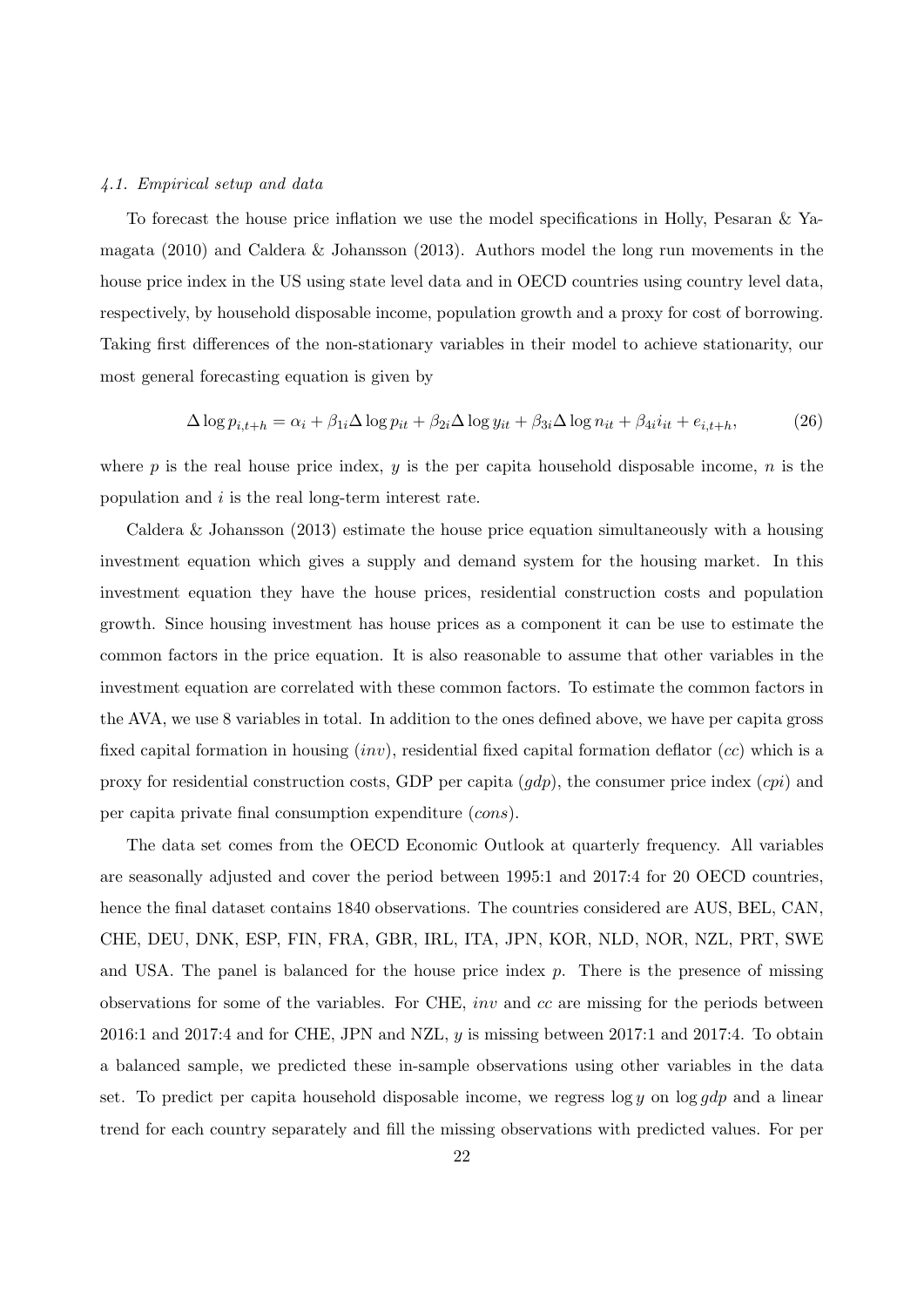Table 10: Descriptive Statistics

| Variable                        | Mean   | Standard Deviation | Minimum   | Maximum | Unit Root Test | $\bar{p}$     |
|---------------------------------|--------|--------------------|-----------|---------|----------------|---------------|
| $\Delta \log p_{it}$            | 0.0062 | 0.0179             | $-0.0749$ | 0.0710  | $-4.07$        | 0.7           |
| $\Delta \log inv_{it}$          | 0.0017 | 0.0407             | $-0.2762$ | 0.2225  | $-6.70$        | 1.2           |
| $\Delta \log y_{it}$            | 0.0033 | 0.0119             | $-0.1361$ | 0.0884  | $-8.81$        | 0.5           |
| $\Delta \log cc_{it}$           | 0.0065 | 0.0158             | $-0.1209$ | 0.1334  | $-5.58$        | 1.4           |
| $\Delta \log n_{it}$            | 0.0016 | 0.0013             | $-0.0021$ | 0.0111  | $-1.67$        | 1.4           |
| $\Delta \log gdp_{it}$          | 0.0040 | 0.0106             | $-0.0745$ | 0.2017  | $-8.07$        | 0.4           |
| $\Delta \log cpi_{it}$          | 0.0043 | 0.0046             | $-0.0267$ | 0.0459  | $-6.34$        | 0.5           |
| $\Delta$ log cons <sub>it</sub> | 0.0038 | 0.0089             | $-0.1480$ | 0.0552  | $-8.60$        | $0.4^{\circ}$ |
| $i_{it}$                        | 0.0244 | 0.0266             | $-0.0805$ | 0.2564  | $-11.10$       | 1.7           |

Notes: For each variable  $x_{it}$ , the unit root test statistics are computed as  $\overline{CIPS}$  =  $n^{-1}\sum_{i=1}^{n}t_i(n,T)$  where  $t_i(n,T)$  is the t-statistic of the coefficient  $b_i$  in the regression  $\Delta x_{it} = a_i + b_i x_{i,t-1} + c_i \bar{x}_{t-1} + \sum_{j=0}^{p_i} d_{ij} \Delta \bar{x}_{t-j} + \sum_{j=1}^{p_i} \delta_{ij} \Delta x_{i,t-j}$  where  $\bar{x}_t = n^{-1} \sum_{i=1}^{n} x_{it}$ . The lag lengths  $p_i$  are selected using Akaike information criterion for each country and their means  $\bar{p} = n^{-1} \sum_{i=1}^{n} p_i$  are reported. The critical values for the unit root tests are -2.11, -2.20 and  $-2.36$  for  $10\%, 5\%$  and  $1\%,$  levels respectively.

capita gross fixed capital formation in housing, the variables in the model by Caldera & Johansson  $(2013)$  are used. Namely, log *inv* is regressed on log cc, log y, log n and a linear trend and missing observations are replaced with the predicted values. Similarly, log cc is predicted by log cpi and a linear trend. As a percentage of the total number of observations, the number missing observations filled is  $0.44\%$  for *inv* and y,  $0.66\%$  for *cc*.

# 4.2. Preliminary analysis

Table 10 gives the descriptive statistics for each variable. Before proceeding with the estimation of the regression models and calculating the accuracy of predictions based on them, we check the time series and cross-sectional properties of the variables.

The results on the unit root tests for each variable are given in Table 10. As each variable shows strong evidence of CD (see below), the CD-robust unit root tests developed by Pesaran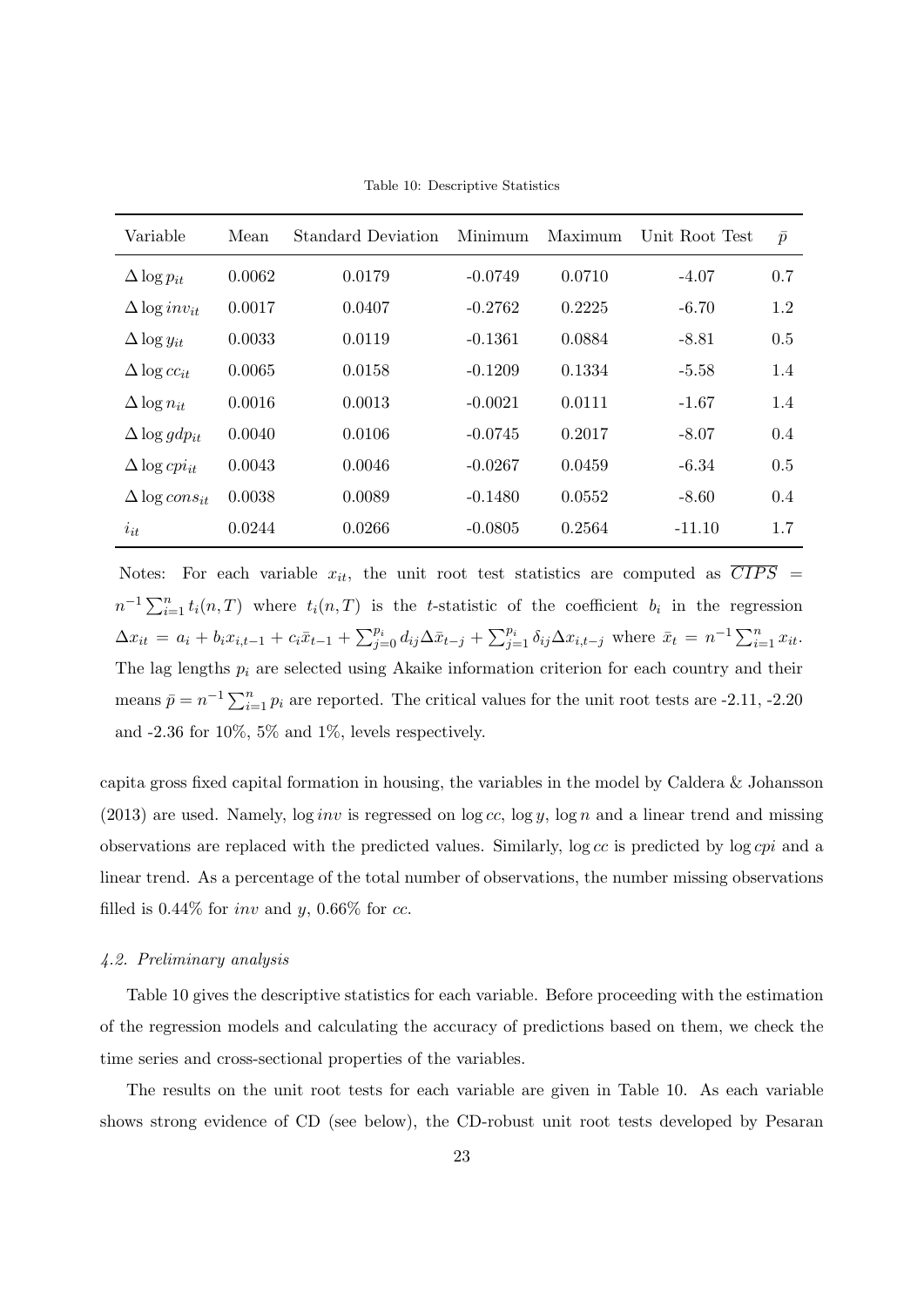| Variable              | $\Delta \log p_{it}$ | $\Delta \log inv_{it}$ | $\Delta \log y_{it}$ | $\Delta \log cc_{it}$           | $\Delta \log n_{it}$ | $\Delta \log gdp_{it}$ | $\Delta \log cpi_{it}$ | $\Delta$ log cons <sub>it</sub> | $i_{it}$ |
|-----------------------|----------------------|------------------------|----------------------|---------------------------------|----------------------|------------------------|------------------------|---------------------------------|----------|
|                       |                      |                        |                      | <i>Panel a:</i> Original Data   |                      |                        |                        |                                 |          |
| Breusch-Pagan LM Test | 1432.85              | 675.84                 | 393.12               | 578.66                          | 2890.09              | 3001.74                | 3477.42                | 1233.97                         | 3789.70  |
|                       | (0.00)               | (0.00)                 | (0.00)               | (0.00)                          | (0.00)               | (0.00)                 | (0.00)                 | (0.00)                          | (0.00)   |
| Modified BP Test      | 63.76                | 24.92                  | 10.42                | 19.94                           | 138.51               | 144.24                 | 168.64                 | 53.55                           | 184.66   |
|                       | (0.00)               | (0.00)                 | (0.00)               | (0.00)                          | (0.00)               | (0.00)                 | (0.00)                 | (0.00)                          | (0.00)   |
|                       |                      |                        |                      | <i>Panel b:</i> Defactored Data |                      |                        |                        |                                 |          |
| Breusch-Pagan LM Test | 693.30               | 834.81                 | 958.64               | 966.67                          | 2232.18              | 724.09                 | 900.90                 | 726.16                          | 886.10   |
|                       | (0.00)               | (0.00)                 | (0.00)               | (0.00)                          | (0.00)               | (0.00)                 | (0.00)                 | (0.00)                          | (0.00)   |
| Modified BP Test      | 25.82                | 33.08                  | 39.43                | 39.84                           | 104.76               | 27.40                  | 36.47                  | 27.50                           | 35.71    |
|                       | (0.00)               | (0.00)                 | (0.00)               | (0.00)                          | (0.00)               | (0.00)                 | (0.00)                 | (0.00)                          | (0.00)   |

Table 11: CD Test Results

Notes: For each variable  $x_{it}$ , the Breusch-Pagan LM Test statistics are computed as  $CD_{BP} = T \sum_{i=1}^{n-1} \sum_{j=i+1}^{n} \hat{\kappa}_{ij}^2$  where  $\hat{\kappa}_{ij}$  is the correlation coefficient between  $x_{it}$  and  $x_{jt}$ . Under the null of no CD, the asymptotic distribution of the test statistic is  $\chi_q^2$  with  $q = n(n-1)/2$ . The Modified BP Test statistics are computed as  $CD_M = [n(n-1)]^{-1/2} \sum_{i=1}^{n-1} \sum_{j=i+1}^{n} (T\hat{\kappa}_{ij}^2 - 1)$  which is distributed as  $N(0, 1)$  under the null of no CD. p-values are in parentheses. The test statistics given in Panel b are computed after removing country fixed effects and the unobserved common factors estimated using PC methods. For each variable the number of common factors are chosen using the information criterion  $IC_{p_1}$  of Bai & Ng (2002).

(2007) are applied to each variable in the data set. The only variable for which we cannot reject the unit root hypothesis is population growth. In the application we use models with and without this variable. In Table 11, CD test results are reported. Two different CD tests are applied to each variable in the dataset. The first one is the LM test of Breusch & Pagan  $(1980)$ . This is a general cross-correlation test where the null hypothesis states that the correlation coefficients between all pairs of units in the data set are jointly zero. Under the null hypothesis the test statistic follows a  $\chi^2$  distribution with  $n(n-1)/2$  degrees of freedom as T goes to infinity for fixed n. The results show that for each variable in the data set there is strong evidence against no CD hypothesis.

The disadvantage of the Breusch & Pagan (1980) test is that as  $n$  gets larger its variance increases, hence it is not appropriate for panels of large cross-sectional dimension. Thus, we also report the results from a modified version of this test, the Modified BP Test which is distributed as a standard normal for large  $T$  and  $n$  (see Pesaran, 2015, for details). The results are in line with the previous test such that the null of no CD can be rejected for any variable in any conventional significance level.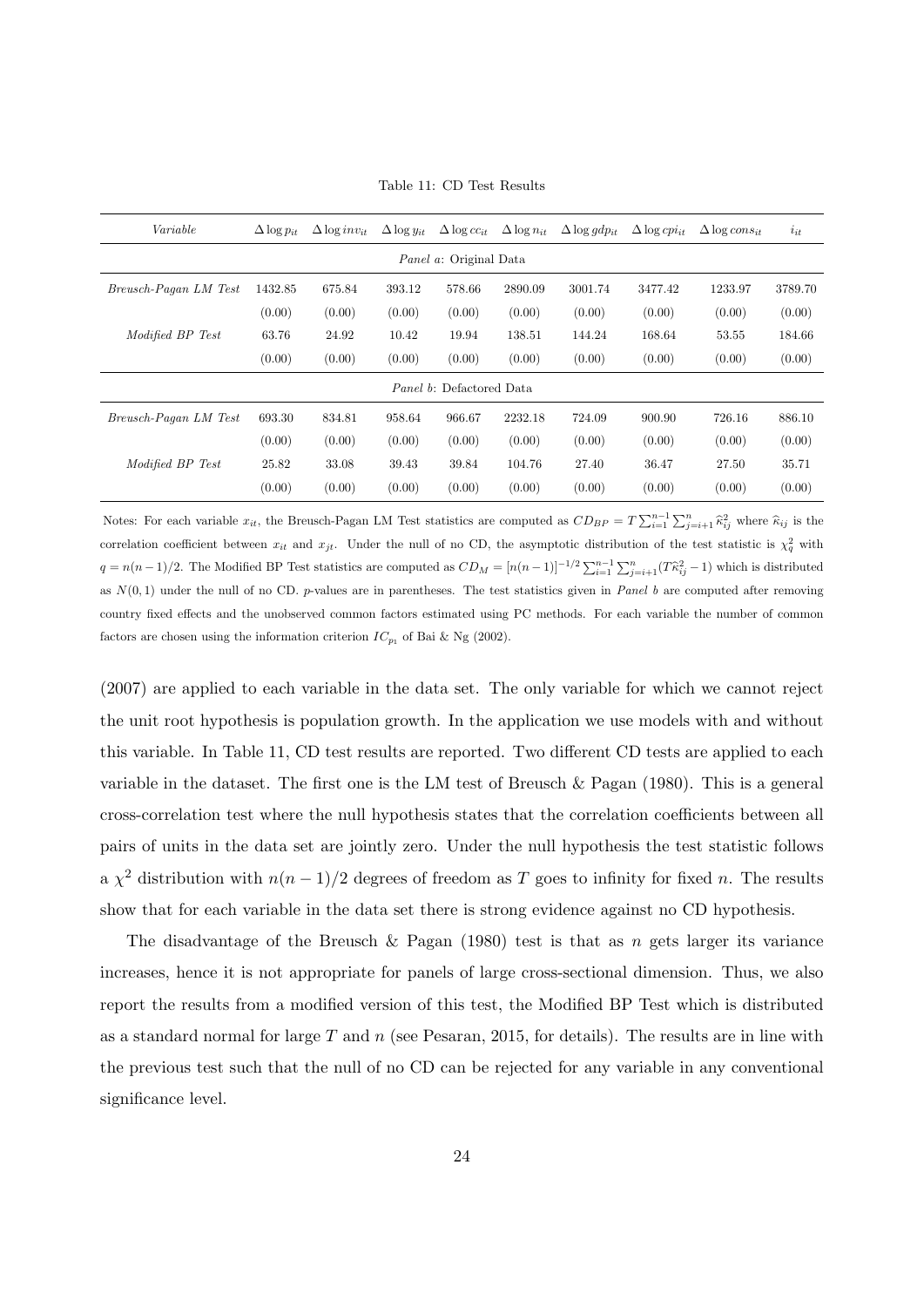Although these two tests are general CD tests, they do not detect the types of CD in the data. To see if the results change after removing the unobserved common factors we applied the same tests to defactored variables. We remove unobserved common factors using PC methods where the number of common factors are chosen by the information criterion  $IC_{p_1}$  proposed by Bai & Ng (2002). With a few exceptions the test statistics are weaker but still the no CD hypothesis can be rejected for each variable.

| Variable              | $\Delta \log p_{it}$ | $\Delta \log inv_{it}$ | $\Delta \log y_{it}$ | $\Delta \log cc_{it}$ |        | $\Delta \log n_{it}$ $\Delta \log qdp_{it}$ | $\Delta \log cpi_{it}$ | $\Delta$ log cons <sub>it</sub> | i      |
|-----------------------|----------------------|------------------------|----------------------|-----------------------|--------|---------------------------------------------|------------------------|---------------------------------|--------|
| ô                     | 0.52                 | 0.36                   | 0.15                 | 0.23                  | 0.26   | 0.54                                        | 0.68                   | 0.48                            | 0.66   |
| <i>Test Statistic</i> | 183.35               | 11.13                  | 83.56                | 106.11                | 8.72   | 189.38                                      | 240.45                 | 173.80                          | 229.73 |
|                       | (0.00)               | (0.00)                 | (0.00)               | (0.00)                | (0.00) | (0.00)                                      | (0.00)                 | (0.00)                          | (0.00) |

Table 12: Distance Based Spatial Dependence Tests

Notes: For each demeaned variable  $x_{it}$ , the spatial autoregressive coefficient is estimated by maximum likelihood in the regression  $\mathbf{x}_t = \rho \mathbf{W}_n \mathbf{x}_t + \varepsilon_t$  where  $\mathbf{x}_t$  is the vector of observations of countries stacked for each t and  $\mathbf{W}_n$  is the row normalized inverse distance matrix. p-values are in parentheses.

To see if there is evidence for spatial interactions based on geographic distance, we estimate a first order SAR model for each variable by maximum likelihood. We use a row normalized inverse distance matrix as spatial weights.<sup>4</sup> For the variable of interest, the house price inflation, the SAR coefficient is estimated as 0.52 and it is highly significant. The consumer price inflation shows the highest coefficient estimate which is equal to 0.68. All remaining coefficients also have statistically significant SAR coefficients.

Finally we estimate a factor model for the house price inflation series to see the global common movements embedded in it. The information criterion  $IC_{p_1}$  of Bai & Ng (2002) indicates the existence of 3 common factors in the panel. These common factor estimates are in Figure 1 where we report estimates using both PC and maximum likelihood methods together with the correlation between the two estimates.

We observe that the two methods give similar estimates of the common factors with the correlation coefficient up to 0.96. The third factor has a relatively low coefficient equal to 0.82. However, we compare the estimates of the common components using each method and found an average correlation coefficient over countries equal to 0.98. Hence, even if there are differences in common

<sup>4</sup>The data on geographical distance come from CEPII GeoDist dataset Mayer & Zignago (2011).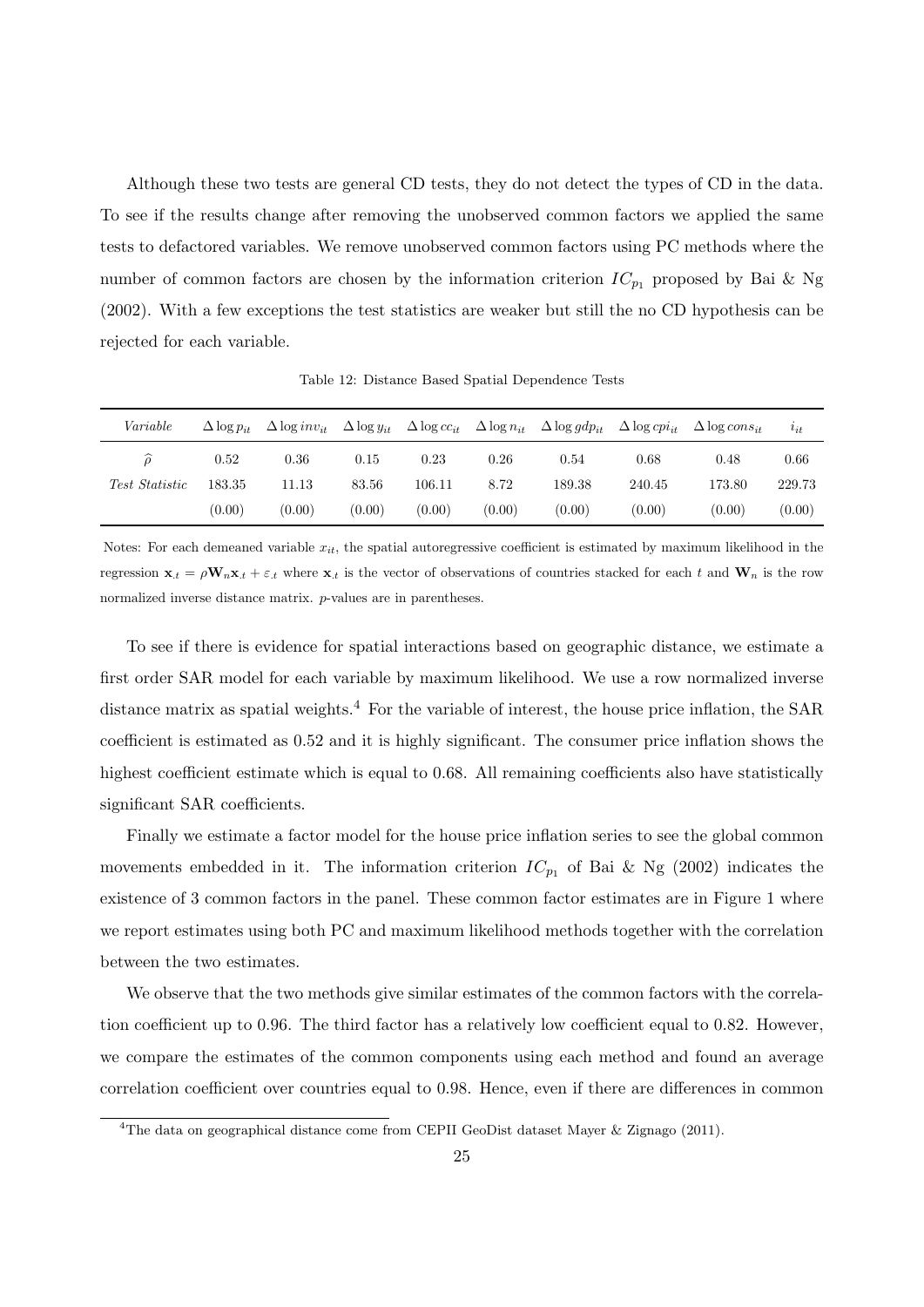factor estimates, the loadings estimates compensate the discrepancies. As the results are similar, we focus on PC estimates and report the factor loadings estimates in Table 13 using the PC method.

The estimates of the first common factor shows an upward trending segment until around 2005. As factor loadings estimates of all countries, except CHE, DEU and JPN, are positive, this factor adds an increasing component to each countries house price inflation series. After 2005 the effect of the global financial crisis can be seen as the common factor estimate drops sharply. This common factor is found to be highly correlated with an AR(1) coefficient estimated as 0.89.

On the other hand, the second common factor has a downward trend until 2005 and the rest is stable. For the countries with negative loading estimate, this factor strengthens the upward movement until around 2005. The estimated AR(1) coefficient is smaller but still strong for this factor, equal to 0.77.

The last common factor has a peak in the crisis period whereas for the rest of the sample it looks stable. For countries with positive loadings, this factor compensates the drop caused by the first common factor. It has a much smaller  $AR(1)$  coefficient which is equal to 0.58.

| Country    | $\hat{\gamma}_{1i}$ | $\hat{\gamma}_{2i}$ | $\gamma_{3i}$ | Country    | $\hat{\gamma}_{1i}$ | $\hat{\gamma}_{2i}$ | $\hat{\gamma}_{3i}$ |
|------------|---------------------|---------------------|---------------|------------|---------------------|---------------------|---------------------|
| AUS        | 0.55                | $-0.16$             | $-0.33$       | TRL        | 0.65                | 0.48                | $-0.02$             |
| BEL        | 0.46                | $-0.27$             | 0.42          | <b>ITA</b> | 0.62                | $-0.40$             | 0.44                |
| CAN        | 0.36                | $-0.53$             | $-0.38$       | <b>JPN</b> | $-0.27$             | $-0.01$             | $-0.66$             |
| <b>CHE</b> | $-0.19$             | $-0.60$             | $-0.03$       | <b>KOR</b> | 0.12                | $-0.68$             | $-0.20$             |
| DEU        | $-0.12$             | 0.03                | $-0.45$       | <b>NLD</b> | 0.50                | 0.53                | 0.23                |
| <b>DNK</b> | 0.64                | 0.17                | $-0.12$       | NOR.       | 0.42                | 0.08                | $-0.17$             |
| ESP        | 0.81                | $-0.06$             | 0.21          | NZL        | 0.53                | $-0.22$             | $-0.34$             |
| <b>FIN</b> | 0.52                | 0.03                | $-0.18$       | <b>PRT</b> | 0.36                | 0.46                | $-0.12$             |
| FRA        | 0.69                | $-0.44$             | 0.33          | <b>SWE</b> | 0.62                | 0.03                | $-0.30$             |
| <b>GBR</b> | 0.79                | 0.06                | $-0.17$       | USA        | 0.67                | 0.17                | $-0.11$             |

Table 13: House Price Inflation - Factor Loadings Estimates

The above analysis shows very strong evidence in favor of different types of CD in the variables in our data set. Hence, it is important to take into account the CD properties in the estimation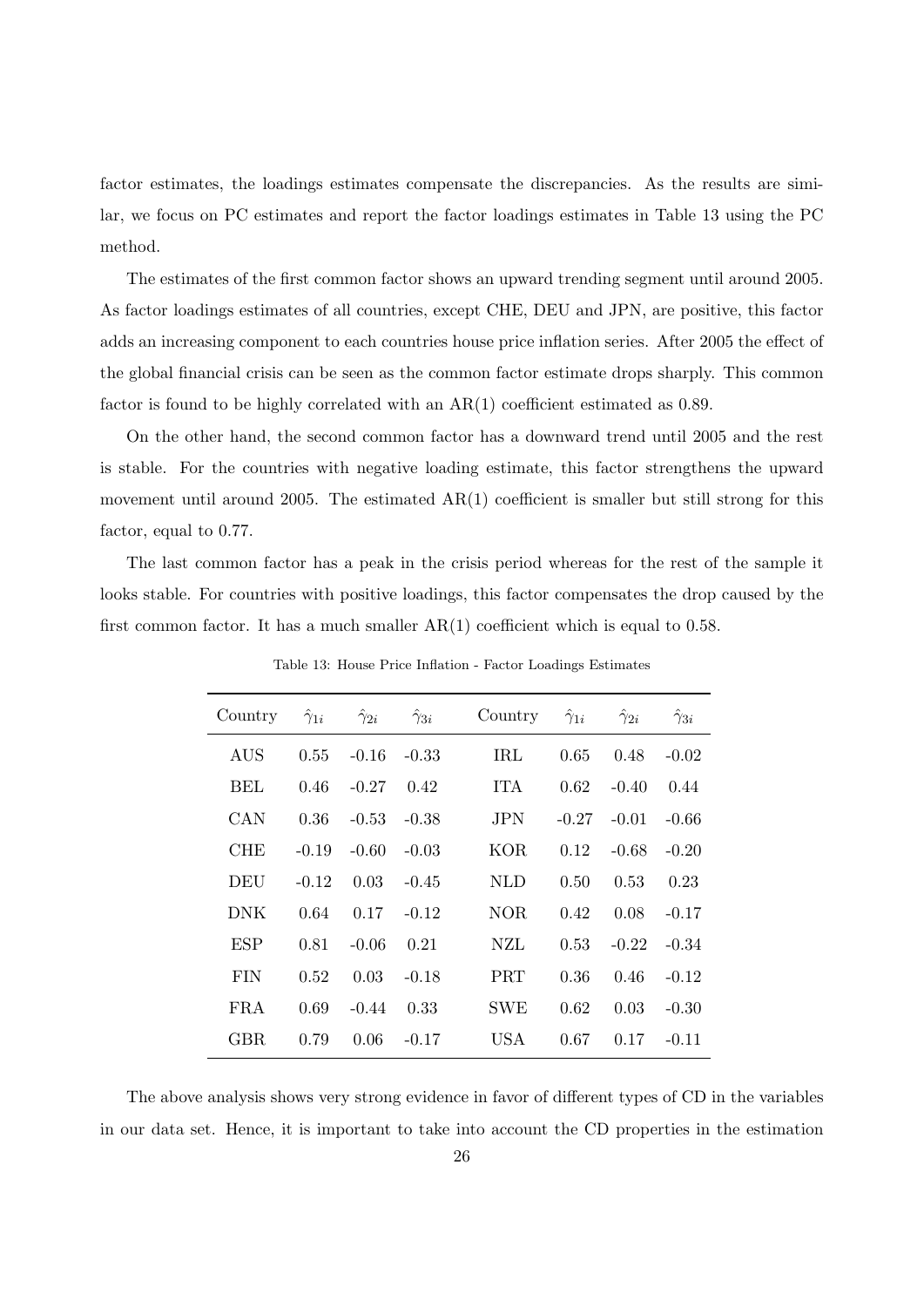

Figure 1: Common Factors in House Price Inflation Series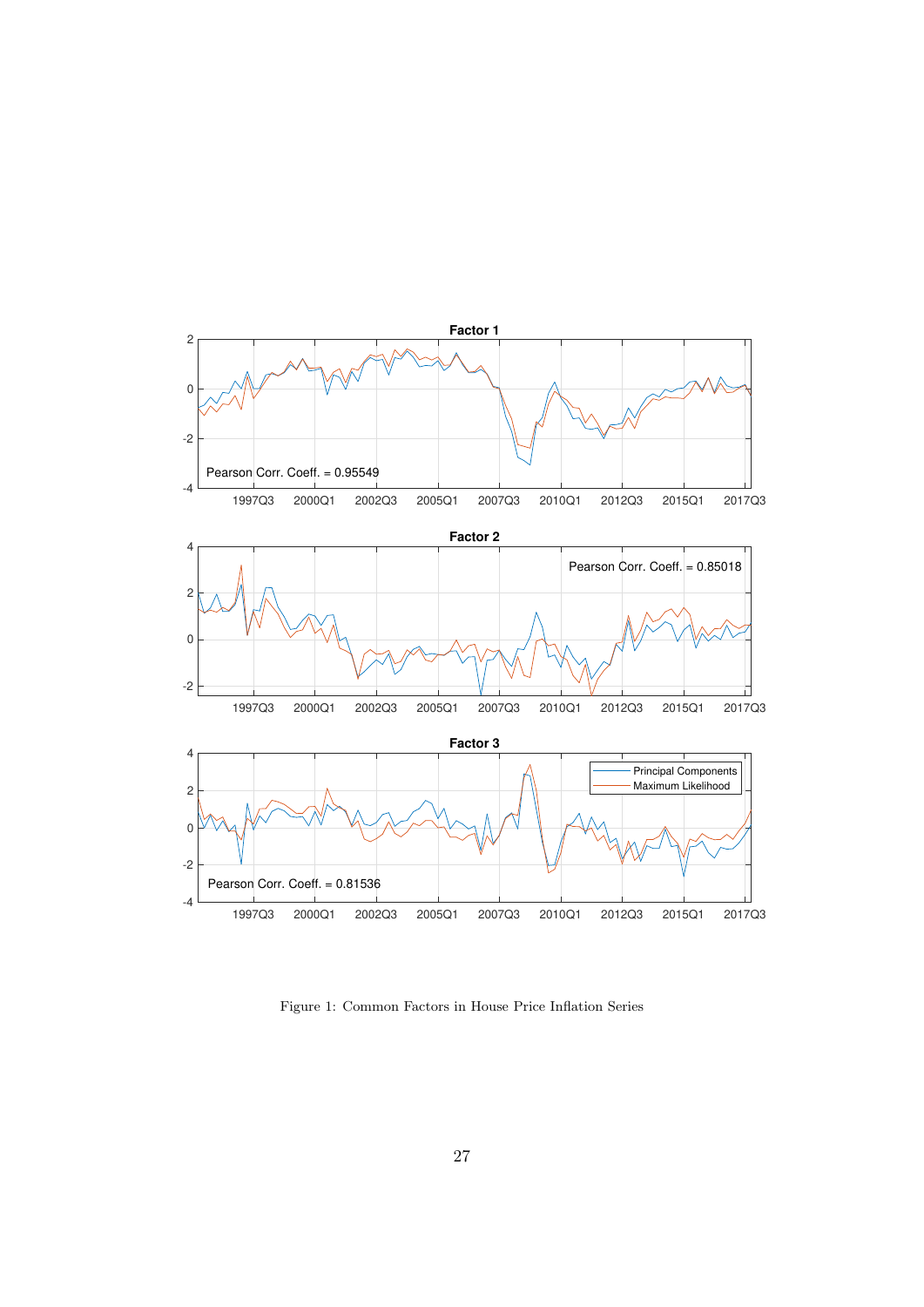and forecasting.

#### 4.3. Forecasting results

The results of the estimation of the 1-year ahead predictive models and their pseudo-out-ofsample RMSE values are given in Table 14 and 15. We consider four different models based on 26. Model 1 uses only  $\Delta \log y_{it}$  as a regressor whereas Model 2 uses all exogeneous regressors but ignores the lagged housing inflation. *Model 3* and *Model 4* augment these two models with lagged housing inflation, respectively.

We estimate each model in the period 1995:2 and 2016:4 and the objective is to forecast the value in 2017:4. For the heterogeneous estimators we report their mean over countries known as mean group (MG) estimates together with their standard errors estimated using the usual nonparametric variance formulas (see, for instance Pesaran & Smith, 1995). For the estimators which require the information on the number of factors, i.e. the estimators using PC methods, we use the information criterion  $IC_{p_1}$  of Bai & Ng (2002) to estimate these numbers. For the iterative PC estimators we set this number to one as otherwise the forecast performance of the estimator falls dramatically. In order to see the advantage of using common factors for forecasting with panel data, in addition to the estimators described in Section 2, we report results from 4 additional estimators which do not into account the possible unobserved common factors contained in house price inflation. These estimators are *Ind. OLS*, *Ind. GLS* estimator based on Swamy (1970) which is computed using the deviations of each variable from their time average (see, for details Lee & Griffiths, 1979), fixed effects (FE) and the usual 2-way fixed effects  $(2WFE)$ . To forecast using the  $2WFE$ , we use the coefficient on the last time dummy as the future value.<sup>5</sup>

In the two first models under consideration lagged housing inflation is dropped from right hand side. The results of these two models, *Model 1* and *Model 2*, are given in Table 14. Since these are prediction models the coefficients do not have their usual economic meaning but it can be useful to compare the estimates from different estimators. In Model 1 for which the results are given in Panel a, the first observation is that there are substantial differences between the coefficient estimates which come from estimators which do not control for unobserved common factors and the ones which do. For instance, using  $SW$  (column 2) the coefficient of lagged disposable income

<sup>&</sup>lt;sup>5</sup>See Baltagi (2008) for alternative methods to forecast with the  $2WFE$  estimator.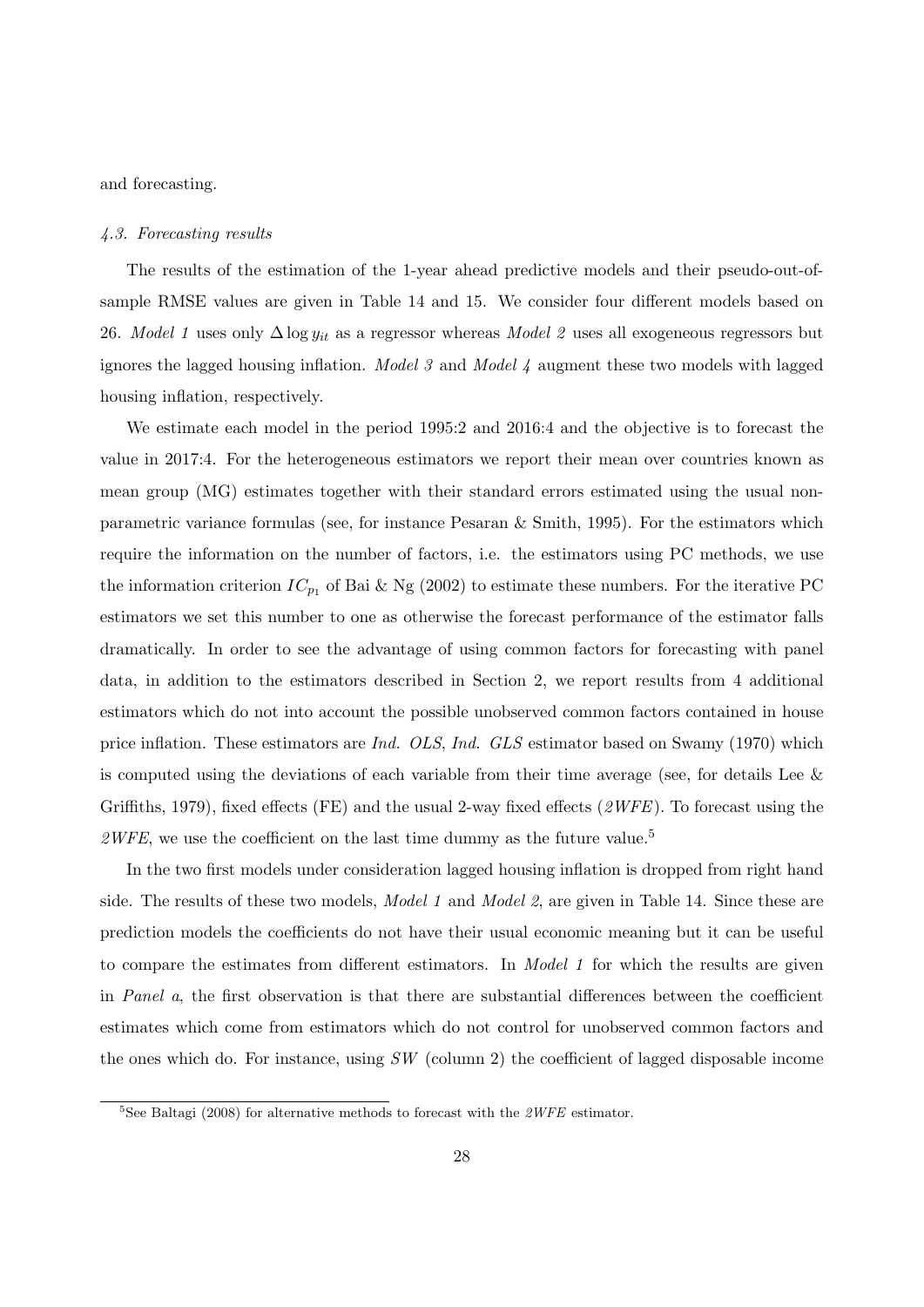growth is estimated as 0.23 whereas this number is 0.14 and 0.16 for CCEMG (column 3) and IPCMG (column 5), respectively. This is in line with the results of Holly et al. (2010) who find that the non-robust estimators tend to overestimate the impact of disposable income on house prices. Important differences can be observed between heterogeneous and pooled estimators of the average effects. For instance the estimator IPCP (column 12) which is the the pooled counterpart of the IPCMG (column 5), gives 0.05 for the same effect. Similar differences are observed for the model with additional predictors given in Panel b and the models with lagged dependent variable given in the two panels of Table 15. In these cases most important differences are being observed in the coefficient of the interest rate.

The pseudo-out-of-sample performance of each estimator combined with the RBA and the AVA are given at the bottom of each panel. In Panel a of Table 14 it can be seen that the Ind. CCEX (column 4) estimator shows the best prediction performance when combined with the AVA. The RMSE for this strategy is computed as 1.244. The closest performance from the estimators without unobserved common factors is seen on the Ind. OLS (column 1) which has an RMSE about  $9\%$ higher than the best performer. The RMSE of the same estimator combined with the RBA is about %6 higher which shows the advantage of the AVA over the RBA and overall the usage of common factors for forecasting. The results are confirmed by introducing additional predictors in the model. Now the best performer, *Ind. CCEX* has an RMSE equal to 0.928 which means more than %30 gain in precision.

In terms of the best performing strategy, the results are unchanged in the models with lagged dependent variables (Table 15). The overall prediction performance of the models improve dramatically by the introduction of lagged house price inflation. Now the lowest RMSE is equal to 0.867. The RMSE for the best performing estimator without common factors  $(Ind. GLS)$  is about 26% higher than this value. Once more the results show the superiority of the AVA over the RBA.

To summarize, the individual estimators outperform the pooled estimators in models with or without lagged dependent variables; the prediction strategies using unobserved common factors increase the prediction ability significantly; the AVA has a superior performance compared to the RBA.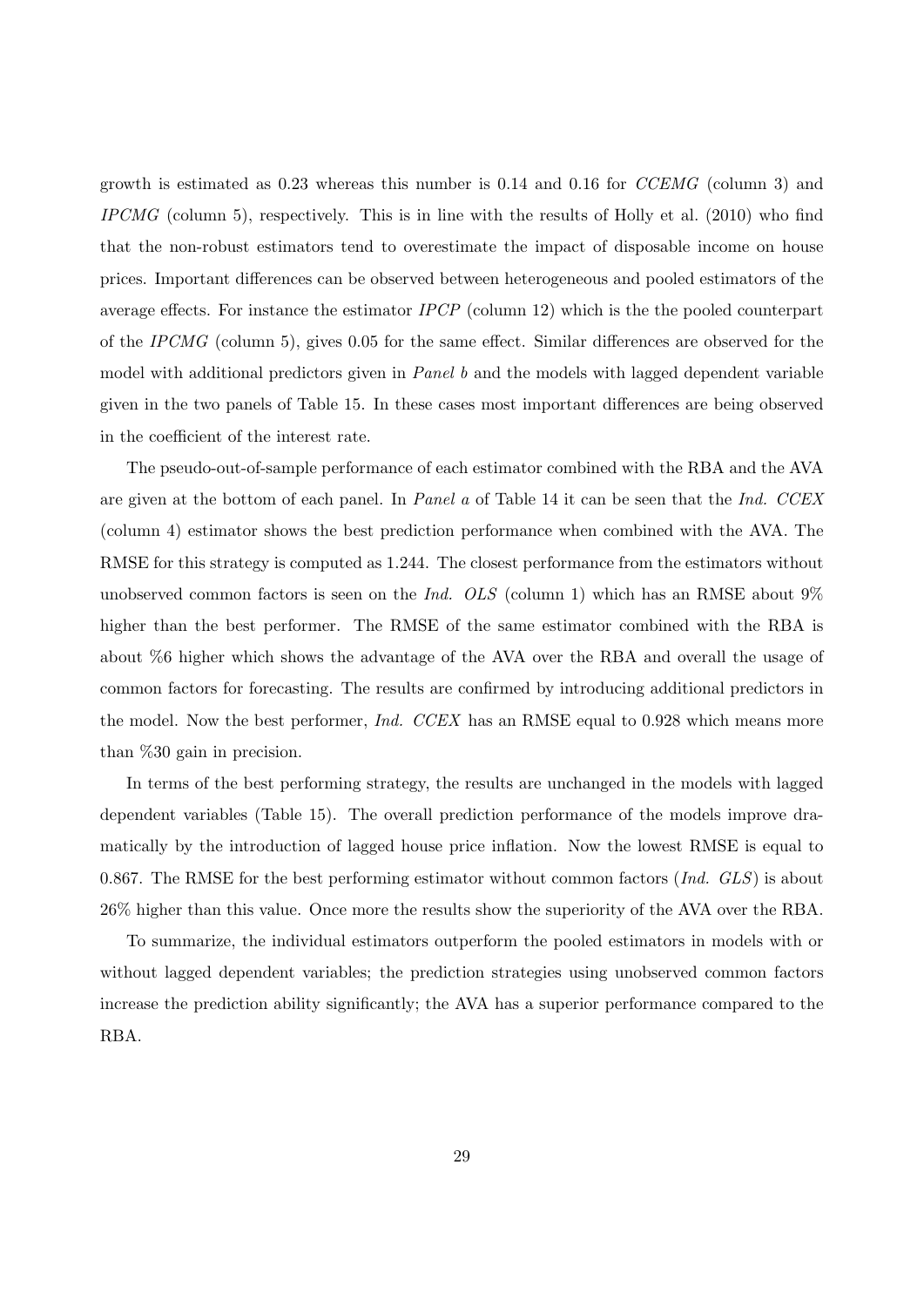|                              | Ind. OLS<br>$\widehat{\Xi}$ | Ind. GLS<br>$\widehat{\infty}$ | CCE<br>$\mathfrak{S}$<br>Ind. | Ind. CCEX<br>$\left(\frac{4}{3}\right)$ | Ind. IPC<br>$\widehat{5}$ | Ind. PCX<br>$\odot$      | Ind. PCX2S<br>$\overline{C}$                                                                                                                              | FE<br>$\circledast$ | 2WFE<br>$\widehat{e}$ | <b>CCEP</b><br>$\left( \frac{10}{2} \right)$ | <b>CCEPX</b><br>$\left(11\right)$ | IPCP<br>$(12)$ | PCPX<br>$(13)$ | PCP2SX<br>(14) |
|------------------------------|-----------------------------|--------------------------------|-------------------------------|-----------------------------------------|---------------------------|--------------------------|-----------------------------------------------------------------------------------------------------------------------------------------------------------|---------------------|-----------------------|----------------------------------------------|-----------------------------------|----------------|----------------|----------------|
|                              |                             |                                |                               |                                         |                           |                          | Panel a: Model $1 - \Delta \log p_{i,t+h} = \alpha_i + \beta_{2i} \Delta \log y_{it} + e_{i,t+h}$                                                         |                     |                       |                                              |                                   |                |                |                |
| Disposable Income Growth     | 0.27                        | 0.23                           | 0.14                          | 0.19                                    | 0.16                      | 0.10                     | 0.07                                                                                                                                                      | 0.15                | 0.11                  | 0.07                                         | 0.08                              | 0.05           | 0.14           | 0.07           |
|                              | (0.08)                      | (0.078)                        | (0.041)                       | (0.057)                                 | (0.058)                   | (0.083)                  | (0.072)                                                                                                                                                   | (0.094)             | (0.033)               | (0.054)                                      | (0.077)                           | (0.063)        | (0.082)        | (0.063)        |
|                              |                             |                                |                               |                                         |                           | 1-Year Ahead RMSE (x100) |                                                                                                                                                           |                     |                       |                                              |                                   |                |                |                |
| Residual Based Approach      |                             |                                | 1.329                         | 1.321                                   | 1.330                     | 1.351                    | 1.418                                                                                                                                                     |                     |                       | $1.401\,$                                    | 1.381                             | 1.369          | 1.371          | 1.431          |
| Auxiliary Variables Approach | 1.378                       | 1.386                          | 1.263                         | 1.244                                   | 1.258                     | 1.333                    | 1.296                                                                                                                                                     | 1.422               | 1.450                 | 1.323                                        | 1.323                             | 1.323          | 1.326          | 1.323          |
|                              |                             |                                |                               |                                         |                           |                          | $P$ anel b: Model 2 - $\Delta \log p_i,_{t+h} = \alpha_i + \beta_{2i} \Delta \log y_{it} + \beta_{3i} \Delta \log n_{it} + \beta_{4i} i_{it} + e_{i,t+h}$ |                     |                       |                                              |                                   |                |                |                |
| Disposable Income Growth     | 0.28                        | 0.26                           | 0.17                          | 0.19                                    | 0.20                      | 0.16                     | 0.16                                                                                                                                                      | 0.17                | 0.14                  | $\overline{11}$                              | 0.11                              | 0.08           | 0.14           | 0.06           |
|                              | (0.096)                     | (0.095)                        | (0.047)                       | (0.067)                                 | (0.06)                    | (0.082)                  | (0.072)                                                                                                                                                   | (0.113)             | (0.034)               | (0.05)                                       | (0.089)                           | (0.07)         | (0.091)        | (0.084)        |
| Population Growth            | $-0.06$                     | $-0.05$                        | $-0.09$                       | $-0.05$                                 | $-0.09$                   | $-0.04$                  | $-0.02$                                                                                                                                                   | $-0.04$             | $-0.08$               | $-0.08$                                      | $-0.06$                           | $-0.07$        | $-0.05$        | $-0.03$        |
|                              | (0.037)                     | (0.036)                        | (0.029)                       | (0.044)                                 | (0.032)                   | (0.057)                  | (0.053)                                                                                                                                                   | (0.05)              | (0.018)               | (0.026)                                      | (0.053)                           | (0.026)        | (0.05)         | (0.037)        |
| Interest Rate                | $-2.87$                     | $-2.32$                        | 0.84                          | $-2.93$                                 | 0.93                      | $-4.33$                  | $-3.80$                                                                                                                                                   | 0.22                | 0.91                  | 0.96                                         | 1.28                              | 1.39           | $-0.45$        | 0.21           |
|                              | (2.185)                     | (2.164)                        | $(1.676)$                     | (2.439)                                 | (1.824)                   | (2.235)                  | (2.547)                                                                                                                                                   | (1.761)             | (0.429)               | (0.665)                                      | (2.355)                           | (0.935)        | (2.189)        | (2.018)        |
|                              |                             |                                |                               |                                         |                           | 1-Year Ahead RMSE (x100) |                                                                                                                                                           |                     |                       |                                              |                                   |                |                |                |
| Residual Based Approach      |                             |                                | 1.364                         | 1.073                                   | 1.473                     | 1.474                    | 1.405                                                                                                                                                     |                     |                       | 1.483                                        | 1.430                             | $1.407\,$      | 1.435          | 1.441          |
| Auxiliary Variables Approach | 1.241                       | 1.174                          | 1.271                         | 0.928                                   | 1.391                     | 1.249                    | $1.207\,$                                                                                                                                                 | 1.446               | 1.519                 | 1.401                                        | 1.395                             | 1.407          | 1.350          | 1.348          |

Table 14: Estimation Results for the 1-Year Ahead Predictive Regressions-Models Without Lagged Dependent Variable Table 14: Estimation Results for the 1-Year Ahead Predictive Regressions–Models Without Lagged Dependent Variable

computed using the usual formulas given in, for instance, Pesaran & Tosetti (2011).

computed using the usual formulas given in, for instance, Pesaran  $\&$  Tosetti (2011).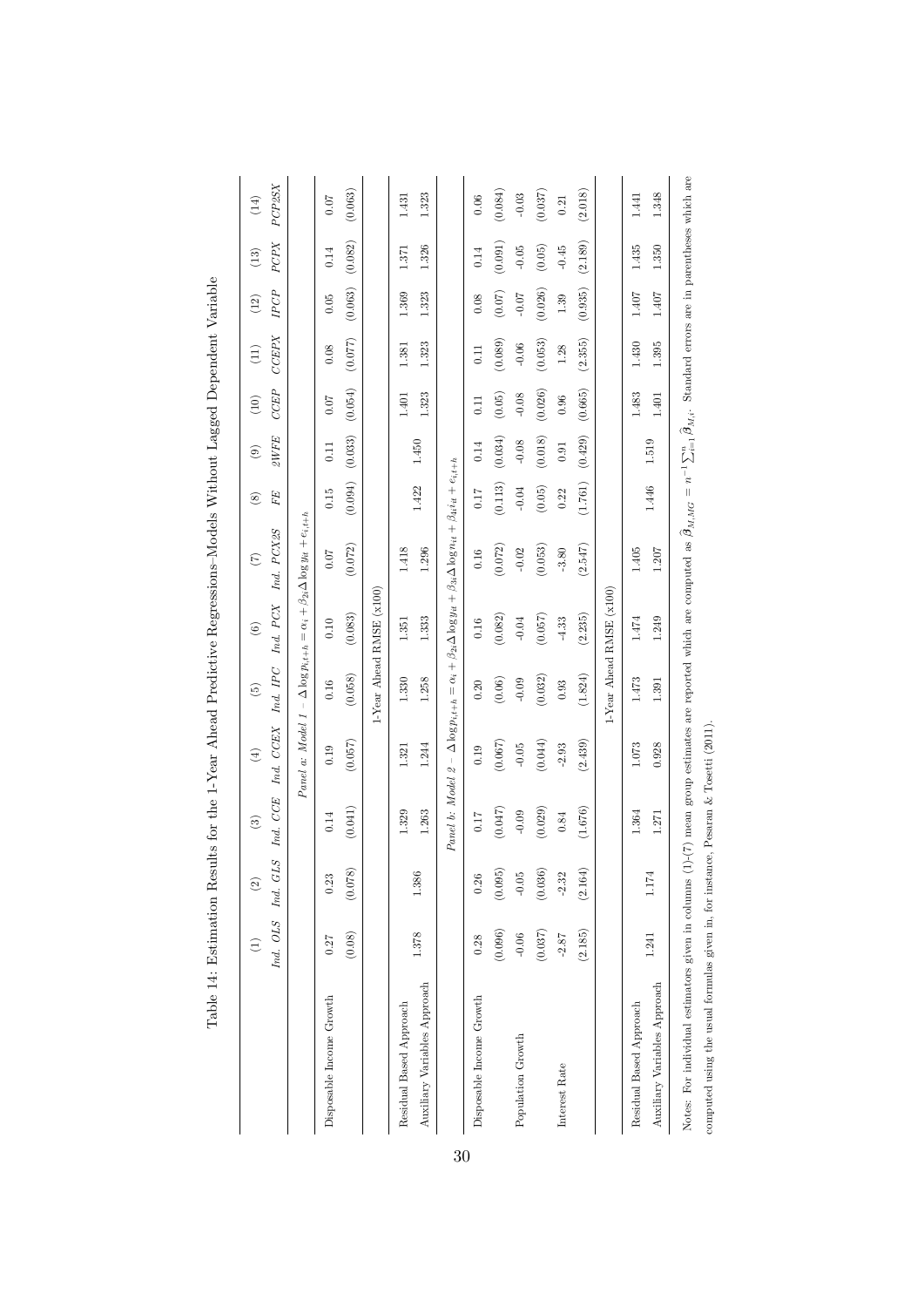|                                                                                                                                                                                                       | Ind. OLS<br>$\widehat{E}$ | Ind. GLS<br>$\odot$ | Ind. CCE<br>$\mathbf{e}$ | Ind. CCEX<br>$\tag{4}$                                     | $\mathit{Ind.} \mathit{IPC}$<br>$\widehat{\mathfrak{S}}$ | $\it{Ind.}~PCX$<br>$\widehat{e}$ | Ind. PCX2S<br>$\Im$                                                                                                                        | ${\cal F}{\cal E}$<br>$\circledast$ | $\mathcal{Z}WFE$<br>$\rm \rm{(6)}$ | CCEP<br>$\widehat{5}$ | CCEPX<br>(i1)        | $\cal{P}CP$<br>(12)   | PCPX<br>(13) | PCP2SX<br>(14)                                         |
|-------------------------------------------------------------------------------------------------------------------------------------------------------------------------------------------------------|---------------------------|---------------------|--------------------------|------------------------------------------------------------|----------------------------------------------------------|----------------------------------|--------------------------------------------------------------------------------------------------------------------------------------------|-------------------------------------|------------------------------------|-----------------------|----------------------|-----------------------|--------------|--------------------------------------------------------|
|                                                                                                                                                                                                       |                           |                     | Panel a:                 |                                                            |                                                          |                                  | Model $3 - \Delta \log p_{i,t+h} = \alpha_i + \beta_{1i} \Delta \log p_{it} + \beta_{2i} \Delta \log y_{it} + e_{i,t+h}$                   |                                     |                                    |                       |                      |                       |              |                                                        |
| Lagged House Price Inflation                                                                                                                                                                          | 0.26                      | 720                 | 0.16                     | $60^\circ$                                                 | 71.0                                                     | $0.09\,$                         | $0.08\,$                                                                                                                                   | $0.31\,$                            | 0.27                               | 0.16                  | $0.12\,$             | 0.16                  | $0.08\,$     | $10.01\,$                                              |
|                                                                                                                                                                                                       | (0.057)                   | (0.057)             | (0.042)                  | (690)                                                      | (0.049)                                                  | (0.057)                          | (0.05)                                                                                                                                     | (1200)                              | (0.024)                            | (0.035)               | (0.07)               | (0.052)               | (0.049)      | (0.042)                                                |
| Disposable Income Growth                                                                                                                                                                              | $60^\circ$                | $60^\circ\!\!.0$    | $\rm 70.0$               | $0.12\,$                                                   | $\!0.07\!$                                               | $10.01\,$                        | $10.0\,$                                                                                                                                   | $0.05\,$                            | $0.04\,$                           | $10.01\,$             | $0.05\,$             | $0.02\,$              | $-0.03$      | $10.01$                                                |
|                                                                                                                                                                                                       | (0.058)                   | (0.054)             | (0.047)                  | (0.056)                                                    | (0.045)                                                  | (0.056)                          | (0.056)                                                                                                                                    | (0.048)                             | (0.032)                            | (0.046)               | (0.059)              | $\left( 0.042\right)$ | (0.053)      | $\left( 0.061\right)$                                  |
|                                                                                                                                                                                                       |                           |                     |                          |                                                            |                                                          | 1-Year Ahead RMSE (x100)         |                                                                                                                                            |                                     |                                    |                       |                      |                       |              |                                                        |
| Residual Based Approach                                                                                                                                                                               |                           |                     | 1.333                    | 1.206                                                      | 1.283                                                    | $1.301\,$                        | 1.337                                                                                                                                      |                                     |                                    | 1.441                 | $1.419\,$            | 1.433                 | $1.404\,$    | 1.424                                                  |
| Auxiliary Variables Approach                                                                                                                                                                          | 1.260                     | $1.319\,$           | $1.234\,$                | 1.183                                                      | $1.215\,$                                                | 1.266                            | 1.256                                                                                                                                      | $1.449\,$                           | $1.472\,$                          | 1.306                 | $1.324\,$            | 1.321                 | 1.326        | 1.335                                                  |
|                                                                                                                                                                                                       |                           |                     |                          | <i>Panel b:</i> $Model \space 4 - \Delta \log p_{i,t+h} =$ |                                                          |                                  | $\alpha_i + \beta_{1i} \Delta \log p_{it} + \beta_{2i} \Delta \log y_{it} + \beta_{3i} \Delta \log n_{it} + \beta_{4i} i_{it} + e_{i,t+h}$ |                                     |                                    |                       |                      |                       |              |                                                        |
| Lagged House Price Inflation                                                                                                                                                                          | 0.20                      | $0.22\,$            | $0.08\,$                 | $0.08\,$                                                   | 111                                                      | $0.05\,$                         | $-0.02$                                                                                                                                    | $0.32\,$                            | $0.28\,$                           | $0.10\,$              | $0.12\,$             | 0.16                  | $0.06\,$     | $0.00$                                                 |
|                                                                                                                                                                                                       | (0.064)                   | (0.068)             | (0.044)                  | (0.067)                                                    | (0.049)                                                  | (0.068)                          | (0.052)                                                                                                                                    | (1600)                              | (0.024)                            | $(0.04)$              | (0.076)              | $\left(0.048\right)$  | (0.052)      | (0.039)                                                |
| Disposable Income Growth                                                                                                                                                                              | $0.13\,$                  | $0.11\,$            | $0.11\,$                 | $0.14\,$                                                   | $0.13\,$                                                 | $0.11\,$                         | $0.11\,$                                                                                                                                   | $\!0.07\!$                          | $0.08\,$                           | $0.06\,$              | $0.08\,$             | $90^\circ$            | $0.03\,$     | $0.02\,$                                               |
|                                                                                                                                                                                                       | (6.05)                    | (0.063)             | $(6 + 0.049)$            | (0.053)                                                    | (0.045)                                                  | (0.062)                          | $\left(0.054\right)$                                                                                                                       | (0.059)                             | (0.033)                            | (0.048)               | $\left(0.068\right)$ | (0.051)               | (0.068)      | (0.065)                                                |
| Population Growth                                                                                                                                                                                     | $-0.05$                   | $-0.05$             | $-0.08$                  | $-0.04\,$                                                  | $-0.07$                                                  | $-0.04$                          | $-0.01$                                                                                                                                    | $-0.05$                             | $-0.10$                            | $-0.06$               | $-0.07$              | $-0.08$               | $-0.06$      | $-0.03$                                                |
|                                                                                                                                                                                                       | (0.031)                   | (0.036)             | $(0.02)$                 | (0.029)                                                    | (0.03)                                                   | (0.047)                          | $(0.037)$                                                                                                                                  | (0.045)                             | (0.018)                            | (0.021)               | (0.059)              | (0.024)               | $(0.042)$    | (0.029)                                                |
| Interest Rate                                                                                                                                                                                         | $-4.03$                   | $-3.62$             | $-1.16$                  | $\mbox{{\small -3.44}}$                                    | $-0.56$                                                  | $-3.99$                          | $-3.93$                                                                                                                                    | $-0.92$                             | $-0.16$                            | $0.35\,$              | $0.76$               | $0.84\,$              | $0.36\,$     | $220$                                                  |
|                                                                                                                                                                                                       | (1.723)                   | (1.856)             | (111)                    | (2.054)                                                    | (1.379)                                                  | (2.308)                          | (2.119)                                                                                                                                    | (1.652)                             | $\left( 0.424\right)$              | (0.912)               | (2.428)              | (0.986)               | (2.327)      | (2.235)                                                |
|                                                                                                                                                                                                       |                           |                     |                          |                                                            |                                                          | 1-Year Ahead RMSE (x100)         |                                                                                                                                            |                                     |                                    |                       |                      |                       |              |                                                        |
| Residual Based Approach                                                                                                                                                                               |                           |                     | 1.317                    | 0.928                                                      | 1.368                                                    | 1.530                            | $1.218\,$                                                                                                                                  |                                     |                                    | 1.487                 | 1.481                | 1.517                 | 1.476        | 1.457                                                  |
| Auxiliary Variables Approach                                                                                                                                                                          | $1.122\,$                 | 1.089               | 1.200                    | 798.0                                                      | $1.302\,$                                                | 1.450                            | 1.161                                                                                                                                      | 1.475                               | 1.533                              | 1.356                 | $1.393\,$            | 1.404                 | 1.378        | 1.377                                                  |
| Notes: For individual estimators given in columns (1)-(7) mean group estimates are reported which are computed as $\hat{\beta}_{M,MG} = n^{-1} \sum_{i=1}^{n} \hat{\beta}_{i}$                        |                           |                     |                          |                                                            |                                                          |                                  |                                                                                                                                            |                                     |                                    |                       |                      |                       |              | $h_{M,i}$ . Ind. CCE and CCEP refer to the dynamic CCE |
| estimators computed as in Cludik & Pesaran (2015) by including pr lags of the cross-sectional averages of the dependent and explanatory variables in the regression. The lag length is chosen as      |                           |                     |                          |                                                            |                                                          |                                  |                                                                                                                                            |                                     |                                    |                       |                      |                       |              |                                                        |
| $p_T = [(T-h)^{1/3}]$ where $[$ denotes the biggest integer smaller than its argument. Standard errors are in parentheses which are computed using the usual formulas given in, for instance, Pesaran |                           |                     |                          |                                                            |                                                          |                                  |                                                                                                                                            |                                     |                                    |                       |                      |                       |              |                                                        |
| & Tosetti (2011).                                                                                                                                                                                     |                           |                     |                          |                                                            |                                                          |                                  |                                                                                                                                            |                                     |                                    |                       |                      |                       |              |                                                        |

Table 15: Estimation Results for the 1-Year Ahead Predictive Regressions-Models With Lagged Dependent Variable Table 15: Estimation Results for the 1-Year Ahead Predictive Regressions–Models With Lagged Dependent Variable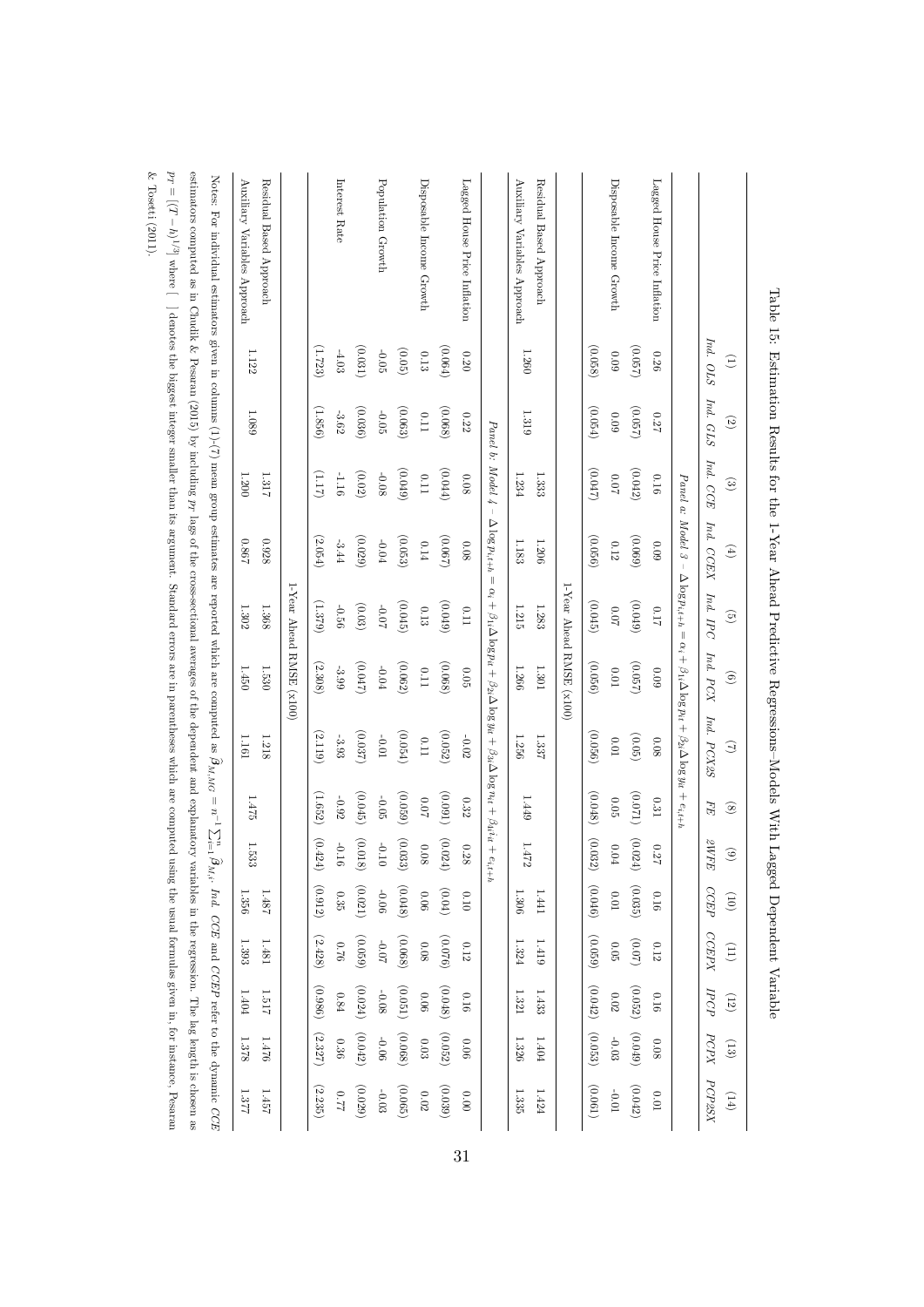#### 5. Conclusions

In this paper, we evaluated the performance of alternative methods of forecasting in presence of heterogeneous panel data with cross-sectional dependence by considering both spatial dependence and unobserved common factors. Alternative estimators of unit specific parameters and their pooled counterparts are compared in Monte Carlo simulations and by pseudo-out-of-sample forecasts using real data on house price inflation in OECD countries.

Our main results are as follows. The Auxiliary Variables Approach, which uses a number of indicators correlated with the unobserved common factors in the DGP of the variable of interest, outperforms the Residual Based Approach which extracts the common factors from residuals of the model. The choice between forecasting using individual specific estimates and pooled estimates depend on the level of heterogeneity and spatial dependence in the error terms: for a given level of heterogeneity, higher spatial dependence increases the relative forecast performance of pooled estimators whereas for a given degree of spatial dependence higher heterogeneity makes forecasts using individual estimates perform better. Further, among the methods of estimating common factors, the CCE approach of Pesaran (2006) outperforms the principal components methods of Song (2013) in the case of individual estimates and low spatial dependence, whereas for pooled estimates the differences are negligible. The main difference on the performance of the the two methods occurs when we move from low to high spatial dependence, whereas moving from low to high factor dependence does not change their comparative performance. The estimators based on  $PC$  methods are found to be more robust to spatial dependence than  $CCE$  methods.

## Acknowledgements

We wish to thank participants in the New York Camp Econometrics XIII (Syracuse University, United States, 6-9 April 2018), the 17th Spatial Econometrics and Statistics Workshop (University of Burgundy, France, 24-25 May 2018), the 24th International Panel Data Conference (Sogang University, Korea, 19-20 June 2018) and the 20th OxMetrics User Conference (Cass Business School, United Kingdom, 10-11 September 2018). We wish to thank Badi Baltagi, Neil R. Ericsson, Wang Fa, Lynda Khalaf for useful comments and suggestions. The usual disclaimer applies. This paper is a part of Oguzhan Akgun's PhD research project, and it was also developed while Giovanni Urga was visiting Professor at University Paris II Pantheon-Assas - CRED (France) during the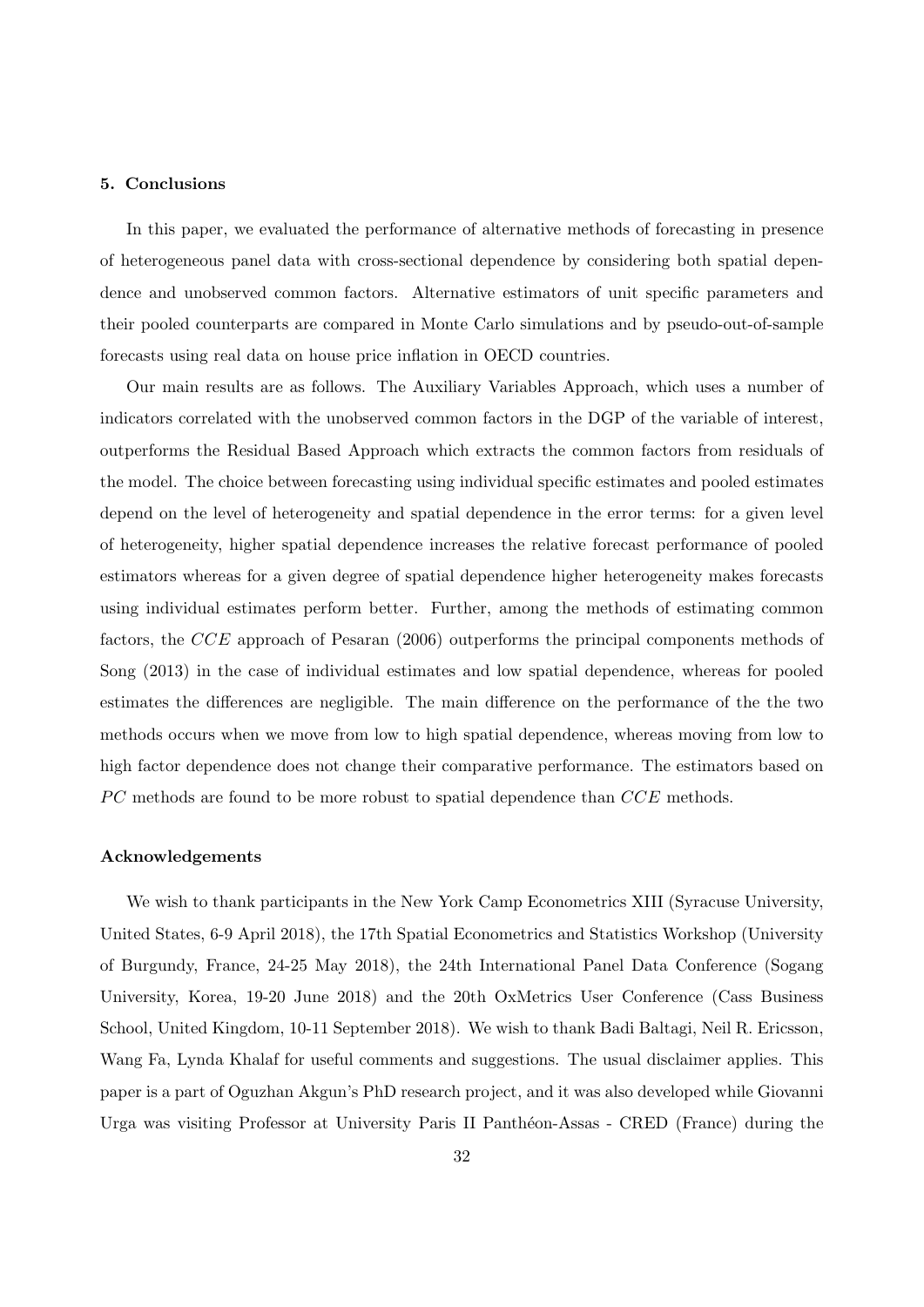academic years 2016-2017, 2017-2018 and 2018/2019, and Alain Pirotte was visiting Professor at Bergamo University during the academic years 2016-2017, 2017-2018 and 2018-2019 under the scheme "Progetto ITALY® - Azione 2: Grants for Visiting Professor and Scholar": we wish to thank both Institutions for financial support. Financial support is also acknowledged from the Centre for Econometric Analysis (CEA) of Cass Business School for several visits of Alain Pirotte and Oguzhan Akgun at CEA.

## References

- Bai, J. (2003). Inferential theory for factor models of large dimensions. Econometrica, 71 , 135–171.
- Bai, J. (2009). Panel data models with interactive fixed effects. Econometrica, 77 , 1229–1279.
- Bai, J., & Ng, S. (2002). Determining the number of factors in approximate factor models. Econometrica, 70, 191–221.
- Bai, J., & Ng, S. (2008). Forecasting economic time series using targeted predictors. Journal of Econometrics, 146, 304–317.
- Bai, J., & Ng, S. (2009). Boosting diffusion indices. Journal of Applied Econometrics, 24 , 607–629.
- Baltagi, B. H. (2008). Forecasting with panel data. Journal of Forecasting, 27 , 153–173.
- Baltagi, B. H., Bresson, G., Griffin, J. M., & Pirotte, A. (2003). Homogeneous, heterogeneous or shrinkage estimators? some empirical evidence from french regional gasoline consumption. Empirical Economics, 28, 795–811.
- Baltagi, B. H., Bresson, G., & Pirotte, A. (2004). Tobin q: Forecast performance for hierarchical bayes, shrinkage, heterogeneous and homogeneous panel data estimators. Empirical Economics, 29 , 107–113.
- Baltagi, B. H., Bresson, G., & Pirotte, A. (2008). To pool or not to pool? In L. Màtyàs, & P. Sevestre (Eds.), The Econometrics of Panel Data, Advanced Studies in Theoretical and Applied Econometrics (pp. 995–1024). Springer Berlin Heidelber.
- Baltagi, B. H., Bresson, G., & Pirotte, A. (2012). Forecasting with spatial panel data. Computational Statistics  $\mathcal{B}$ Data Analysis, 56 , 3381–3397.
- Baltagi, B. H., Fingleton, B., & Pirotte, A. (2014). Estimating and forecasting with a dynamic spatial panel data model. Oxford Bulletin of Economics and Statistics, 76 , 112–138.
- Baltagi, B. H., & Griffin, J. M. (1997). Pooled estimators vs. their heterogeneous counterparts in the context of dynamic demand for gasoline. Journal of Econometrics, 77 , 303–327.
- Baltagi, B. H., Griffin, J. M., & Xiong, W. (2000). To pool or not to pool: Homogeneous versus heterogeneous estimators applied to cigarette demand. Review of Economics and Statistics, 82, 117–126.
- Baltagi, B. H., & Li, D. (2004). Prediction in the panel data model with spatial correlation. In L. Anselin, R. J. G. M. Florax, & S. J. Rey (Eds.), Advances in Spatial Econometrics chapter 13. (pp. 283–295). Springer.
- Baltagi, B. H., & Li, D. (2006). Prediction in the panel data model with spatial correlation: the case of liquor. Spatial Economic Analysis, 1, 175–185.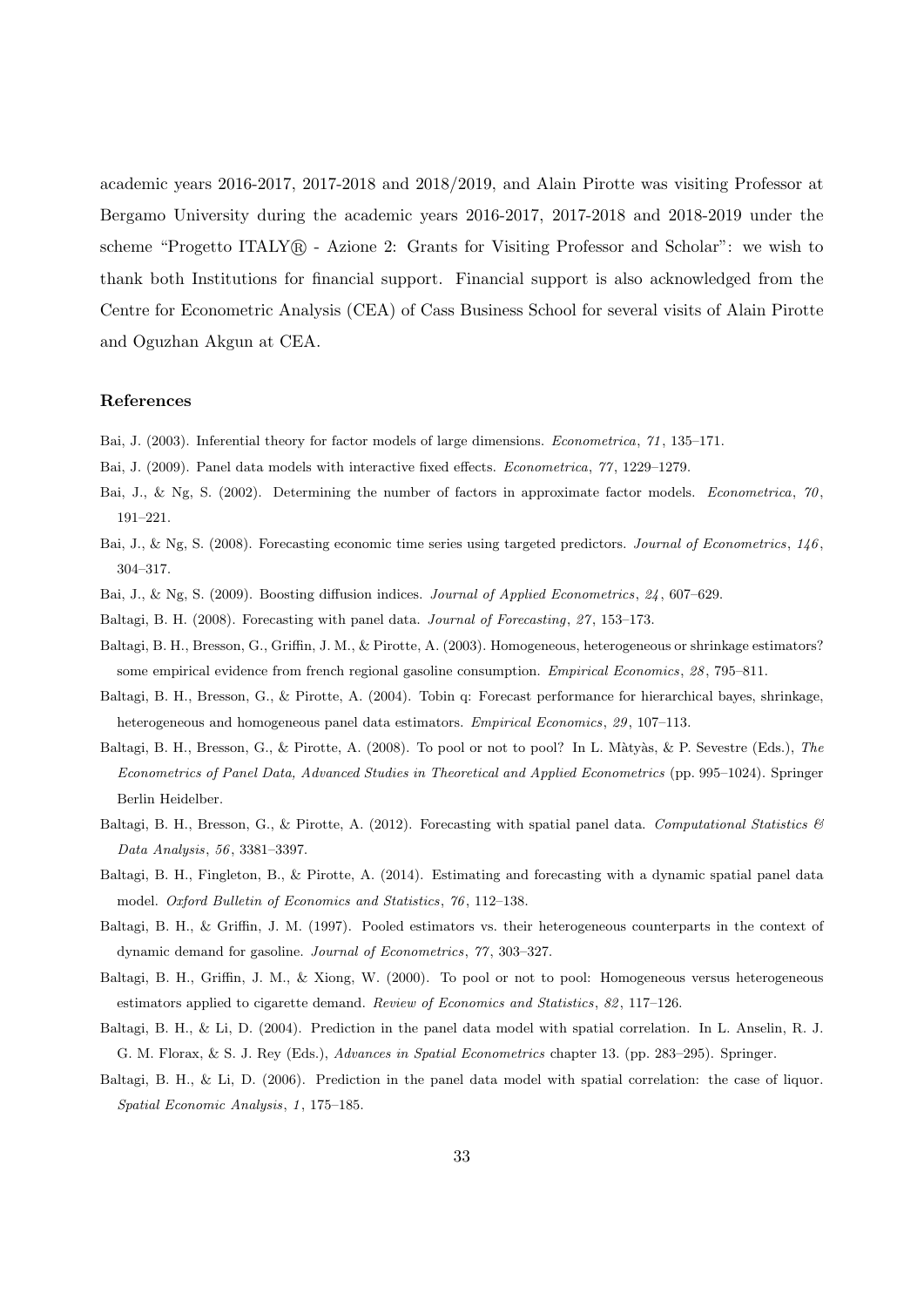- Baltagi, B. H., & Pirotte, A. (2010). Panel data inference under spatial dependence. Economic Modelling, 27 , 1368–1381.
- Boivin, J., & Ng, S. (2006). Are more data always better for factor analysis? Journal of Econometrics, 132 , 169–194.
- Breusch, T. S., & Pagan, A. R. (1980). The lagrange multiplier test and its applications to model specification in econometrics. The Review of Economic Studies, 47, 239–253.
- Caldera, A., & Johansson, Å. (2013). The price responsiveness of housing supply in oecd countries. Journal of Housing Economics, 22, 231-249.
- Chudik, A., & Pesaran, M. H. (2015). Common correlated effects estimation of heterogeneous dynamic panel data models with weakly exogenous regressors. Journal of Econometrics, 188 , 393–420.
- Chudik, A., Pesaran, M. H., & Tosetti, E. (2011). Weak and strong cross section dependence and estimation of large panels. Econometrics Journal, 14 , C45–C90.
- De Hoyos, R. E., & Sarafidis, V. (2006). Testing for cross-sectional dependence in panel-data models. The Stata Journal, 6, 482-496.
- Engel, C., Mark, N. C., & West, K. D. (2015). Factor model forecasts of exchange rates. Econometric Reviews, 34, 32–55.
- Frees, E. W. (1995). Assessing cross-sectional correlation in panel data. Journal of Econometrics, 69 , 393–414.
- Frees, E. W. (2004). Longitudinal and Panel Data: Analysis and Applications in the Social Sciences . Cambridge University Press.
- Garcia-Ferrer, A., Highfield, R. A., Palm, F., & Zellner, A. (1987). Macroeconomic forecasting using pooled international data. Journal of Business  $\mathcal B$  Economic Statistics, 5, 53–67.
- Granger, C. W. J., & Huang, L. L. (1997). Evaluation of panel data models: some suggestions from time series. Discussion Paper no. 97-10, Department of Economics, University of California, San Diego.

Hjalmarsson, E. (2010). Predicting global stock returns. Journal of Financial and Quantitative Analysis, 45 , 49–80.

- Holly, S., Pesaran, M. H., & Yamagata, T. (2010). A spatio-temporal model of house prices in the USA. Journal of Econometrics, 158 , 160–173.
- Hoogstrate, A. J., Palm, F. C., & Pfann, G. A. (2000). Pooling in dynamic panel-data models: An application to forecasting gdp growth rates. Journal of Business  $\mathcal C$  Economic Statistics, 18, 274–283.
- Juodis, A., & Reese, S. (2018). The incidental parameters problem in testing for remaining cross-section correlation.  $arXiv$  preprint  $arXiv:1810.03715$ ,
- Karabiyik, H., Reese, S., & Westerlund, J. (2017). On the role of the rank condition in CCE estimation of factoraugmented panel regressions. Journal of Econometrics, 197 , 60–64.
- Karabiyik, H., Westerlund, J., & Narayan, P. (2016). On the estimation and testing of predictive panel regressions. Journal of International Financial Markets, Institutions and Money, 45 , 115–125.
- Kopoin, A., Moran, K., & Paré, J.-P. (2013). Forecasting regional GDP with factor models: How useful are national and international data? Economics Letters, 121 , 267–270.
- Lee, L.-F., & Griffiths, W. E. (1979). The prior likelihood and best linear unbiased prediction in stochastic coefficient linear models. Center for Economic Research, Department of Economics, University of Minnesota, .

Mark, N. C., & Sul, D. (2011). When are pooled panel-data regression forecasts of exchange rates more accurate